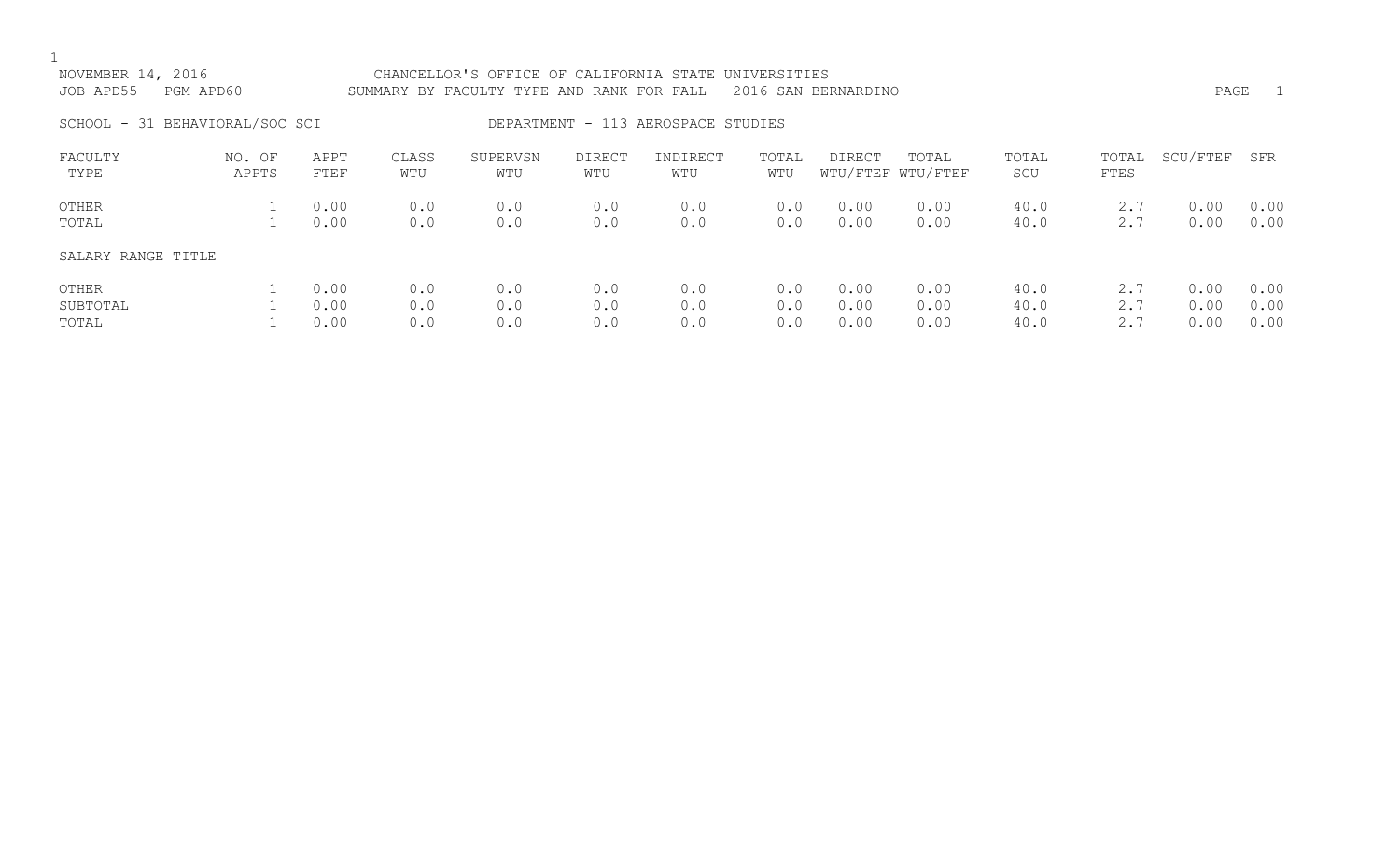| NOVEMBER<br>201 t         | CHANCELLOR'S OFFICE OF CALIFORNIA STATE UNIVERSITIES          |      |
|---------------------------|---------------------------------------------------------------|------|
| JOB APD55<br>APD60<br>PGM | SUMMARY BY FACULTY TYPE AND RANK FOR FALL 2016 SAN BERNARDINO | PAGE |

SCHOOL - 31 BEHAVIORAL/SOC SCI DEPARTMENT - 134 ANTHROPOLOGY

| FACULTY            | NO. OF | APPT | CLASS | SUPERVSN | <b>DIRECT</b> | INDIRECT | TOTAL | <b>DIRECT</b> | TOTAL             | TOTAL  | TOTAL | SCU/FTEF | SFR   |
|--------------------|--------|------|-------|----------|---------------|----------|-------|---------------|-------------------|--------|-------|----------|-------|
| TYPE               | APPTS  | FTEF | WTU   | WTU      | WTU           | WTU      | WTU   |               | WTU/FTEF WTU/FTEF | SCU    | FTES  |          |       |
| FULL TIME          | 8      | 7.32 | 64.0  | 2.8      | 66.8          | 26.0     | 92.8  | 9.13          | 12.68             | 3016.0 | 203.4 | 412.25   | 27.80 |
| PART TIME          | 3      | 0.80 | 24.0  | 0.0      | 24.0          | 0.0      | 24.0  | 29.96         | 29.96             | 1768.0 | 117.9 | 207.24   | 47.15 |
| SUBTOTAL           | 11     | 8.12 | 88.0  | 2.8      | 90.8          | 26.0     | 116.8 | 11.19         | 14.39             | 4784.0 | 321.3 | 589.38   | 39.58 |
| TOTAL              | 11     | 8.12 | 88.0  | 2.8      | 90.8          | 26.0     | 116.8 | 11.19         | 14.39             | 4784.0 | 321.3 | 589.38   | 39.58 |
| SALARY RANGE TITLE |        |      |       |          |               |          |       |               |                   |        |       |          |       |
| PROFESSOR/LECT D   | 4      | 3.32 | 36.0  | 0.3      | 36.3          | 6.0      | 42.3  | 10.95         | 12.76             | 1586.0 | 106.1 | 478.29   | 31.99 |
| ASST PROF/LECT B   | 4      | 4.00 | 28.0  | 2.5      | 30.5          | 20.0     | 50.5  | 7.63          | 12.63             | 1430.0 | 97.3  | 357.50   | 24.33 |
| INSTRUCTOR/LECT A  | 3      | 0.80 | 24.0  | 0.0      | 24.0          | 0.0      | 24.0  | 29.96         | 29.96             | 1768.0 | 117.9 | 207.24   | 47.15 |
| SUBTOTAL           | 11     | 8.12 | 88.0  | 2.8      | 90.8          | 26.0     | 116.8 | 11.19         | 14.39             | 4784.0 | 321.3 | 589.38   | 39.58 |
| TOTAL              |        | 8.12 | 88.0  | 2.8      | 90.8          | 26.0     | 116.8 | 11.19         | 14.39             | 4784.0 | 321.3 | 589.38   | 39.58 |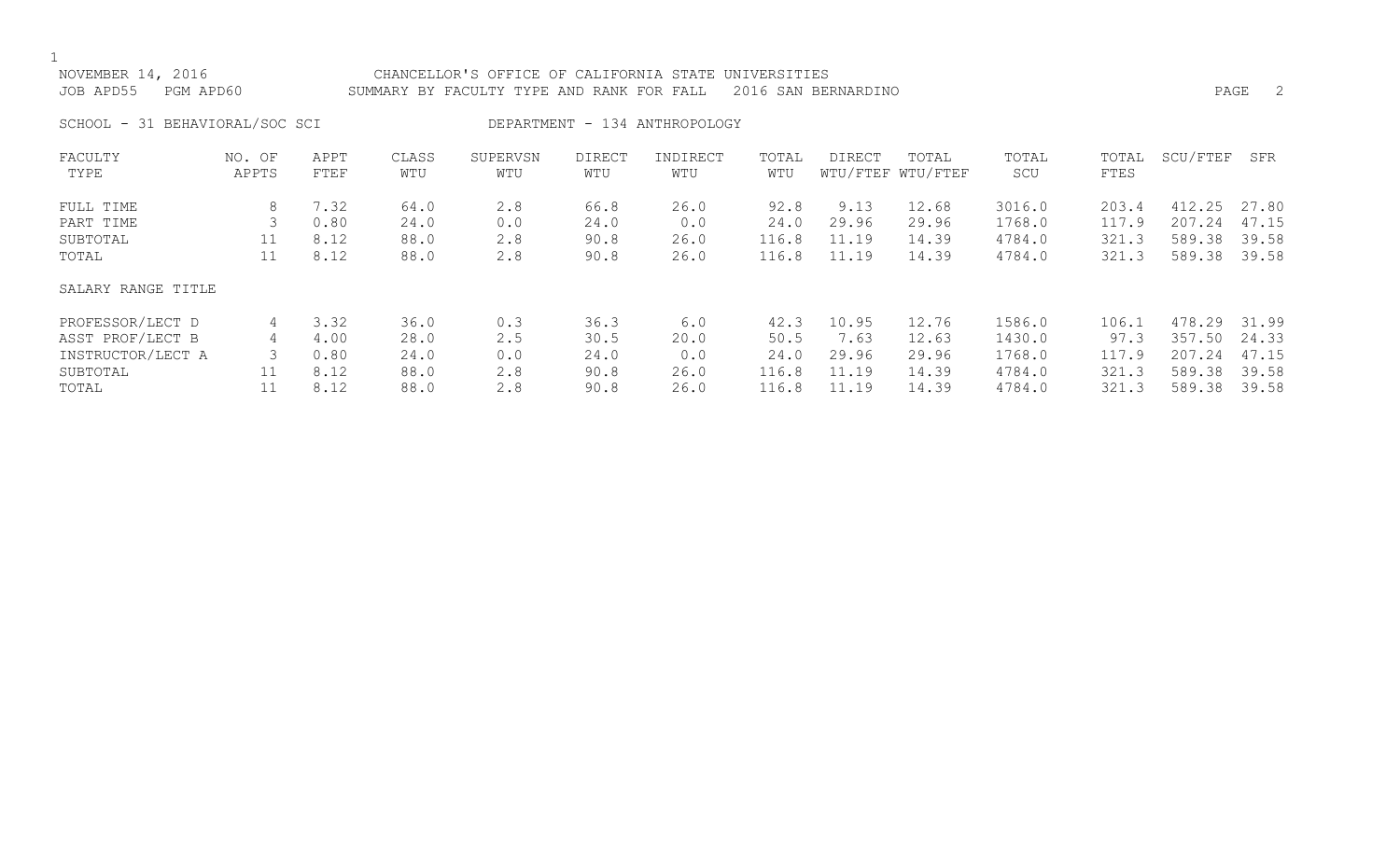### NOVEMBER 14, 2016 CHANCELLOR'S OFFICE OF CALIFORNIA STATE UNIVERSITIES JOB APD55 PGM APD60 SUMMARY BY FACULTY TYPE AND RANK FOR FALL 2016 SAN BERNARDINO

SCHOOL - 31 BEHAVIORAL/SOC SCI DEPARTMENT - 197 CRIMINOLOGY

| FACULTY            | NO. OF | APPT  | CLASS | SUPERVSN | <b>DIRECT</b> | INDIRECT | TOTAL | DIRECT | TOTAL             | TOTAL  | TOTAL | SCU/FTEF | SFR   |
|--------------------|--------|-------|-------|----------|---------------|----------|-------|--------|-------------------|--------|-------|----------|-------|
| TYPE               | APPTS  | FTEF  | WTU   | WTU      | WTU           | WTU      | WTU   |        | WTU/FTEF WTU/FTEF | SCU    | FTES  |          |       |
| FULL TIME          | 14     | 13.28 | 116.2 | 3.5      | 123.7         | 44.0     | 167.7 | 9.32   | 12.63             | 4949.0 | 333.0 | 372.72   | 25.08 |
| PART TIME          | 6      | 1.87  | 28.0  | 0.0      | 28.0          | 0.0      | 28.0  | 14.98  | 14.98             | 1180.0 | 78.7  | 631.35   | 42.09 |
| SUBTOTAL           | 20     | 15.15 | 144.2 | 3.5      | 151.7         | 44.0     | 195.7 | 10.02  | 12.92             | 6129.0 | 411.6 | 404.63   | 27.18 |
| OTHER              | 2      | 0.00  | 0.0   | 0.0      | 0.0           | 0.0      | 0.0   | 0.00   | 0.00              | 0.0    | 0.0   | 0.00     | 0.00  |
| TOTAL              | 22     | 15.15 | 144.2 | 3.5      | 151.7         | 44.0     | 195.7 | 10.02  | 12.92             | 6129.0 | 411.6 | 404.63   | 27.18 |
| SALARY RANGE TITLE |        |       |       |          |               |          |       |        |                   |        |       |          |       |
| PROFESSOR/LECT D   | 4      | 3.28  | 28.2  | 1.3      | 29.5          | 12.0     | 41.5  | 9.00   | 12.66             | 1431.0 | 96.3  | 436.68   | 29.39 |
| ASSOC PROF/LECT C  | 3      | 3.00  | 24.0  | 0.5      | 28.5          | 8.0      | 36.5  | 9.50   | 12.16             | 620.0  | 42.5  | 206.60   | 14.17 |
| ASST PROF/LECT B   | 6      | 6.00  | 48.0  | 1.7      | 49.7          | 24.0     | 73.7  | 8.28   | 12.28             | 2090.0 | 140.3 | 348.33   | 23.38 |
| INSTRUCTOR/LECT A  |        | 2.87  | 44.0  | 0.0      | 44.0          | 0.0      | 44.0  | 15.34  | 15.34             | 1988.0 | 132.5 | 692.92   | 46.19 |
| SUBTOTAL           | 20     | 15.15 | 144.2 | 3.5      | 151.7         | 44.0     | 195.7 | 10.02  | 12.92             | 6129.0 | 411.6 | 404.63   | 27.18 |
| ADMINISTRATOR      |        | 0.00  | 0.0   | 0.0      | 0.0           | 0.0      | 0.0   | 0.00   | 0.00              | 0.0    | 0.0   | 0.00     | 0.00  |
| OTHER              |        | 0.00  | 0.0   | 0.0      | 0.0           | 0.0      | 0.0   | 0.00   | 0.00              | 0.0    | 0.0   | 0.00     | 0.00  |
| SUBTOTAL           | 2      | 0.00  | 0.0   | 0.0      | 0.0           | 0.0      | 0.0   | 0.00   | 0.00              | 0.0    | 0.0   | 0.00     | 0.00  |
| TOTAL              | 22     | 15.15 | 144.2 | 3.5      | 151.7         | 44.0     | 195.7 | 10.02  | 12.92             | 6129.0 | 411.6 | 404.63   | 27.18 |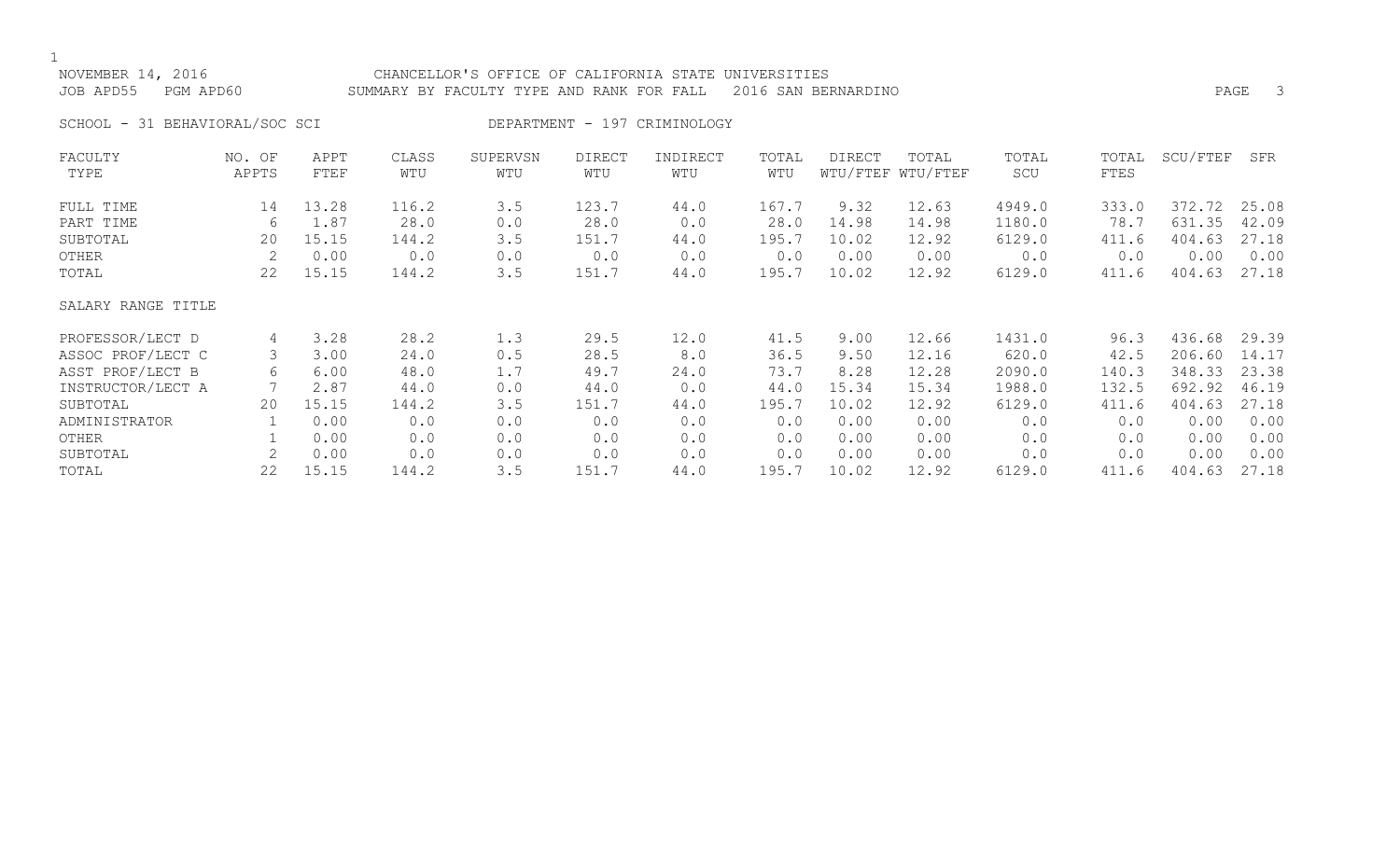| NOVEMBER 14, 2016<br>JOB APD55<br>PGM APD60 |                 |              |              | CHANCELLOR'S OFFICE OF CALIFORNIA STATE UNIVERSITIES<br>SUMMARY BY FACULTY TYPE AND RANK FOR FALL |                            |                 |              | 2016 SAN BERNARDINO |                            |              |               | PAGE     | 4     |
|---------------------------------------------|-----------------|--------------|--------------|---------------------------------------------------------------------------------------------------|----------------------------|-----------------|--------------|---------------------|----------------------------|--------------|---------------|----------|-------|
| SCHOOL - 31 BEHAVIORAL/SOC SCI              |                 |              |              |                                                                                                   | DEPARTMENT - 235 ECONOMICS |                 |              |                     |                            |              |               |          |       |
| FACULTY<br>TYPE                             | NO. OF<br>APPTS | APPT<br>FTEF | CLASS<br>WTU | SUPERVSN<br>WTU                                                                                   | <b>DIRECT</b><br>WTU       | INDIRECT<br>WTU | TOTAL<br>WTU | <b>DIRECT</b>       | TOTAL<br>WTU/FTEF WTU/FTEF | TOTAL<br>SCU | TOTAL<br>FTES | SCU/FTEF | SFR   |
| FULL TIME                                   | 6               | 4.50         | 40.0         | 0.3                                                                                               | 40.3                       | 28.0            | 68.3         | 8.96                | 15.18                      | 1352.0       | 90.2          | 300.51   | 20.05 |
| PART TIME                                   | 6               | 1.84         | 24.0         | 0.0                                                                                               | 24.0                       | 8.0             | 32.0         | 13.08               | 17.44                      | 2288.0       | 152.5         | 246.87   | 83.12 |
| SUBTOTAL                                    | 12              | 6.33         | 64.0         | 0.3                                                                                               | 64.3                       | 36.0            | 100.3        | 10.15               | 15.84                      | 3640.0       | 242.7         | 574.68   | 38.32 |
| TOTAL                                       | 12              | 6.33         | 64.0         | 0.3                                                                                               | 64.3                       | 36.0            | 100.3        | 10.15               | 15.84                      | 3640.0       | 242.7         | 574.68   | 38.32 |
| SALARY RANGE TITLE                          |                 |              |              |                                                                                                   |                            |                 |              |                     |                            |              |               |          |       |
| PROFESSOR/LECT D                            | 6               | 4.00         | 36.0         | 0.3                                                                                               | 36.3                       | 20.0            | 56.3         | 9.08                | 14.08                      | 1656.0       | 110.5         | 414.10   | 27.62 |
| ASST PROF/LECT B                            | 2               | 1.00         | 8.0          | 0.0                                                                                               | 8.0                        | 16.0            | 24.0         | 8.00                | 24.00                      | 196.0        | 13.1          | 196.00   | 13.07 |
| INSTRUCTOR/LECT A                           | 4               | 1.34         | 20.0         | 0.0                                                                                               | 20.0                       | 0.0             | 20.0         | 14.98               | 14.98                      | 1788.0       | 119.2         | 339.33   | 89.29 |

SUBTOTAL 12 6.33 64.0 0.3 64.3 36.0 100.3 10.15 15.84 3640.0 242.7 574.68 38.32 TOTAL 12 6.33 64.0 0.3 64.3 36.0 100.3 10.15 15.84 3640.0 242.7 574.68 38.32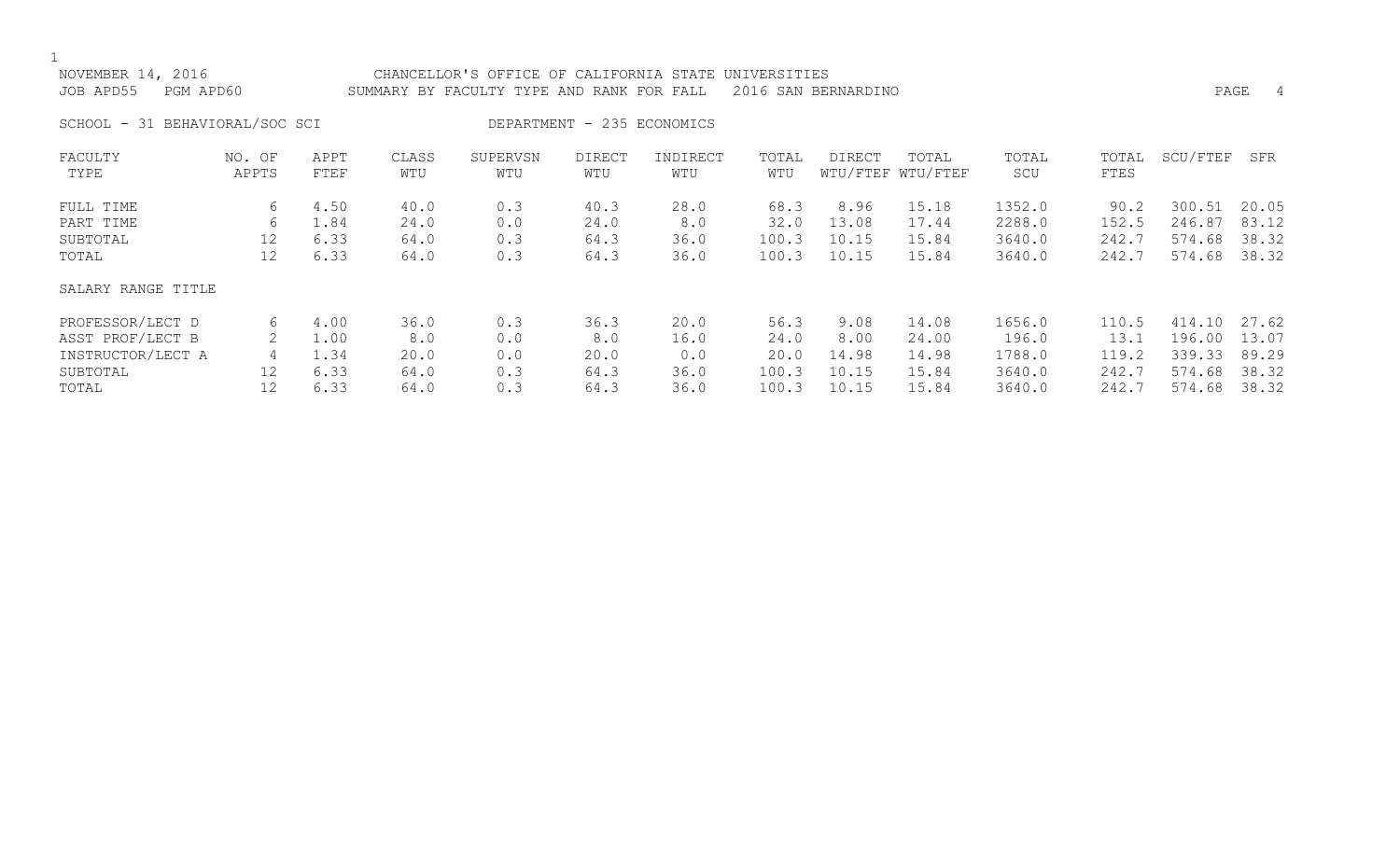| NOVEMBER 14, 2016<br>JOB APD55<br>PGM APD60 |                 |              |              | CHANCELLOR'S OFFICE OF CALIFORNIA STATE UNIVERSITIES<br>SUMMARY BY FACULTY TYPE AND RANK FOR FALL |                      |                                 |              | 2016 SAN BERNARDINO |                            |                |               |                  | -5<br>PAGE     |
|---------------------------------------------|-----------------|--------------|--------------|---------------------------------------------------------------------------------------------------|----------------------|---------------------------------|--------------|---------------------|----------------------------|----------------|---------------|------------------|----------------|
| SCHOOL - 31 BEHAVIORAL/SOC SCI              |                 |              |              |                                                                                                   |                      | DEPARTMENT - 258 ETHNIC STUDIES |              |                     |                            |                |               |                  |                |
| FACULTY<br>TYPE                             | NO. OF<br>APPTS | APPT<br>FTEF | CLASS<br>WTU | SUPERVSN<br>WTU                                                                                   | <b>DIRECT</b><br>WTU | INDIRECT<br>WTU                 | TOTAL<br>WTU | DIRECT              | TOTAL<br>WTU/FTEF WTU/FTEF | TOTAL<br>SCU   | TOTAL<br>FTES | SCU/FTEF         | SFR            |
| PART TIME                                   | 2               | 0.53         | 8.0          | 0.0                                                                                               | 8.0                  | 0.0                             | 8.0          | 14.98               | 14.98                      | 336.0          | 22.4          | 629.21           | 41.95          |
| SUBTOTAL<br>TOTAL                           | 2               | 0.53<br>0.53 | 8.0<br>8.0   | 0.0<br>0.0                                                                                        | 8.0<br>8.0           | 0.0<br>0.0                      | 8.0<br>8.0   | 14.98<br>14.98      | 14.98<br>14.98             | 336.0<br>336.0 | 22.4<br>22.4  | 629.21<br>629.21 | 41.95<br>41.95 |
| SALARY RANGE TITLE                          |                 |              |              |                                                                                                   |                      |                                 |              |                     |                            |                |               |                  |                |
| INSTRUCTOR/LECT A                           | 2               | 0.53         | 8.0          | 0.0                                                                                               | 8.0                  | 0.0                             | 8.0          | 14.98               | 14.98                      | 336.0          | 22.4          | 629.21           | 41.95          |
| SUBTOTAL                                    | 2               | 0.53         | 8.0          | 0.0                                                                                               | 8.0                  | 0.0                             | 8.0          | 14.98               | 14.98                      | 336.0          | 22.4          | 629.21           | 41.95          |
| TOTAL                                       |                 | 0.53         | 8.0          | 0.0                                                                                               | 8.0                  | 0.0                             | 8.0          | 14.98               | 14.98                      | 336.0          | 22.4          | 629.21           | 41.95          |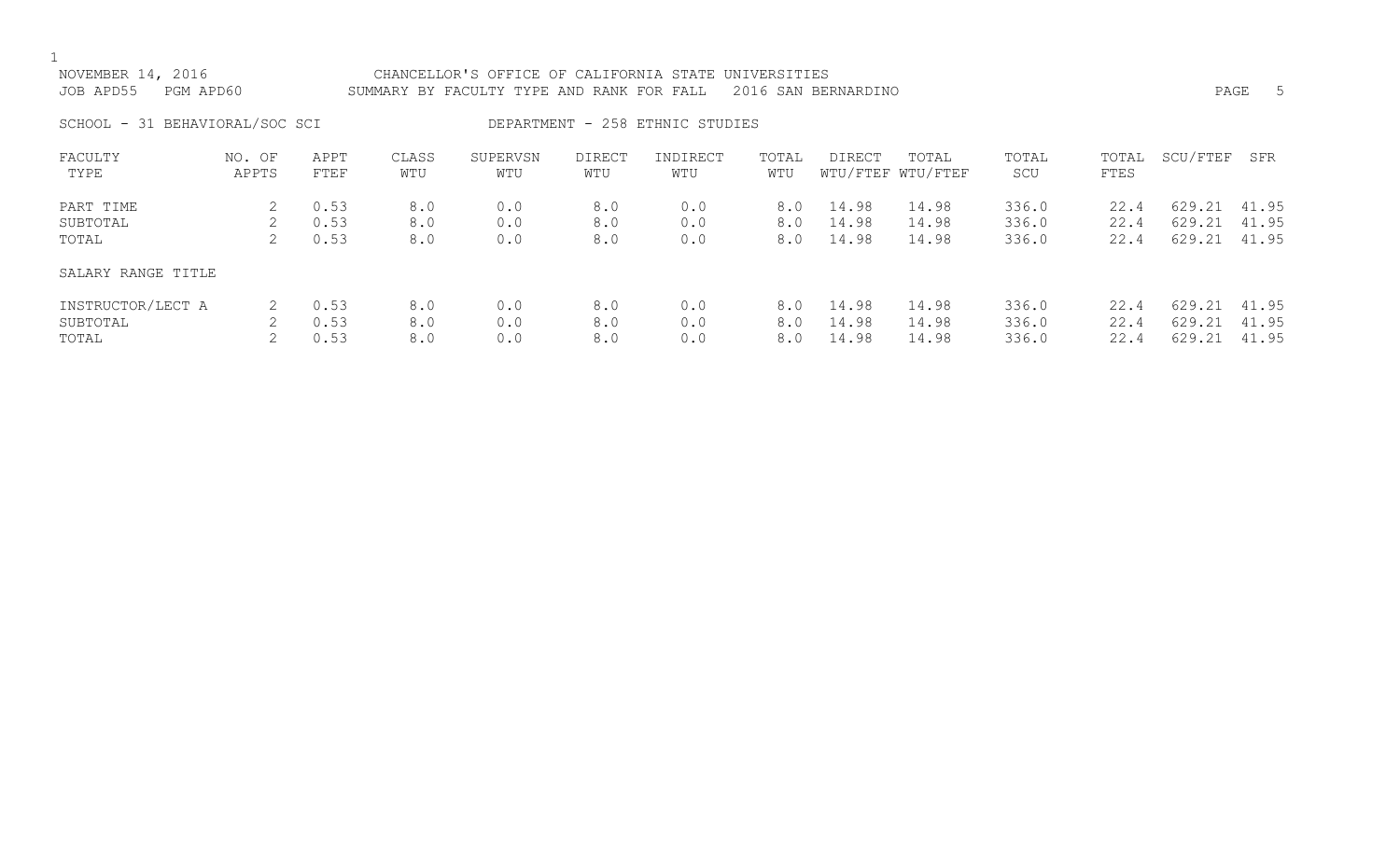| NOVEMBER 14, 2016<br>JOB APD55 PGM APD60 | CHANCELLOR'S OFFICE OF CALIFORNIA STATE UNIVERSITIES<br>SUMMARY BY FACULTY TYPE AND RANK FOR FALL 2016 SAN BERNARDINO | PAGE |  |
|------------------------------------------|-----------------------------------------------------------------------------------------------------------------------|------|--|
| SCHOOL - 31 BEHAVIORAL/SOC SCI           | DEPARTMENT - 305 GEOGRAPHY                                                                                            |      |  |

| FACULTY<br>TYPE    | NO. OF<br>APPTS | APPT<br>FTEF | CLASS<br>WTU | SUPERVSN<br>WTU | DIRECT<br>WTU | INDIRECT<br>WTU | TOTAL<br>WTU | DIRECT | TOTAL<br>WTU/FTEF WTU/FTEF | TOTAL<br>SCU | TOTAL<br>FTES | SCU/FTEF | SFR   |
|--------------------|-----------------|--------------|--------------|-----------------|---------------|-----------------|--------------|--------|----------------------------|--------------|---------------|----------|-------|
| FULL TIME          |                 | 5.83         | 66.0         | 2.2             | 68.2          | 16.0            | 84.2         | 11.69  | 14.44                      | 2181.0       | 145.9         | 373.97   | 25.02 |
| PART TIME          |                 | 0.27         | 16.0         | 0.0             | 16.0          | 0.0             | 16.0         | 59.93  | 59.93                      | 2328.0       | 155.2         | 719.10   | 81.27 |
| SUBTOTAL           | 9               | 6.10         | 82.0         | 2.2             | 84.2          | 16.0            | 100.2        | 13.81  | 16.43                      | 4509.0       | 301.1         | 739.30   | 49.37 |
| TOTAL              | 9               | 6.10         | 82.0         | 2.2             | 84.2          | 16.0            | 100.2        | 13.81  | 16.43                      | 4509.0       | 301.1         | 739.30   | 49.37 |
| SALARY RANGE TITLE |                 |              |              |                 |               |                 |              |        |                            |              |               |          |       |
| PROFESSOR/LECT D   |                 | 2.83         | 30.0         | 0.6             | 30.6          | 4.0             | 34.6         | 10.81  | 12.22                      | 718.0        | 47.9          | 253.53   | 16.90 |
| ASSOC PROF/LECT C  |                 | 2.00         | 24.0         | 1.0             | 25.0          | 12.0            | 37.0         | 12.50  | 18.50                      | 1046.0       | 70.2          | 523.00   | 35.12 |
| ASST PROF/LECT B   |                 | 1.00         | 12.0         | 0.6             | 12.6          | 0.0             | 12.6         | 12.60  | 12.60                      | 417.0        | 27.8          | 417.00   | 27.80 |
| INSTRUCTOR/LECT A  |                 | 0.27         | 16.0         | 0.0             | 16.0          | 0.0             | 16.0         | 59.93  | 59.93                      | 2328.0       | 155.2         | 719.10   | 81.27 |
| SUBTOTAL           | 9               | 6.10         | 82.0         | 2.2             | 84.2          | 16.0            | 100.2        | 13.81  | 16.43                      | 4509.0       | 301.1         | 739.30   | 49.37 |
| TOTAL              | 9               | 6.10         | 82.0         | 2.2             | 84.2          | 16.0            | 100.2        | 13.81  | 16.43                      | 4509.0       | 301.1         | 739.30   | 49.37 |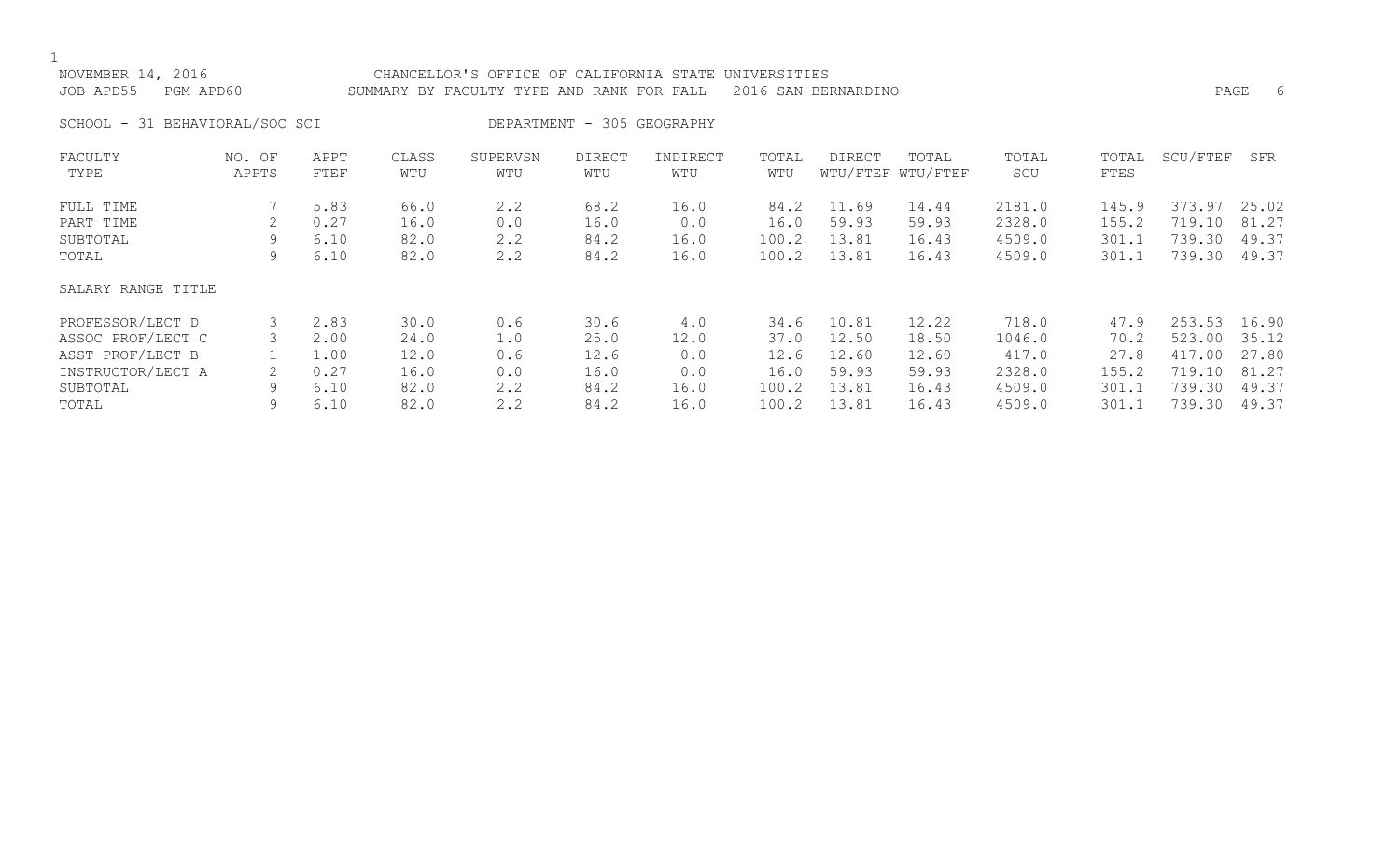| NOVEMBER 14, 2016<br>JOB APD55<br>PGM APD60 |                 | CHANCELLOR'S OFFICE OF CALIFORNIA STATE UNIVERSITIES<br>SUMMARY BY FACULTY TYPE AND RANK FOR FALL |              |                 |                          | 2016 SAN BERNARDINO |              |               |                            |              | - 7<br>PAGE   |          |       |
|---------------------------------------------|-----------------|---------------------------------------------------------------------------------------------------|--------------|-----------------|--------------------------|---------------------|--------------|---------------|----------------------------|--------------|---------------|----------|-------|
| SCHOOL - 31 BEHAVIORAL/SOC SCI              |                 |                                                                                                   |              |                 | DEPARTMENT - 348 HISTORY |                     |              |               |                            |              |               |          |       |
| FACULTY<br>TYPE                             | NO. OF<br>APPTS | APPT<br>FTEF                                                                                      | CLASS<br>WTU | SUPERVSN<br>WTU | <b>DIRECT</b><br>WTU     | INDIRECT<br>WTU     | TOTAL<br>WTU | <b>DIRECT</b> | TOTAL<br>WTU/FTEF WTU/FTEF | TOTAL<br>SCU | TOTAL<br>FTES | SCU/FTEF | SFR   |
| FULL TIME                                   | 12              | 9.01                                                                                              | 90.0         | 4.6             | 102.6                    | 44.0                | 146.6        | 11.39         | 16.27                      | 3980.0       | 267.9         | 441.83   | 29.74 |
| PART TIME                                   | 11              | 4.67                                                                                              | 66.0         | 4.0             | 74.0                     | 0.0                 | 74.0         | 15.84         | 15.84                      | 6072.0       | 404.9         | 299.66   | 86.66 |
| SUBTOTAL                                    | 23              | 13.68                                                                                             | 156.0        | 8.6             | 176.6                    | 44.0                | 220.6        | 12.91         | 16.13                      | 10052.0      | 672.7         | 734.80   | 49.18 |
| TOTAL                                       | 23              | 13.68                                                                                             | 156.0        | 8.6             | 176.6                    | 44.0                | 220.6        | 12.91         | 16.13                      | 10052.0      | 672.7         | 734.80   | 49.18 |
| SALARY RANGE TITLE                          |                 |                                                                                                   |              |                 |                          |                     |              |               |                            |              |               |          |       |
| PROFESSOR/LECT D                            | 3               | 2.67                                                                                              | 28.0         | 0.0             | 32.0                     | 4.0                 | 36.0         | 12.00         | 13.50                      | 1588.0       | 105.9         | 595.65   | 39.73 |
| ASSOC PROF/LECT C                           | 4               | 2.84                                                                                              | 26.0         | 4.3             | 30.3                     | 16.0                | 46.3         | 10.66         | 16.29                      | 544.0        | 38.6          | 191.41   | 13.58 |
| ASST PROF/LECT B                            | 5               | 3.67                                                                                              | 24.0         | 0.3             | 32.3                     | 24.0                | 56.3         | 8.81          | 15.35                      | 996.0        | 66.5          | 271.61   | 18.15 |
| INSTRUCTOR/LECT A                           | 11              | 4.51                                                                                              | 78.0         | 4.0             | 82.0                     | 0.0                 | 82.0         | 18.20         | 18.20                      | 6924.0       | 461.7         | 536.96   | 2.48  |
| SUBTOTAL                                    | 23              | 13.68                                                                                             | 156.0        | 8.6             | 176.6                    | 44.0                | 220.6        | 12.91         | 16.13                      | 10052.0      | 672.7         | 734.80   | 49.18 |
| TOTAL                                       | 23              | 13.68                                                                                             | 156.0        | 8.6             | 176.6                    | 44.0                | 220.6        | 12.91         | 16.13                      | 10052.0      | 672.7         | 734.80   | 49.18 |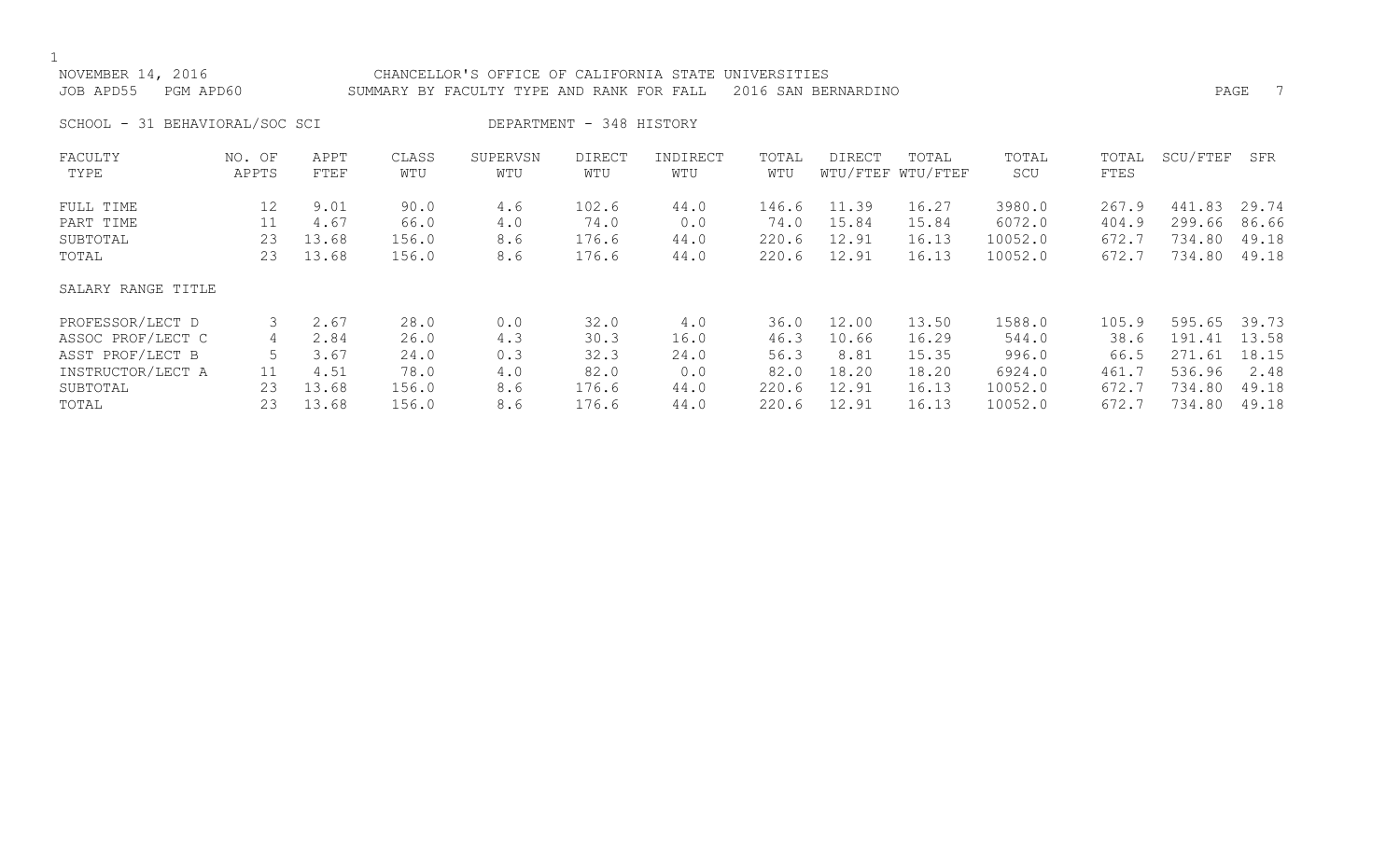## NOVEMBER 14, 2016 CHANCELLOR'S OFFICE OF CALIFORNIA STATE UNIVERSITIES JOB APD55 PGM APD60 SUMMARY BY FACULTY TYPE AND RANK FOR FALL 2016 SAN BERNARDINO

SCHOOL - 31 BEHAVIORAL/SOC SCI DEPARTMENT - 497 MILITARY SCIENCE (ROTC)

| FACULTY            | OF<br>NO. | APPT | CLASS | SUPERVSN | <b>DIRECT</b> | INDIRECT | TOTAL | <b>DIRECT</b> | TOTAL             | TOTAL | TOTAL | SCU/FTEF | SFR  |
|--------------------|-----------|------|-------|----------|---------------|----------|-------|---------------|-------------------|-------|-------|----------|------|
| TYPE               | APPTS     | FTEF | WTU   | WTU      | WTU           | WTU      | WTU   |               | WTU/FTEF WTU/FTEF | SCU   | FTES  |          |      |
| PART TIME          |           | 0.00 | 0.0   | 0.0      | 0.0           | 0.0      | 0.0   | 0.00          | 0.00              | 0.0   | 0.0   | 0.00     | 0.00 |
| SUBTOTAL           |           | 0.00 | 0.0   | 0.0      | 0.0           | 0.0      | 0.0   | 0.00          | 0.00              | 0.0   | 0.0   | 0.00     | 0.00 |
| OTHER              |           | 0.00 | 0.0   | 0.0      | 0.0           | 0.0      | 0.0   | 0.00          | 0.00              | 87.0  | 5.8   | 0.00     | 0.00 |
| TOTAL              |           | 0.00 | 0.0   | 0.0      | 0.0           | 0.0      | 0.0   | 0.00          | 0.00              | 87.0  | 5.8   | 0.00     | 0.00 |
| SALARY RANGE TITLE |           |      |       |          |               |          |       |               |                   |       |       |          |      |
| OTHER              |           | 0.00 | 0.0   | 0.0      | 0.0           | 0.0      | 0.0   | 0.00          | 0.00              | 87.0  | 5.8   | 0.00     | 0.00 |
| SUBTOTAL           |           | 0.00 | 0.0   | 0.0      | 0.0           | 0.0      | 0.0   | 0.00          | 0.00              | 87.0  | 5.8   | 0.00     | 0.00 |
| TOTAL              |           | 0.00 | 0.0   | 0.0      | 0.0           | 0.0      | 0.0   | 0.00          | 0.00              | 87.0  | 5.8   | 0.00     | 0.00 |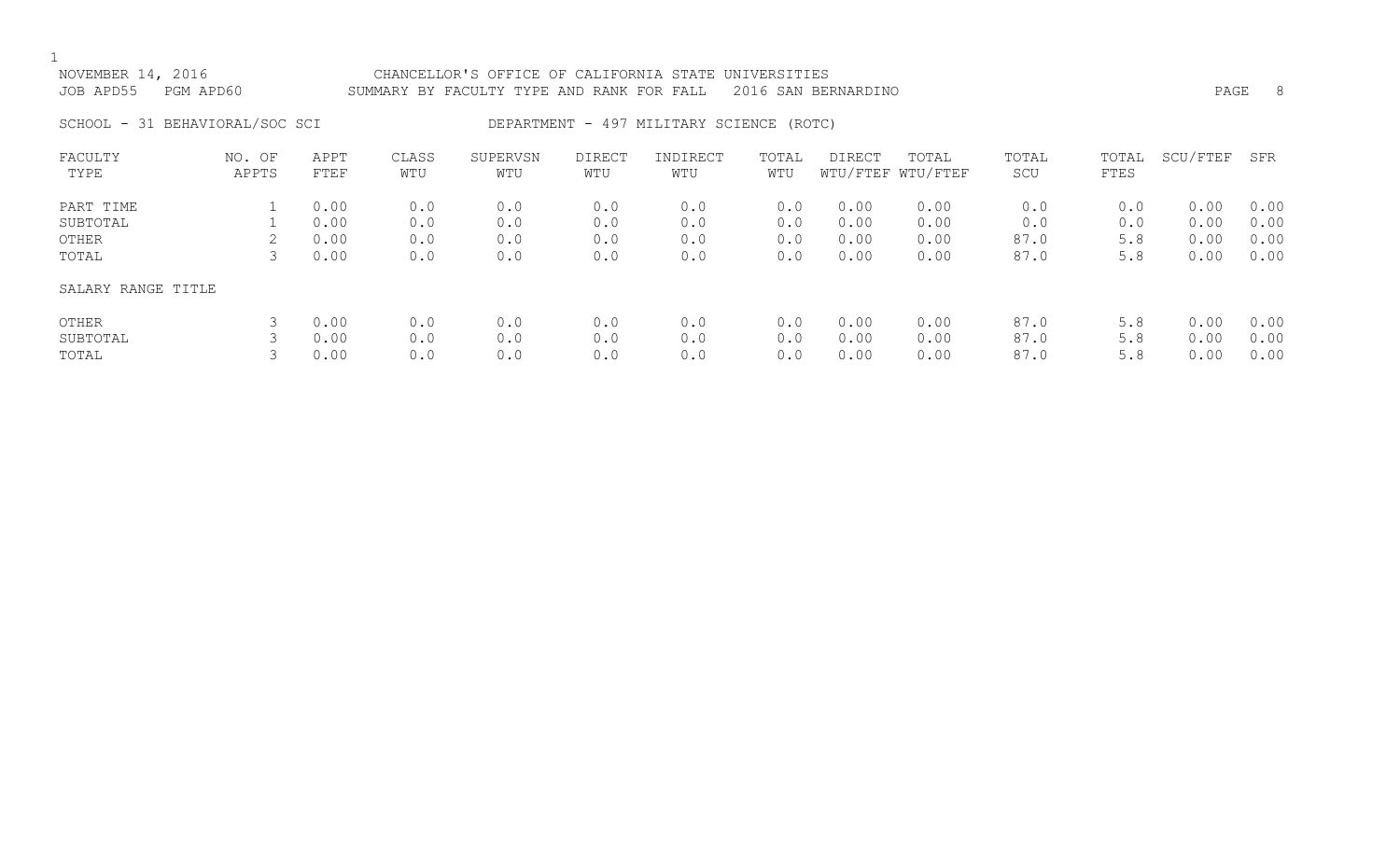| NOVEMBER 14, 2016<br>PGM APD60<br>JOB APD55 |                 |                              |                              | CHANCELLOR'S OFFICE OF CALIFORNIA STATE UNIVERSITIES<br>SUMMARY BY FACULTY TYPE AND RANK FOR FALL |                              |                                    |                                | 2016 SAN BERNARDINO             |                                  |                                      |                                  | PAGE                                       | -9                      |
|---------------------------------------------|-----------------|------------------------------|------------------------------|---------------------------------------------------------------------------------------------------|------------------------------|------------------------------------|--------------------------------|---------------------------------|----------------------------------|--------------------------------------|----------------------------------|--------------------------------------------|-------------------------|
| SCHOOL - 31 BEHAVIORAL/SOC SCI              |                 |                              |                              |                                                                                                   |                              | DEPARTMENT - 580 POLITICAL SCIENCE |                                |                                 |                                  |                                      |                                  |                                            |                         |
| FACULTY<br>TYPE                             | NO. OF<br>APPTS | APPT<br>FTEF                 | CLASS<br>WTU                 | SUPERVSN<br>WTU                                                                                   | DIRECT<br>WTU                | INDIRECT<br>WTU                    | TOTAL<br>WTU                   | DIRECT                          | TOTAL<br>WTU/FTEF WTU/FTEF       | TOTAL<br>SCU                         | TOTAL<br>FTES                    | SCU/FTEF                                   | SFR                     |
| FULL TIME<br>PART TIME<br>SUBTOTAL<br>TOTAL | 9<br>16<br>16   | 7.89<br>1.87<br>9.76<br>9.76 | 60.0<br>28.0<br>88.0<br>88.0 | 3.0<br>0.0<br>3.0<br>3.0                                                                          | 71.0<br>28.0<br>99.0<br>99.0 | 28.0<br>6.0<br>34.0<br>34.0        | 99.0<br>34.0<br>133.0<br>133.0 | 9.00<br>14.98<br>10.15<br>10.15 | 12.55<br>18.19<br>13.63<br>13.63 | 2496.0<br>3540.0<br>6036.0<br>6036.0 | 170.2<br>237.9<br>408.1<br>408.1 | 316.39 21.58<br>894.06<br>618.57<br>618.57 | 27.27<br>41.82<br>41.82 |
| SALARY RANGE TITLE                          |                 |                              |                              |                                                                                                   |                              |                                    |                                |                                 |                                  |                                      |                                  |                                            |                         |

| PROFESSOR/LECT D                      |     | 2.89         | 24.0         |            | 29.0         | ⊥4.0 | 43.0         | 10.04         | 14.88          | 638.0            | 45.0           | 220.84                       | 15.57 |
|---------------------------------------|-----|--------------|--------------|------------|--------------|------|--------------|---------------|----------------|------------------|----------------|------------------------------|-------|
| ASST PROF/LECT B<br>INSTRUCTOR/LECT A |     | 5.00<br>1.87 | 36.0<br>28.0 | 2.0<br>0.0 | 42.0<br>28.0 | 20.0 | 62.0<br>28.0 | 8.40<br>14.98 | 12.40<br>14.98 | 1858.0<br>3540.0 | 125.3<br>237.9 | 371.60 25.05<br>894.06 27.27 |       |
| SUBTOTAL                              | ⊥6. | 9.76         | 88.0         | 3.0        | 99.0         | 34.0 | 133.0        | 10.15         | 13.63          | 6036.0           | 408.1          | 618.57                       | 41.82 |
| TOTAL                                 | ⊥6. | 9.76         | 88.0         | 3.0        | 99.0         | 34.0 | 133.0        | 10.15         | 13.63          | 6036.0           | 408.1          | 618.57                       | 41.82 |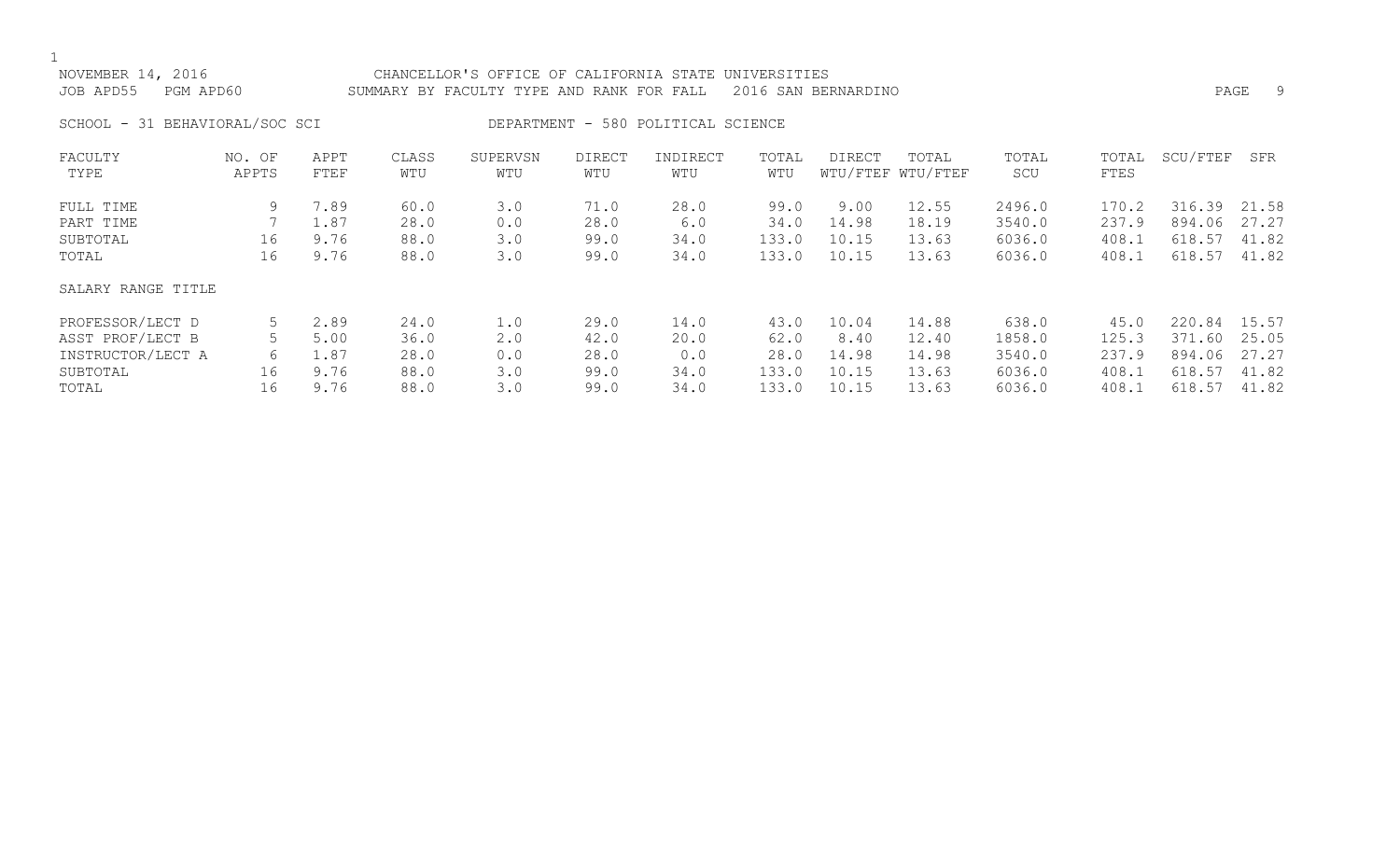| NOVEMBER 14, 2016<br>JOB APD55<br>PGM APD60 |                 |                         |                         | CHANCELLOR'S OFFICE OF CALIFORNIA STATE UNIVERSITIES<br>SUMMARY BY FACULTY TYPE AND RANK FOR FALL |                         |                             |                         | 2016 SAN BERNARDINO                                               |                            |                               |                          |                                 | PAGE 10        |
|---------------------------------------------|-----------------|-------------------------|-------------------------|---------------------------------------------------------------------------------------------------|-------------------------|-----------------------------|-------------------------|-------------------------------------------------------------------|----------------------------|-------------------------------|--------------------------|---------------------------------|----------------|
| SCHOOL - 31 BEHAVIORAL/SOC SCI              |                 |                         |                         |                                                                                                   |                         | DEPARTMENT - 590 PSYCHOLOGY |                         |                                                                   |                            |                               |                          |                                 |                |
| FACULTY<br>TYPE                             | NO. OF<br>APPTS | APPT<br>FTEF            | CLASS<br>WTU            | SUPERVSN<br>WTU                                                                                   | <b>DIRECT</b><br>WTU    | INDIRECT<br>WTU             | TOTAL<br>WTU            | <b>DIRECT</b>                                                     | TOTAL<br>WTU/FTEF WTU/FTEF | TOTAL<br>SCU                  | TOTAL<br>FTES            | SCU/FTEF                        | SFR            |
| FULL TIME<br>PART TIME<br>SUBTOTAL          | 33<br>29<br>62  | 27.71<br>10.94<br>38.65 | 247.6<br>174.0<br>421.6 | 49.4<br>27.3<br>76.7                                                                              | 301.0<br>201.3<br>502.3 | 144.0<br>0.0<br>144.0       | 445.0<br>201.3<br>646.3 | 10.86<br>18.40<br>13.00                                           | 16.06<br>18.40<br>16.72    | 13743.0<br>11201.0<br>24944.0 | 933.8<br>746.8<br>1680.6 | 496.01 33.70<br>23.86<br>645.43 | 68.26<br>43.48 |
| OTHER<br>TOTAL                              | 64              | 0.00<br>38.65           | 0.0<br>421.6            | 0.3<br>77.0                                                                                       | 0.3<br>502.6            | 0.0<br>144.0                | 0.3<br>646.6            | 0.00<br>13.00                                                     | 0.00<br>16.73              | 4.0<br>24948.0                | 0.3<br>1680.8            | 0.00<br>645.54                  | 0.00<br>43.49  |
| SALARY RANGE TITLE                          |                 |                         |                         |                                                                                                   |                         |                             |                         |                                                                   |                            |                               |                          |                                 |                |
| BBARBAGAD (IBAB B.                          |                 | 10110                   | 1100                    | $\cap$ $\cap$                                                                                     | $1$ $-1$ $\sim$         | $\cap$ $\cap$               |                         | $\begin{array}{ccc} \sim & \sim & \sim & \sim & \sim \end{array}$ | $\sim$ $\sim$ $\sim$       | $\sim$ $\sim$ $\sim$ $\sim$   |                          | 1221 1222                       | 2120           |

| PROFESSOR/LECT D  | 19. | 13.90 | 118.3 | 33.6 | ⊥51.9 | 82.0  | 233.9 | 10.93 | 16.83 | 6406.0  | 436.4  | 460.83 31.39 |       |
|-------------------|-----|-------|-------|------|-------|-------|-------|-------|-------|---------|--------|--------------|-------|
| ASSOC PROF/LECT C |     | 3.33  | 33.0  | 9.6  | 46.6  | 10.0  | 56.6  | 13.98 | 16.98 | 1429.0  | 99.3   | 428.74       | 29.79 |
| ASST PROF/LECT B  |     | 6.40  | 44.3  | 4.3  | 48.6  | 40.0  | 88.6  | 7.59  | 13.84 | 2188.0  | 149.3  | 341.82       | 23.32 |
| INSTRUCTOR/LECT A | 20. | 12.21 | l92.0 | 0.7  | 192.7 | 4.0   | 196.7 | 15.78 | 16.11 | 13867.0 | 925.1  | 135.43       | 75.75 |
| TCHNG ASSOCIATE   | 13  | 2.13  | 34.0  | 27.3 | 61.3  | 0.0   | 61.3  | 28.74 | 28.74 | 1048.0  | 69.9   | 491.33       | 32.76 |
| SUBTOTAL          | 63  | 37.98 | 421.6 | 75.5 | 501.1 | 136.0 | 637.  | .3.19 | 16.77 | 24938.0 | 1680.0 | 656.59       | 44.23 |
| ADMINISTRATOR     |     | 0.67  | 0.0   | t.5  | 1.5   | 8.0   | 9.5   | 2.25  | 14.26 | 10.0    | 0.8    | L5.02        | 1.25  |
| SUBTOTAL          |     | 0.67  | 0.0   | t.5  | 1.5   | 8.0   | 9.5   | 2.25  | 14.26 | 10.0    | 0.8    | 15.02        | 1.25  |
| TOTAL             | 64  | 38.65 | 421.6 | 77.0 | 502.6 | 144.0 | 646.6 | 3.00  | 16.73 | 24948.0 | 1680.8 | 645.54       | 43.49 |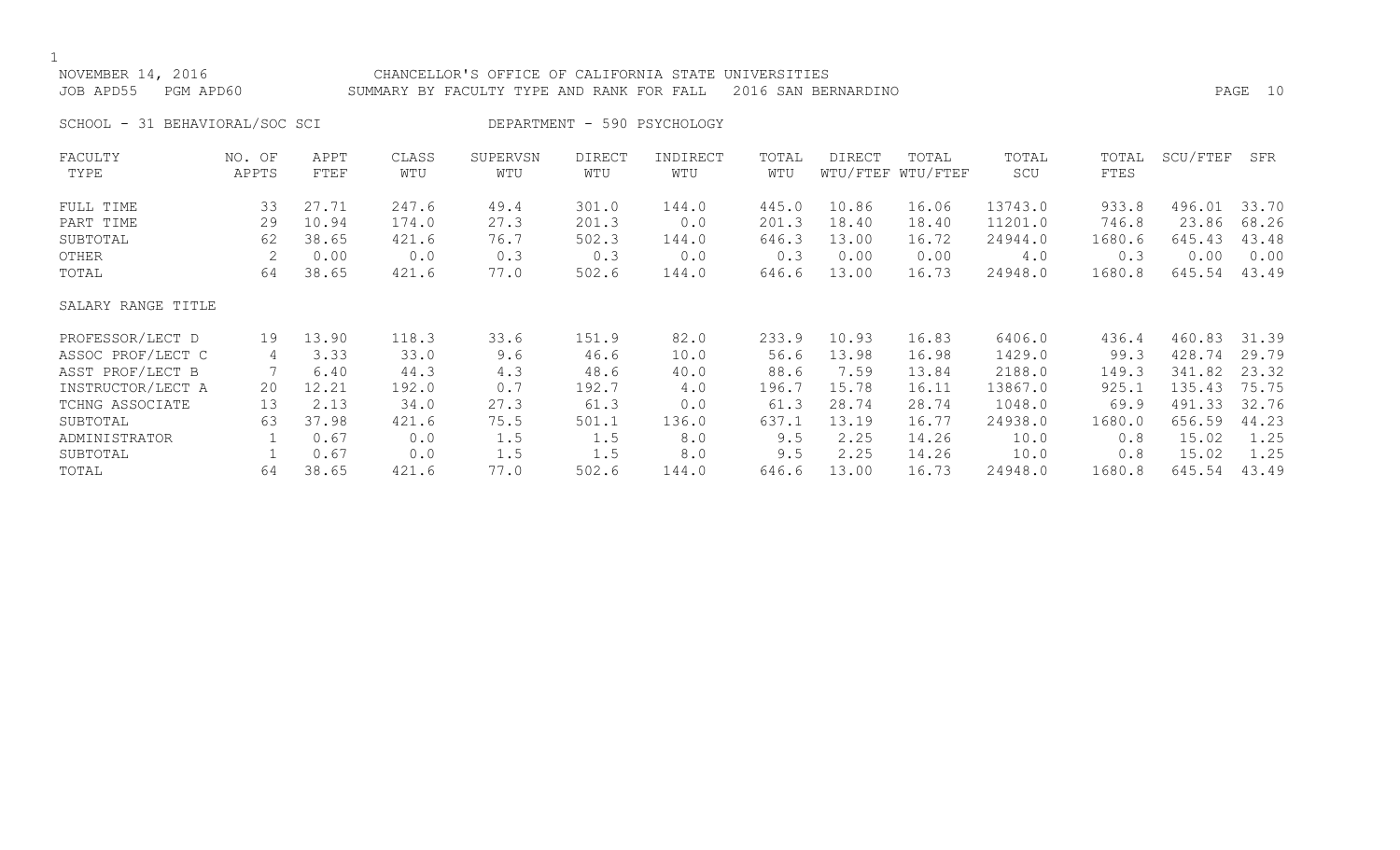## NOVEMBER 14, 2016 CHANCELLOR'S OFFICE OF CALIFORNIA STATE UNIVERSITIES JOB APD55 PGM APD60 SUMMARY BY FACULTY TYPE AND RANK FOR FALL 2016 SAN BERNARDINO PAGE 11

SCHOOL - 31 BEHAVIORAL/SOC SCI DEPARTMENT - 665 SOCIAL SCIENCE

| FACULTY            | NO. OF | APPT | CLASS | SUPERVSN | <b>DIRECT</b> | INDIRECT | TOTAL | DIRECT | TOTAL             | TOTAL  | TOTAL | SCU/FTEF | SFR   |
|--------------------|--------|------|-------|----------|---------------|----------|-------|--------|-------------------|--------|-------|----------|-------|
| TYPE               | APPTS  | FTEF | WTU   | WTU      | WTU           | WTU      | WTU   |        | WTU/FTEF WTU/FTEF | SCU    | FTES  |          |       |
| FULL TIME          |        | 1.25 | 0.0   | 0.0      | 0.0           | 0.0      | 0.0   | 0.00   | 0.00              | 0.0    | 0.0   | 0.00     | 0.00  |
| PART TIME          | 13     | 7.08 | 84.0  | 0.0      | 84.0          | 0.0      | 84.0  | 11.87  | 11.87             | 3928.0 | 261.9 | 555.19   | 37.02 |
| SUBTOTAL           | 16     | 8.33 | 84.0  | 0.0      | 84.0          | 0.0      | 84.0  | 10.09  | 10.09             | 3928.0 | 261.9 | 471.83   | 31.46 |
| TOTAL              | 16     | 8.33 | 84.0  | 0.0      | 84.0          | 0.0      | 84.0  | 10.09  | 10.09             | 3928.0 | 261.9 | 471.83   | 31.46 |
| SALARY RANGE TITLE |        |      |       |          |               |          |       |        |                   |        |       |          |       |
| INSTRUCTOR/LECT A  | 15     | 7.83 | 84.0  | 0.0      | 84.0          | 0.0      | 84.0  | 10.73  | 10.73             | 3928.0 | 261.9 | 501.98   | 33.47 |
| TCHNG ASSOCIATE    |        | 0.50 | 0.0   | 0.0      | 0.0           | 0.0      | 0.0   | 0.00   | 0.00              | 0.0    | 0.0   | 0.00     | 0.00  |
| SUBTOTAL           | 16     | 8.33 | 84.0  | 0.0      | 84.0          | 0.0      | 84.0  | 10.09  | 10.09             | 3928.0 | 261.9 | 471.83   | 31.46 |
| TOTAL              | 16     | 8.33 | 84.0  | 0.0      | 84.0          | 0.0      | 84.0  | 10.09  | 10.09             | 3928.0 | 261.9 | 471.83   | 31.46 |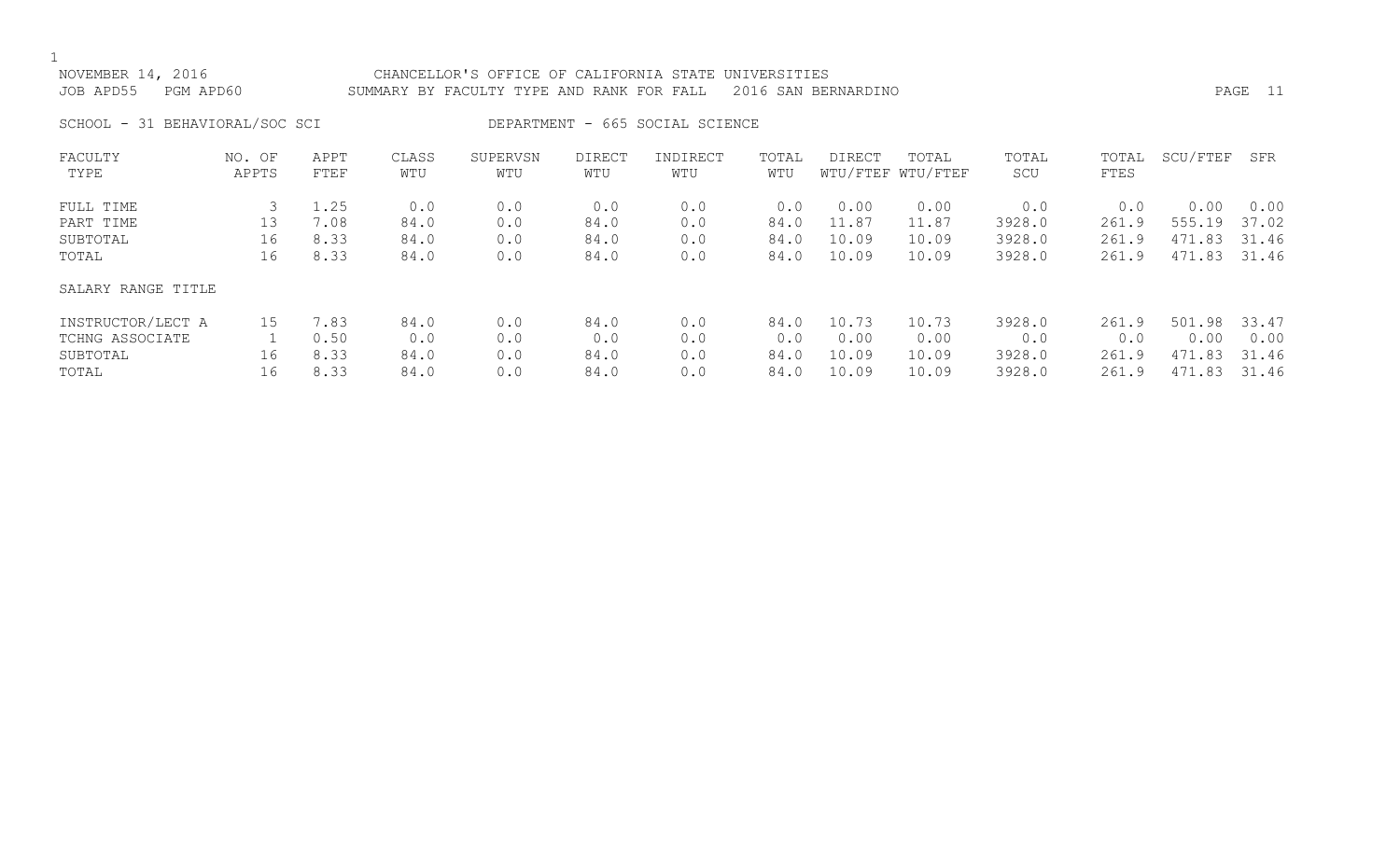## NOVEMBER 14, 2016 CHANCELLOR'S OFFICE OF CALIFORNIA STATE UNIVERSITIES

# JOB APD55 PGM APD60 SUMMARY BY FACULTY TYPE AND RANK FOR FALL 2016 SAN BERNARDINO PAGE 12

SCHOOL - 31 BEHAVIORAL/SOC SCI DEPARTMENT - 670 SOCIAL WORK

| FACULTY            | NO. OF | APPT  | CLASS | SUPERVSN | DIRECT | INDIRECT | TOTAL | DIRECT | TOTAL             | TOTAL  | TOTAL | SCU/FTEF | SFR   |
|--------------------|--------|-------|-------|----------|--------|----------|-------|--------|-------------------|--------|-------|----------|-------|
| TYPE               | APPTS  | FTEF  | WTU   | WTU      | WTU    | WTU      | WTU   |        | WTU/FTEF WTU/FTEF | SCU    | FTES  |          |       |
| FULL TIME          | 9      | 8.00  | 32.0  | 15.4     | 63.4   | 40.0     | 103.4 | 7.93   | 12.93             | 1104.0 | 86.5  | 138.02   | 10.82 |
| PART TIME          | 25     | 7.71  | 64.0  | 39.8     | 103.8  | 5.0      | 108.8 | 13.47  | 14.12             | 2416.0 | 189.4 | 313.44   | 24.57 |
| SUBTOTAL           | 34     | 15.71 | 96.0  | 55.2     | 167.2  | 45.0     | 212.2 | 10.64  | 13.51             | 3520.0 | 275.9 | 224.10   | 17.57 |
| OTHER              |        | 0.00  | 0.0   | 0.0      | 0.0    | 0.0      | 0.0   | 0.00   | 0.00              | 1.0    | 0.1   | 0.00     | 0.00  |
| TOTAL              | 35     | 15.71 | 96.0  | 55.2     | 167.2  | 45.0     | 212.2 | 10.64  | 13.51             | 3521.0 | 276.0 | 224.17   | 17.57 |
| SALARY RANGE TITLE |        |       |       |          |        |          |       |        |                   |        |       |          |       |
| PROFESSOR/LECT D   | 4      | 1.00  | 4.0   | 0.0      | 8.0    | 7.0      | 15.0  | 8.00   | 15.00             | 109.0  | 9.1   | 109.00   | 9.08  |
| ASSOC PROF/LECT C  |        | 1.00  | 4.0   | 0.0      | 4.0    | 8.0      | 12.0  | 4.00   | 12.00             | 108.0  | 9.0   | 108.00   | 9.00  |
| ASST PROF/LECT B   | 4      | 3.00  | 16.0  | 0.0      | 28.0   | 16.0     | 44.0  | 9.33   | 14.67             | 444.0  | 36.9  | 148.00   | 12.29 |
| INSTRUCTOR/LECT A  | 23     | 9.91  | 68.0  | 48.4     | 116.4  | 14.0     | 130.4 | 11.75  | 13.16             | 2640.0 | 203.7 | 266.51   | 20.56 |
| SUBTOTAL           | 32     | 14.91 | 92.0  | 48.4     | 156.4  | 45.0     | 201.4 | 10.49  | 13.51             | 3301.0 | 258.6 | 221.45   | 17.35 |
| OTHER              |        | 0.80  | 4.0   | 6.8      | 10.8   | 0.0      | 10.8  | 13.48  | 13.48             | 220.0  | 17.4  | 274.66   | 21.72 |
| SUBTOTAL           |        | 0.80  | 4.0   | 6.8      | 10.8   | 0.0      | 10.8  | 13.48  | 13.48             | 220.0  | 17.4  | 274.66   | 21.72 |
| TOTAL              | 35     | 15.71 | 96.0  | 55.2     | 167.2  | 45.0     | 212.2 | 10.64  | 13.51             | 3521.0 | 276.0 | 224.17   | 17.57 |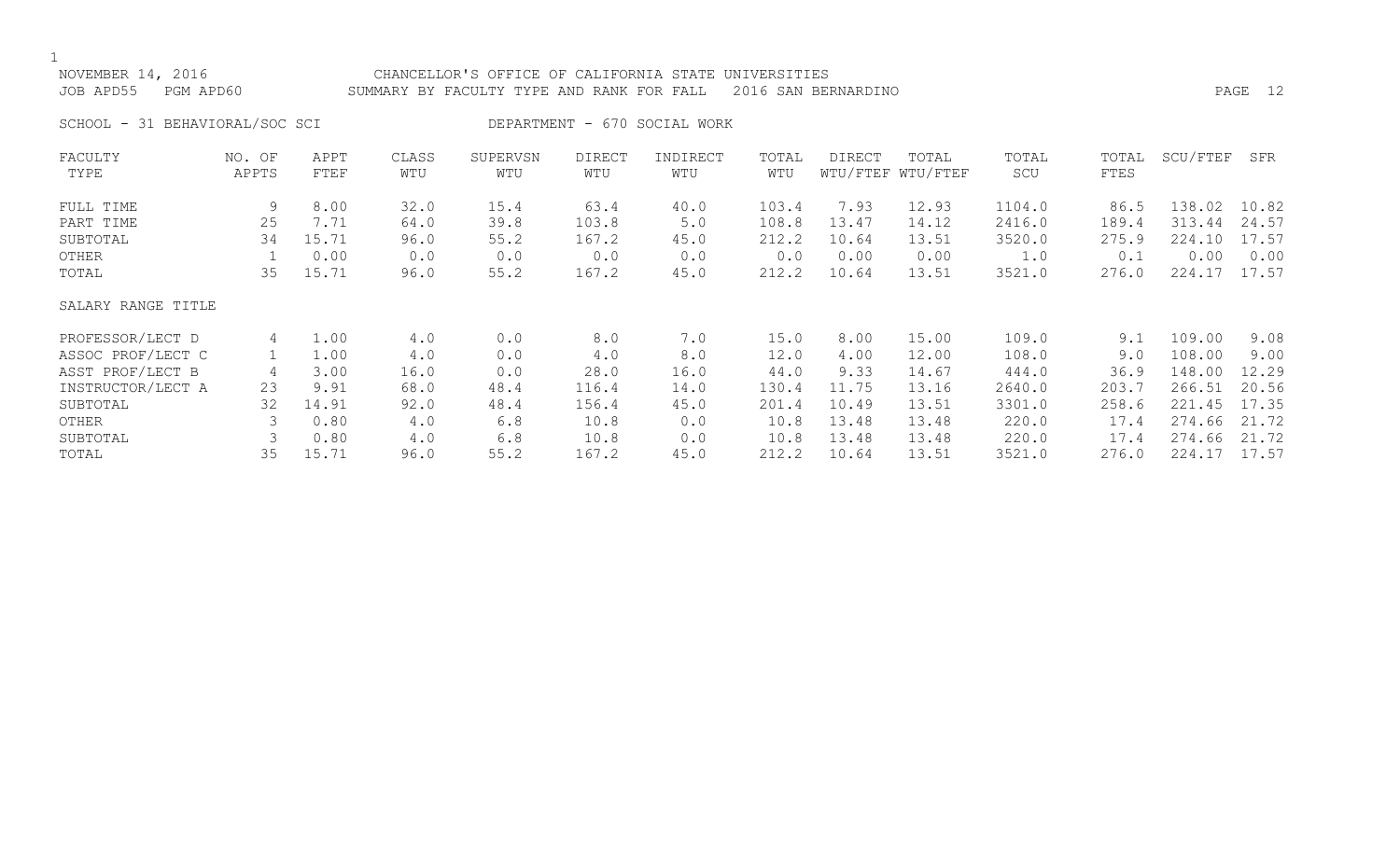| NOVEMBER 14, 2016<br>PGM APD60<br>JOB APD55 |                 |              |              | CHANCELLOR'S OFFICE OF CALIFORNIA STATE<br>SUMMARY BY FACULTY TYPE AND RANK FOR FALL |                            |                 | UNIVERSITIES | 2016 SAN BERNARDINO |                            |              |               |          | PAGE 13 |
|---------------------------------------------|-----------------|--------------|--------------|--------------------------------------------------------------------------------------|----------------------------|-----------------|--------------|---------------------|----------------------------|--------------|---------------|----------|---------|
| SCHOOL - 31 BEHAVIORAL/SOC SCI              |                 |              |              |                                                                                      | DEPARTMENT - 675 SOCIOLOGY |                 |              |                     |                            |              |               |          |         |
| FACULTY<br>TYPE                             | NO. OF<br>APPTS | APPT<br>FTEF | CLASS<br>WTU | SUPERVSN<br>WTU                                                                      | <b>DIRECT</b><br>WTU       | INDIRECT<br>WTU | TOTAL<br>WTU | DIRECT              | TOTAL<br>WTU/FTEF WTU/FTEF | TOTAL<br>SCU | TOTAL<br>FTES | SCU/FTEF | SFR     |
| FULL TIME                                   | 13              | 9.86         | 89.2         | 17.8                                                                                 | 133.0                      | 36.0            | 169.0        | 13.48               | 17.13                      | 6525.0       | 435.3         | 661.50   | 44.13   |
| PART TIME                                   |                 | 3.20         | 52.0         | 0.0                                                                                  | 54.0                       | 4.0             | 58.0         | 16.85               | 18.10                      | 3512.0       | 236.0         | 96.13    | 73.66   |
| SUBTOTAL                                    | 20              | 13.07        | 141.2        | 17.8                                                                                 | 187.0                      | 40.0            | 227.0        | 14.31               | 17.37                      | 10037.0      | 671.3         | 768.06   | 51.37   |
| TOTAL                                       | 20              | 13.07        | 141.2        | 17.8                                                                                 | 187.0                      | 40.0            | 227.0        | 14.31               | 17.37                      | 10037.0      | 671.3         | 768.06   | 51.37   |
| SALARY RANGE TITLE                          |                 |              |              |                                                                                      |                            |                 |              |                     |                            |              |               |          |         |
| PROFESSOR/LECT D                            |                 | 3.83         | 41.2         | 10.6                                                                                 | 59.8                       | 24.0            | 83.8         | 15.61               | 21.88                      | 1877.0       | 125.2         | 490.08   | 32.69   |
| ASSOC PROF/LECT C                           |                 | 1.00         | 4.0          | 6.6                                                                                  | 14.6                       | 0.0             | 14.6         | 14.61               | 14.61                      | 340.0        | 22.7          | 340.34   | 22.69   |
| ASST PROF/LECT B                            | 5.              | 4.54         | 28.0         | 0.6                                                                                  | 44.6                       | 16.0            | 60.6         | 9.83                | 13.36                      | 1756.0       | 117.3         | 387.21   | 25.86   |
| INSTRUCTOR/LECT A                           |                 | 3.70         | 68.0         | 0.0                                                                                  | 68.0                       | 0.0             | 68.0         | 18.36               | 18.36                      | 6064.0       | 406.1         | 637.15   | 9.65    |
| SUBTOTAL                                    | 20              | 13.07        | 141.2        | 17.8                                                                                 | 187.0                      | 40.0            | 227.0        | 14.31               | 17.37                      | 10037.0      | 671.3         | 768.06   | 51.37   |
| TOTAL                                       | 20              | 13.07        | 141.2        | 17.8                                                                                 | 187.0                      | 40.0            | 227.0        | 14.31               | 17.37                      | 10037.0      | 671.3         | 768.06   | 51.37   |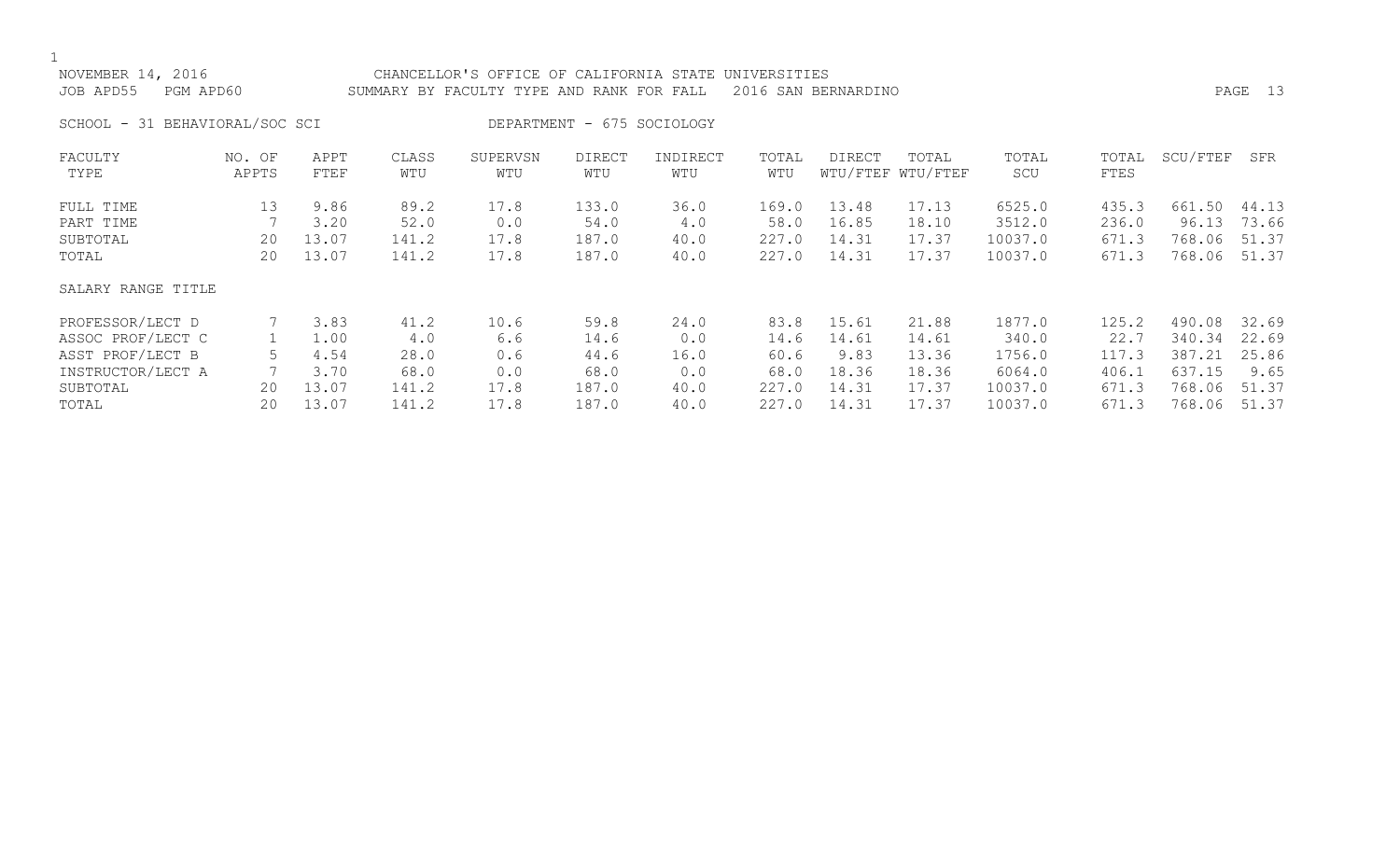NOVEMBER 14, 2016 CHANCELLOR'S OFFICE OF CALIFORNIA STATE UNIVERSITIES JOB APD55 PGM APD60 SUMMARY BY FACULTY TYPE AND RANK FOR FALL 2016 SAN BERNARDINO PAGE 14

SCHOOL - 31 BEHAVIORAL/SOC SCI

| FACULTY            | NO. OF | APPT   | CLASS  | SUPERVSN | <b>DIRECT</b> | INDIRECT | TOTAL  | DIRECT | TOTAL             | TOTAL   | TOTAL  | SCU/FTEF | SFR   |
|--------------------|--------|--------|--------|----------|---------------|----------|--------|--------|-------------------|---------|--------|----------|-------|
| TYPE               | APPTS  | FTEF   | WTU    | WTU      | WTU           | WTU      | WTU    |        | WTU/FTEF WTU/FTEF | SCU     | FTES   |          |       |
| FULL TIME          | 114    | 94.64  | 805.0  | 99.0     | 970.0         | 406.0    | 1376.0 | 10.25  | 14.54             | 39346.0 | 2666.1 | 415.74   | 28.17 |
| PART TIME          | 112    | 40.77  | 568.0  | 71.1     | 645.1         | 23.0     | 668.1  | 15.82  | 16.39             | 38569.0 | 2603.5 | 945.92   | 63.85 |
| SUBTOTAL           | 226    | 135.42 | 1373.0 | 170.1    | 1615.1        | 429.0    | 2044.1 | 11.93  | 15.09             | 77915.0 | 5269.7 | 575.38   | 38.91 |
| OTHER              | 8      | 0.00   | 0.0    | 0.3      | 0.3           | 0.0      | 0.3    | 0.00   | 0.00              | 132.0   | 8.8    | 0.00     | 0.00  |
| TOTAL              | 234    | 135.42 | 1373.0 | 170.4    | 1615.4        | 429.0    | 2044.4 | 11.93  | 15.10             | 78047.0 | 5278.5 | 576.35   | 38.98 |
| SALARY RANGE TITLE |        |        |        |          |               |          |        |        |                   |         |        |          |       |
| PROFESSOR/LECT D   | 55     | 37.71  | 345.7  | 47.7     | 413.4         | 173.0    | 586.4  | 10.96  | 15.55             | 16009.0 | 1082.3 | 424.53   | 28.70 |
| ASSOC PROF/LECT C  | 16     | 13.18  | 115.0  | 22.0     | 149.0         | 54.0     | 203.0  | 11.31  | 15.41             | 4087.0  | 282.3  | 310.21   | 21.43 |
| ASST PROF/LECT B   | 39     | 34.60  | 244.3  | 12.0     | 296.3         | 176.0    | 472.3  | 8.56   | 13.65             | 11375.0 | 773.7  | 328.73   | 22.36 |
| INSTRUCTOR/LECT A  | 100    | 45.83  | 630.0  | 53.1     | 683.1         | 18.0     | 701.1  | 14.91  | 15.30             | 45171.0 | 3043.6 | 985.66   | 66.41 |
| TCHNG ASSOCIATE    | 14     | 2.63   | 34.0   | 27.3     | 61.3          | 0.0      | 61.3   | 23.28  | 23.28             | 1048.0  | 69.9   | 398.03   | 26.54 |
| SUBTOTAL           | 224    | 133.95 | 1369.0 | 162.1    | 1603.1        | 421.0    | 2024.1 | 11.97  | 15.11             | 77690.0 | 5251.8 | 580.00   | 39.21 |
| ADMINISTRATOR      | 2      | 0.67   | 0.0    | 1.5      | 1.5           | 8.0      | 9.5    | 2.25   | 14.26             | 10.0    | 0.8    | 15.02    | 1.25  |
| OTHER              | 8      | 0.80   | 4.0    | 6.8      | 10.8          | 0.0      | 10.8   | 13.48  | 13.48             | 347.0   | 25.9   | 433.21   | 32.30 |
| SUBTOTAL           | 10     | 1.47   | 4.0    | 8.3      | 12.3          | 8.0      | 20.3   | 8.38   | 13.84             | 357.0   | 26.7   | 243.35   | 18.20 |
| TOTAL              | 234    | 135.42 | 1373.0 | 170.4    | 1615.4        | 429.0    | 2044.4 | 11.93  | 15.10             | 78047.0 | 5278.5 | 576.35   | 38.98 |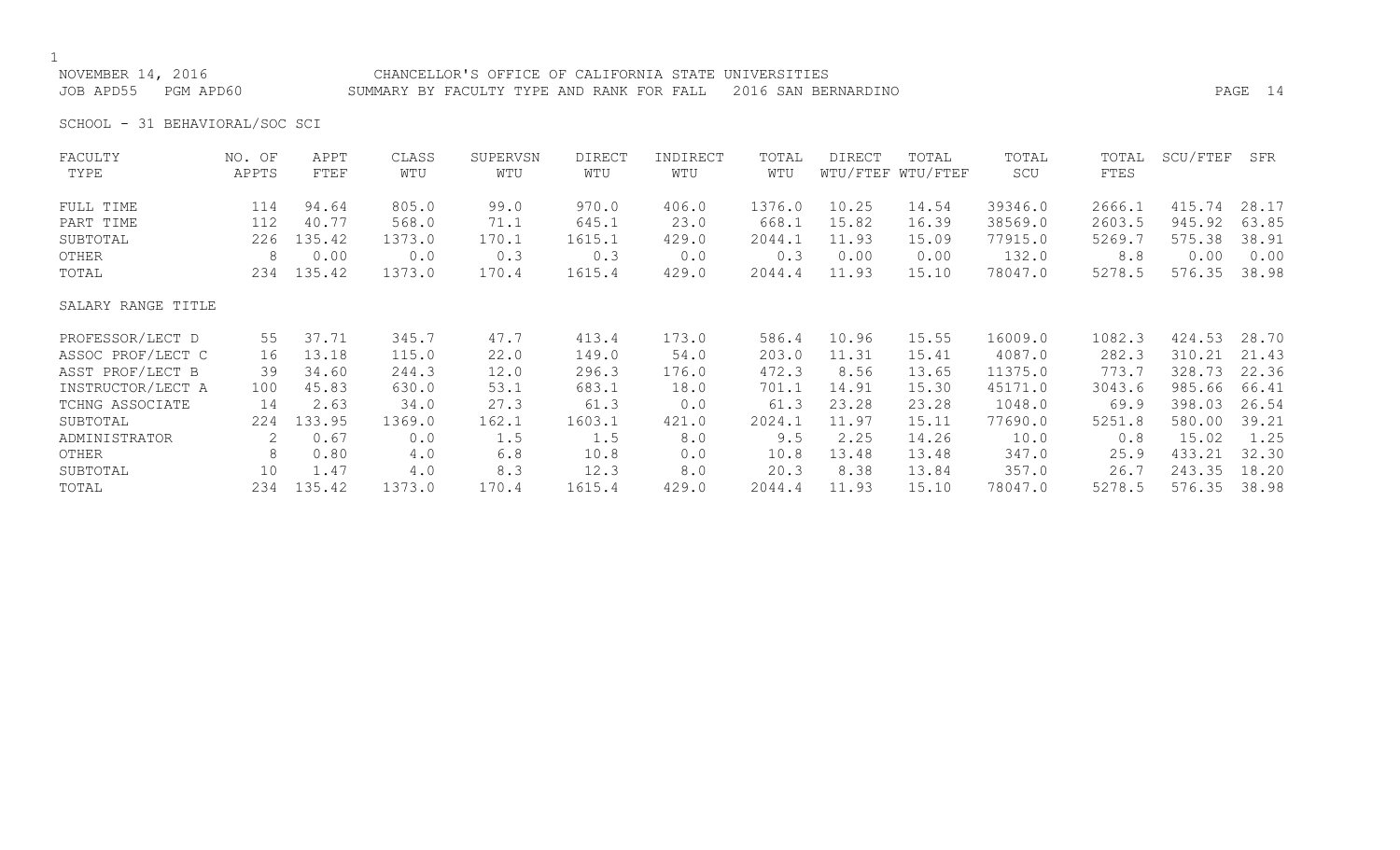| NOVEMBER 14, 2016<br>JOB APD55<br>PGM APD60 |                 |              |              | CHANCELLOR'S OFFICE OF CALIFORNIA STATE UNIVERSITIES<br>SUMMARY BY FACULTY TYPE AND RANK FOR FALL |                      |                                         |              | 2016 SAN BERNARDINO |                            |              |               |          | 15<br>PAGE |
|---------------------------------------------|-----------------|--------------|--------------|---------------------------------------------------------------------------------------------------|----------------------|-----------------------------------------|--------------|---------------------|----------------------------|--------------|---------------|----------|------------|
| SCHOOL - 44 BUSINESS/PUBLIC ADMIN           |                 |              |              |                                                                                                   |                      | DEPARTMENT - 102 ACCOUNTING AND FINANCE |              |                     |                            |              |               |          |            |
| FACULTY<br>TYPE                             | NO. OF<br>APPTS | APPT<br>FTEF | CLASS<br>WTU | SUPERVSN<br>WTU                                                                                   | <b>DIRECT</b><br>WTU | INDIRECT<br>WTU                         | TOTAL<br>WTU | <b>DIRECT</b>       | TOTAL<br>WTU/FTEF WTU/FTEF | TOTAL<br>SCU | TOTAL<br>FTES | SCU/FTEF | SFR        |
| FULL TIME                                   | 17              | 15.01        | 163.5        | 3.2                                                                                               | 166.7                | 36.0                                    | 202.7        | 11.11               | 13.51                      | 6146.0       | 415.9         | 409.49   | 27.71      |
| PART TIME                                   | 19              | 7.92         | 120.2        | 0.0                                                                                               | 120.2                | 0.0                                     | 120.2        | 15.18               | 15.18                      | 4969.0       | 332.4         | 627.72   | 41.99      |
| SUBTOTAL                                    | 36              | 22.93        | 283.7        | 3.2                                                                                               | 286.9                | 36.0                                    | 322.9        | 12.51               | 14.09                      | 11115.0      | 748.3         | 484.84   | 32.64      |
| OTHER                                       |                 | 0.00         | 0.0          | 0.0                                                                                               | 0.0                  | 12.0                                    | 12.0         | 0.00                | 0.00                       | 0.0          | 0.0           | 0.00     | 0.00       |
| TOTAL                                       | 38              | 22.93        | 283.7        | 3.2                                                                                               | 286.9                | 48.0                                    | 334.9        | 12.51               | 14.61                      | 11115.0      | 748.3         | 484.84   | 32.64      |
| SALARY RANGE TITLE                          |                 |              |              |                                                                                                   |                      |                                         |              |                     |                            |              |               |          |            |
| PROFESSOR/LECT D                            | 9               | 6.01         | 72.9         | 3.2                                                                                               | 76.1                 | 20.0                                    | 96.1         | 12.66               | 15.98                      | 2398.0       | 164.9         | 398.87   | 27.42      |
| ASSOC PROF/LECT C                           | 2               | 2.00         | 24.6         | 0.0                                                                                               | 24.6                 | 0.0                                     | 24.6         | 12.31               | 12.31                      | 516.0        | 35.4          | 258.26   | 17.72      |
| ASST PROF/LECT B                            |                 | 5.00         | 42.0         | 0.0                                                                                               | 42.0                 | 16.0                                    | 58.0         | 8.40                | 11.60                      | 2080.0       | 138.7         | 416.08   | 27.74      |
| INSTRUCTOR/LECT A                           | 20              | 9.78         | 142.2        | 0.0                                                                                               | 142.2                | 0.0                                     | 142.2        | 14.54               | 14.54                      | 6043.0       | 404.2         | 617.70   | 41.31      |
| SUBTOTAL                                    | 36              | 22.79        | 281.7        | 3.2                                                                                               | 284.9                | 36.0                                    | 320.9        | 12.50               | 14.08                      | 11037.0      | 743.1         | 484.25   | 32.60      |
| ADMINISTRATOR                               |                 | 0.00         | 0.0          | 0.0                                                                                               | 0.0                  | 12.0                                    | 12.0         | 0.00                | 0.00                       | 0.0          | 0.0           | 0.00     | 0.00       |
| OTHER                                       |                 | 0.13         | 2.0          | 0.0                                                                                               | 2.0                  | 0.0                                     | $2 \cdot 0$  | 15.04               | 15.04                      | 78.0         | 5.2           | 586.47   | 39.10      |

SUBTOTAL 2 0.13 2.0 0.0 2.0 12.0 14.0 15.04 5.26 78.0 5.2 586.47 39.10

748.3 484.84 32.64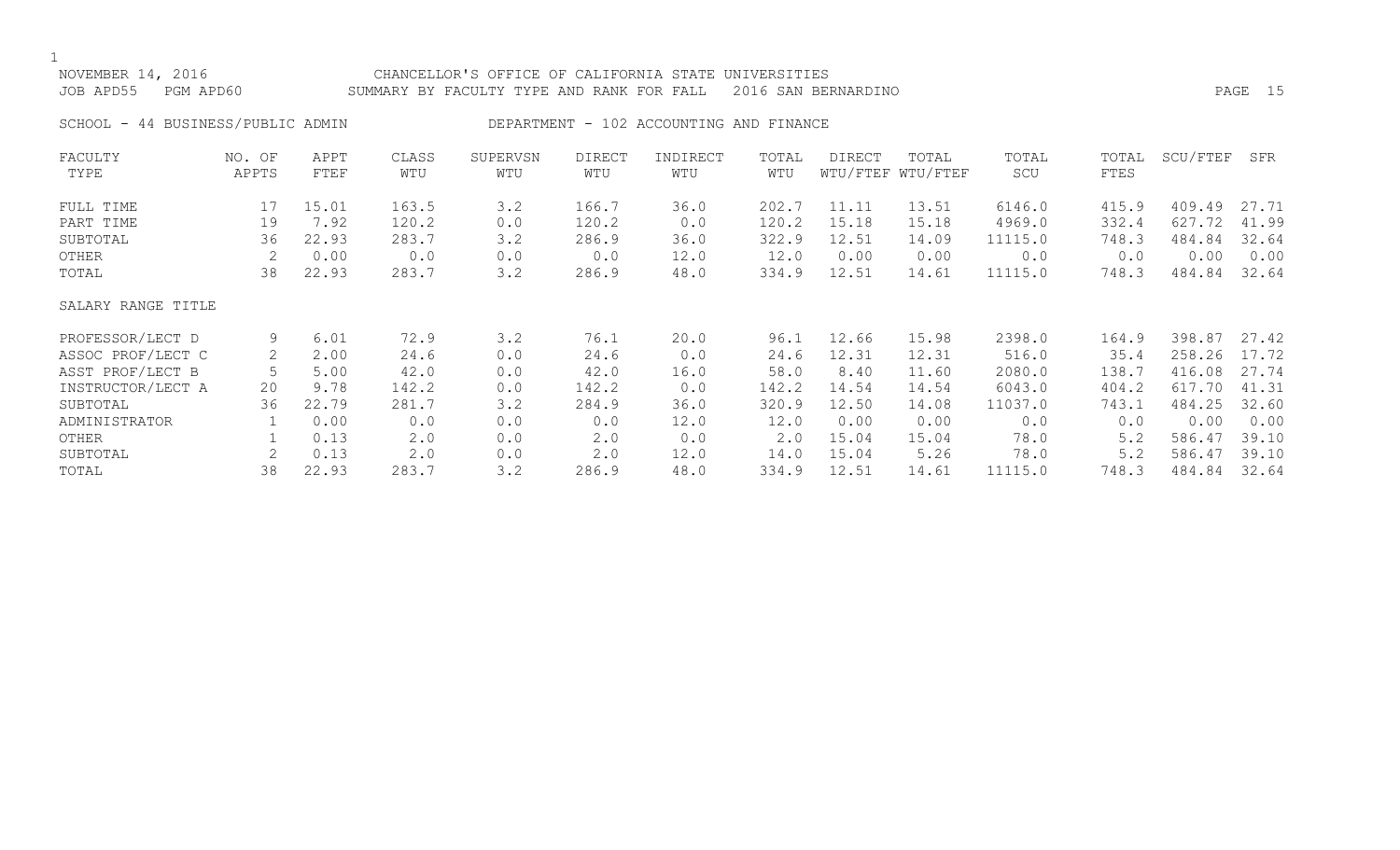| NOVEMBER 14, 2016<br>JOB APD55<br>PGM APD60 |                 |              |              | CHANCELLOR'S OFFICE OF CALIFORNIA STATE<br>SUMMARY BY FACULTY TYPE AND RANK FOR FALL |                      |                                          | UNIVERSITIES | 2016 SAN BERNARDINO |                            |              |               |          | PAGE 16 |
|---------------------------------------------|-----------------|--------------|--------------|--------------------------------------------------------------------------------------|----------------------|------------------------------------------|--------------|---------------------|----------------------------|--------------|---------------|----------|---------|
| SCHOOL - 44 BUSINESS/PUBLIC ADMIN           |                 |              |              |                                                                                      |                      | DEPARTMENT - 161 BUSINESS ADMINISTRATION |              |                     |                            |              |               |          |         |
| FACULTY<br>TYPE                             | NO. OF<br>APPTS | APPT<br>FTEF | CLASS<br>WTU | SUPERVSN<br>WTU                                                                      | <b>DIRECT</b><br>WTU | INDIRECT<br>WTU                          | TOTAL<br>WTU | <b>DIRECT</b>       | TOTAL<br>WTU/FTEF WTU/FTEF | TOTAL<br>SCU | TOTAL<br>FTES | SCU/FTEF | SFR     |
| PART TIME                                   |                 | 0.27         | 4.0          | 0.0                                                                                  | 4.0                  | 0.0                                      | 4.0          | 14.98               | 14.98                      | 20.0         | 1.7           | 74.91    | 6.25    |
| SUBTOTAL                                    |                 | 0.27         | 4.0          | 0.0                                                                                  | 4.0                  | 0.0                                      | 4.0          | 14.98               | 14.98                      | 20.0         | 1.7           | 74.91    | 6.25    |
| TOTAL                                       |                 | 0.27         | 4.0          | 0.0                                                                                  | 4.0                  | 0.0                                      | 4.0          | 14.98               | 14.98                      | 20.0         | 1.7           | 74.91    | 6.25    |
| SALARY RANGE TITLE                          |                 |              |              |                                                                                      |                      |                                          |              |                     |                            |              |               |          |         |
| INSTRUCTOR/LECT A                           |                 | 0.27         | 4.0          | 0.0                                                                                  | 4.0                  | 0.0                                      | 4.0          | 14.98               | 14.98                      | 20.0         | 1.7           | 74.91    | 6.25    |
| SUBTOTAL                                    |                 | 0.27         | 4.0          | 0.0                                                                                  | 4.0                  | 0.0                                      | 4.0          | 14.98               | 14.98                      | 20.0         | 1.7           | 74.91    | 6.25    |
| TOTAL                                       |                 | 0.27         | 4.0          | 0.0                                                                                  | 4.0                  | 0.0                                      | 4.0          | 14.98               | 14.98                      | 20.0         |               | 74.91    | 6.25    |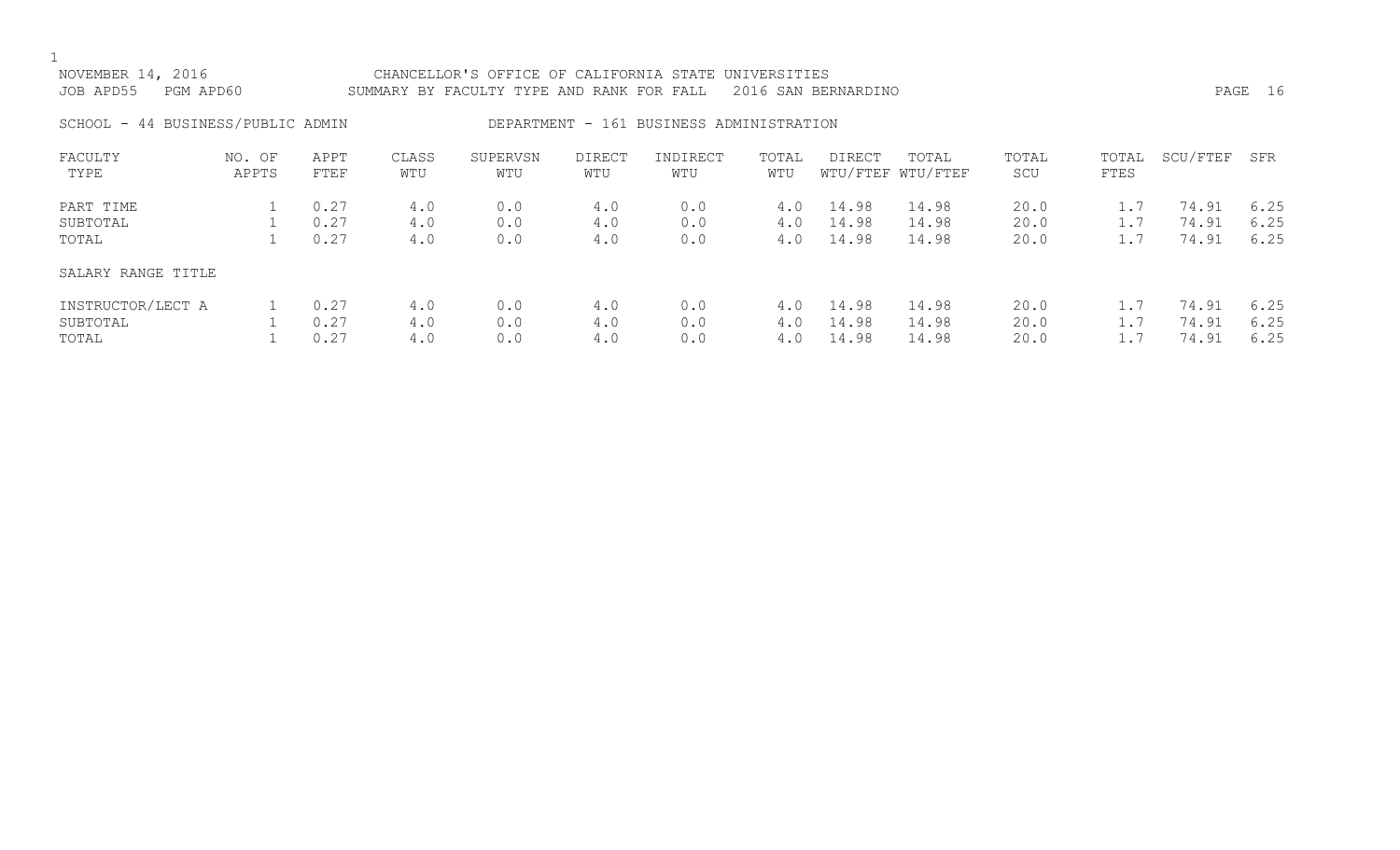| NOVEMBER 14, 2016<br>JOB APD55<br>PGM APD60 |                 |              |              | CHANCELLOR'S OFFICE OF CALIFORNIA STATE<br>SUMMARY BY FACULTY TYPE AND RANK FOR FALL |                      |                                                    | UNIVERSITIES | 2016 SAN BERNARDINO |                            |              |               |          | PAGE 17 |
|---------------------------------------------|-----------------|--------------|--------------|--------------------------------------------------------------------------------------|----------------------|----------------------------------------------------|--------------|---------------------|----------------------------|--------------|---------------|----------|---------|
| SCHOOL - 44 BUSINESS/PUBLIC ADMIN           |                 |              |              |                                                                                      |                      | DEPARTMENT - 369 INFORMATION AND DECISION SCIENCES |              |                     |                            |              |               |          |         |
| FACULTY<br>TYPE                             | NO. OF<br>APPTS | APPT<br>FTEF | CLASS<br>WTU | SUPERVSN<br>WTU                                                                      | <b>DIRECT</b><br>WTU | INDIRECT<br>WTU                                    | TOTAL<br>WTU | DIRECT              | TOTAL<br>WTU/FTEF WTU/FTEF | TOTAL<br>SCU | TOTAL<br>FTES | SCU/FTEF | SFR     |
| FULL TIME                                   | 14              | 11.17        | 134.0        | 3.7                                                                                  | 137.7                | 28.0                                               | 165.7        | 12.33               | 14.84                      | 5420.0       | 367.5         | 485.27   | 32.91   |
| PART TIME                                   | 14              | 3.74         | 54.4         | 0.0                                                                                  | 54.4                 | 0.0                                                | 54.4         | 14.55               | 14.55                      | 1820.0       | 124.6         | 486.89   | 33.33   |
| SUBTOTAL                                    | 28              | 14.91        | 188.4        | 3.7                                                                                  | 192.1                | 28.0                                               | 220.1        | 12.89               | 14.76                      | 7240.0       | 492.1         | 485.68   | 33.01   |
| TOTAL                                       | 28              | 14.91        | 188.4        | 3.7                                                                                  | 192.1                | 28.0                                               | 220.1        | 12.89               | 14.76                      | 7240.0       | 492.1         | 485.68   | 33.01   |
| SALARY RANGE TITLE                          |                 |              |              |                                                                                      |                      |                                                    |              |                     |                            |              |               |          |         |
| PROFESSOR/LECT D                            | 10              | 7.17         | 86.0         | 3.7                                                                                  | 89.7                 | 24.0                                               | 113.7        | 12.51               | 15.86                      | 3344.0       | 228.7         | 466.39   | 31.89   |
| ASST PROF/LECT B                            |                 | 2.00         | 20.0         | 0.0                                                                                  | 20.0                 | 4.0                                                | 24.0         | 10.00               | 12.00                      | 640.0        | 43.1          | 320.00   | 21.57   |

INSTRUCTOR/LECT A 12 4.80 70.0 0.0 70.0 0.0 70.0 14.58 14.58 2960.0 200.6 616.41 41.77<br>TCHNG ASSOCIATE 3 0.80 10.4 0.0 10.4 0.0 10.4 12.97 12.97 236.0 15.7 294.26 19.61

SUBTOTAL 27 14.77 186.4 3.7 190.1 28.0 218.1 12.87 14.76 7180.0 488.1 485.99 33.04 OTHER 1 0.13 2.0 0.0 2.0 0.0 2.0 15.04 15.04 60.0 4.0 451.13 30.08 SUBTOTAL 1 0.13 2.0 0.0 2.0 0.0 2.0 15.04 15.04 60.0 4.0 451.13 30.08 TOTAL 28 14.91 188.4 3.7 192.1 28.0 220.1 12.89 14.76 7240.0 492.1 485.68 33.01

TCHNG ASSOCIATE 3 0.80 10.4 0.0 10.4 0.0 10.4 12.97 12.97 236.0 15.7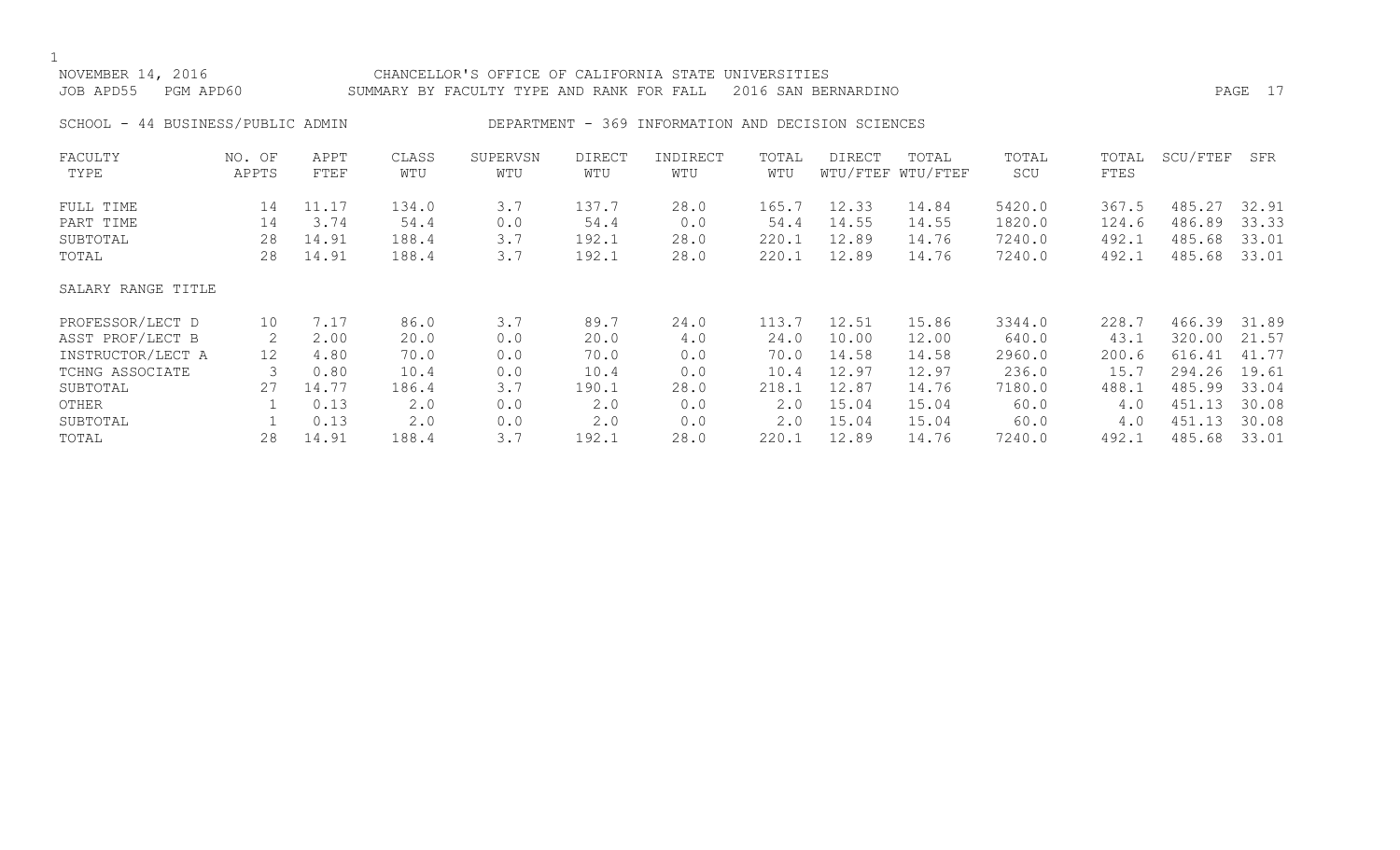$1$   $_{\rm NO'}$ 

| NOVEMBER 14, 2016<br>JOB APD55    PGM APD60 | CHANCELLOR'S OFFICE OF CALIFORNIA STATE UNIVERSITIES<br>SUMMARY BY FACULTY TYPE AND RANK FOR FALL 2016 SAN BERNARDINO | PAGE 18 |  |
|---------------------------------------------|-----------------------------------------------------------------------------------------------------------------------|---------|--|
| SCHOOL - 44 BUSINESS/PUBLIC ADMIN           | DEPARTMENT - 461 MANAGEMENT                                                                                           |         |  |

| FACULTY<br>TYPE    | NO. OF<br>APPTS | APPT<br>FTEF | CLASS<br>WTU | SUPERVSN<br>WTU | DIRECT<br>WTU | INDIRECT<br>WTU | TOTAL<br>WTU | <b>DIRECT</b><br>WTU/FTEF | TOTAL<br>WTU/FTEF | TOTAL<br>SCU | TOTAL<br>FTES | SCU/FTEF | SFR   |
|--------------------|-----------------|--------------|--------------|-----------------|---------------|-----------------|--------------|---------------------------|-------------------|--------------|---------------|----------|-------|
| FULL TIME          | 16              | 14.16        | 172.0        | 4.3             | 176.3         | 20.0            | 196.3        | 12.45                     | 13.86             | 5227.0       | 356.5         | 369.14   | 25.18 |
| PART TIME          | 13              | 7.08         | 96.0         | 0.0             | 100.0         | 0.0             | 100.0        | 14.13                     | 14.13             | 3748.0       | 250.3         | 529.68   | 35.37 |
| SUBTOTAL           | 29              | 21.24        | 268.0        | 4.3             | 276.3         | 20.0            | 296.3        | 13.01                     | 13.95             | 8975.0       | 606.8         | 422.63   | 28.57 |
| OTHER              |                 | 0.00         | 0.0          | 0.0             | 0.0           | 0.0             | 0.0          | 0.00                      | 0.00              | 0.0          | 0.0           | 0.00     | 0.00  |
| TOTAL              | 30              | 21.24        | 268.0        | 4.3             | 276.3         | 20.0            | 296.3        | 13.01                     | 13.95             | 8975.0       | 606.8         | 422.63   | 28.57 |
| SALARY RANGE TITLE |                 |              |              |                 |               |                 |              |                           |                   |              |               |          |       |
| PROFESSOR/LECT D   |                 | 5.00         | 52.0         | 4.3             | 60.3          | 4.0             | 64.3         | 12.06                     | 12.86             | 2323.0       | 159.3         | 464.51   | 31.85 |
| ASSOC PROF/LECT C  | 2               | 2.00         | 20.0         | 0.0             | 20.0          | 4.0             | 24.0         | 10.01                     | 12.01             | 660.0        | 45.5          | 330.17   | 22.74 |
| ASST PROF/LECT B   |                 | 4.67         | 48.0         | 0.0             | 48.0          | 12.0            | 60.0         | 10.29                     | 12.86             | 1324.0       | 88.3          | 283.82   | 18.92 |
| INSTRUCTOR/LECT A  | 15              | 9.57         | 148.0        | 0.0             | 148.0         | 0.0             | 148.0        | 15.46                     | 15.46             | 4668.0       | 313.7         | 487.72   | 32.78 |
| SUBTOTAL           | 29              | 21.24        | 268.0        | 4.3             | 276.3         | 20.0            | 296.3        | 13.01                     | 13.95             | 8975.0       | 606.8         | 422.63   | 28.57 |
| ADMINISTRATOR      |                 | 0.00         | 0.0          | 0.0             | 0.0           | 0.0             | 0.0          | 0.00                      | 0.00              | 0.0          | 0.0           | 0.00     | 0.00  |
| SUBTOTAL           |                 | 0.00         | 0.0          | 0.0             | 0.0           | 0.0             | 0.0          | 0.00                      | 0.00              | 0.0          | 0.0           | 0.00     | 0.00  |
| TOTAL              | 30              | 21.24        | 268.0        | 4.3             | 276.3         | 20.0            | 296.3        | 13.01                     | 13.95             | 8975.0       | 606.8         | 422.63   | 28.57 |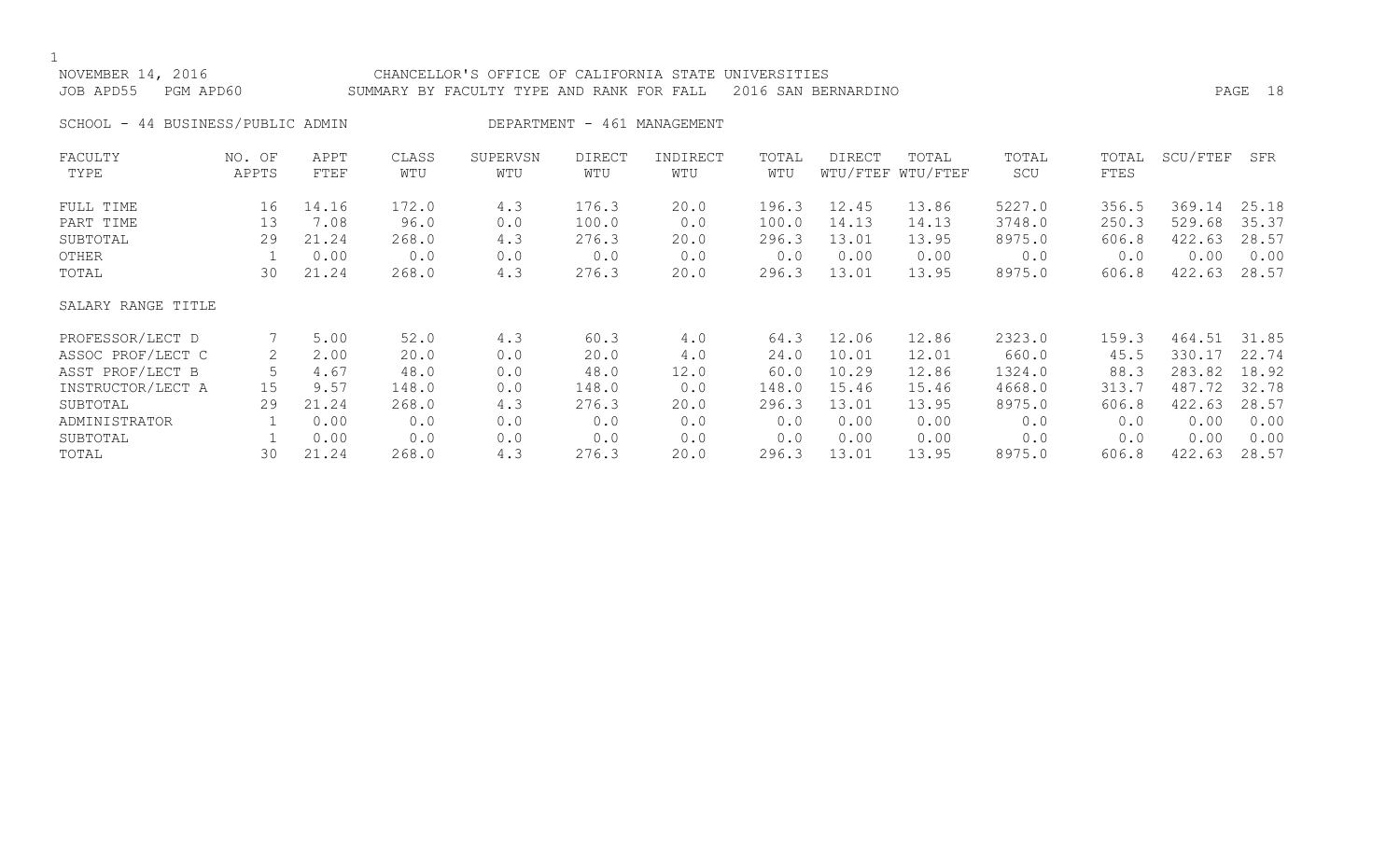| NOVEMBER 14, 2016<br>JOB APD55<br>PGM APD60 |                 |              |              | CHANCELLOR'S OFFICE OF CALIFORNIA STATE<br>SUMMARY BY FACULTY TYPE AND RANK FOR FALL |                            |                 | UNIVERSITIES | 2016 SAN BERNARDINO |                            |              |               |          | PAGE 19 |
|---------------------------------------------|-----------------|--------------|--------------|--------------------------------------------------------------------------------------|----------------------------|-----------------|--------------|---------------------|----------------------------|--------------|---------------|----------|---------|
| SCHOOL - 44 BUSINESS/PUBLIC ADMIN           |                 |              |              |                                                                                      | DEPARTMENT - 476 MARKETING |                 |              |                     |                            |              |               |          |         |
| FACULTY<br>TYPE                             | NO. OF<br>APPTS | APPT<br>FTEF | CLASS<br>WTU | SUPERVSN<br>WTU                                                                      | <b>DIRECT</b><br>WTU       | INDIRECT<br>WTU | TOTAL<br>WTU | DIRECT              | TOTAL<br>WTU/FTEF WTU/FTEF | TOTAL<br>SCU | TOTAL<br>FTES | SCU/FTEF | SFR     |
| FULL TIME                                   | 5               | 4.33         | 40.0         | 2.3                                                                                  | 42.3                       | 12.0            | 54.3         | 9.76                | 12.53                      | 1368.0       | 91.6          | 315.79   | 21.14   |
| PART TIME                                   | 6               | 2.67         | 40.0         | 0.0                                                                                  | 40.0                       | 0.0             | 40.0         | 14.98               | 14.98                      | 1548.0       | 106.4         | 579.78   | 39.85   |
| SUBTOTAL                                    | 11              | 7.00         | 80.0         | 2.3                                                                                  | 82.3                       | 12.0            | 94.3         | 11.75               | 13.47                      | 2916.0       | 198.0         | 416.45   | 28.28   |
| TOTAL                                       | 11              | 7.00         | 80.0         | 2.3                                                                                  | 82.3                       | 12.0            | 94.3         | 11.75               | 13.47                      | 2916.0       | 198.0         | 416.45   | 28.28   |
| SALARY RANGE TITLE                          |                 |              |              |                                                                                      |                            |                 |              |                     |                            |              |               |          |         |
| PROFESSOR/LECT D                            | 3               | 2.33         | 24.0         | 2.3                                                                                  | 26.3                       | 4.0             | 30.3         | 11.28               | 12.99                      | 768.0        | 51.3          | 329.33   | 21.98   |
| ASSOC PROF/LECT C                           |                 | 1.00         | 8.0          | 0.0                                                                                  | 8.0                        | 4.0             | 12.0         | 8.00                | 12.00                      | 224.0        | 15.3          | 224.00   | 15.27   |
| ASST PROF/LECT B                            |                 | 1.00         | 8.0          | 0.0                                                                                  | 8.0                        | 4.0             | 12.0         | 8.00                | 12.00                      | 376.0        | 25.1          | 376.00   | 25.07   |
| INSTRUCTOR/LECT A                           | 6               | 2.67         | 40.0         | 0.0                                                                                  | 40.0                       | 0.0             | 40.0         | 14.98               | 14.98                      | 1548.0       | 106.4         | 579.78   | 39.85   |
| SUBTOTAL                                    | 11              | 7.00         | 80.0         | 2.3                                                                                  | 82.3                       | 12.0            | 94.3         | 11.75               | 13.47                      | 2916.0       | 198.0         | 416.45   | 28.28   |
| TOTAL                                       | 11              | 7.00         | 80.0         | 2.3                                                                                  | 82.3                       | 12.0            | 94.3         | 11.75               | 13.47                      | 2916.0       | 198.0         | 416.45   | 28.28   |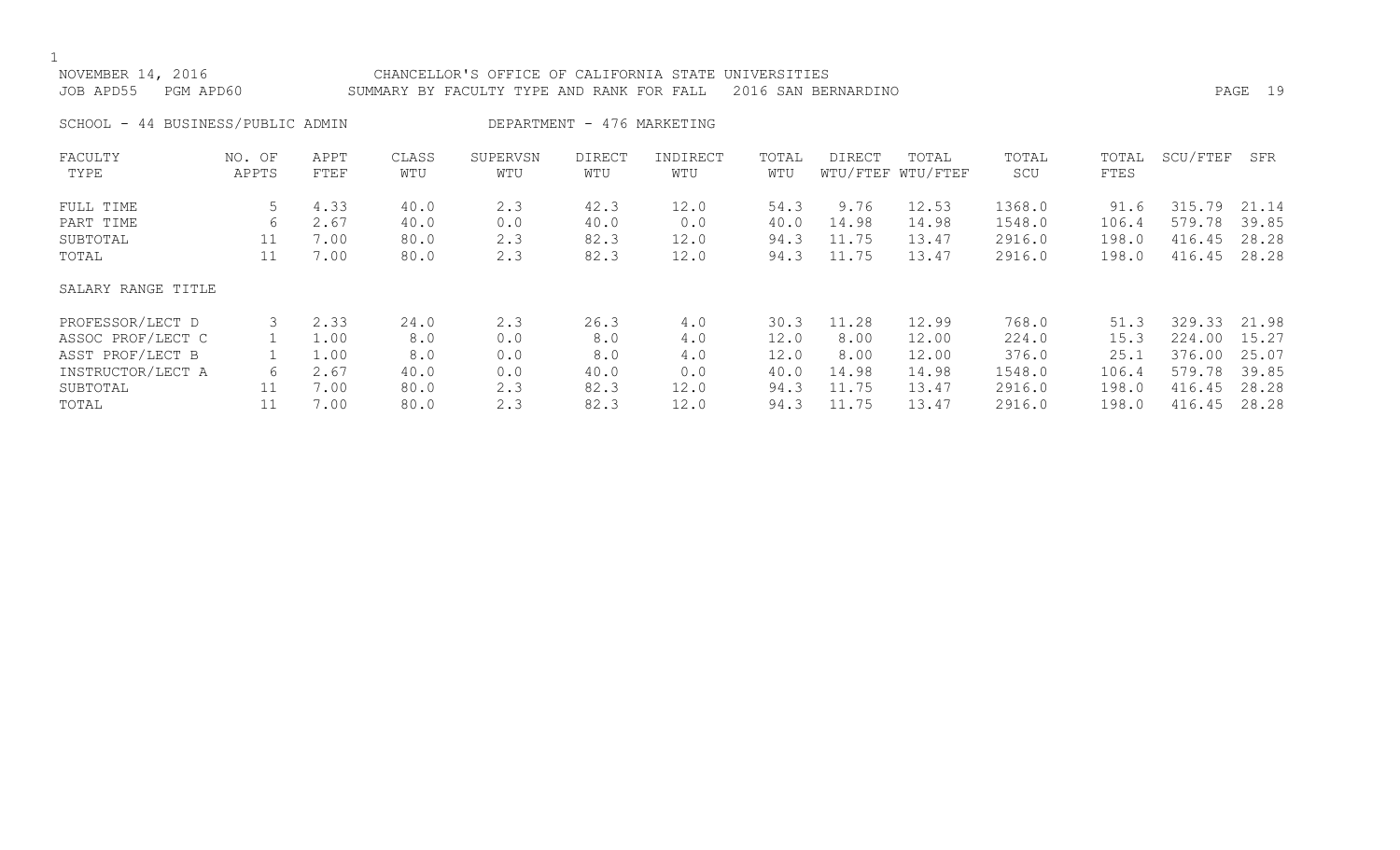| NOVEMBER 14, 2016<br>JOB APD55 | PGM APD60                         |              |              | CHANCELLOR'S OFFICE OF CALIFORNIA STATE UNIVERSITIES<br>SUMMARY BY FACULTY TYPE AND RANK FOR FALL 2016 SAN BERNARDINO |               |                                        |              |        |                            |              |               |          | PAGE 20 |
|--------------------------------|-----------------------------------|--------------|--------------|-----------------------------------------------------------------------------------------------------------------------|---------------|----------------------------------------|--------------|--------|----------------------------|--------------|---------------|----------|---------|
|                                | SCHOOL - 44 BUSINESS/PUBLIC ADMIN |              |              |                                                                                                                       |               | DEPARTMENT - 598 PUBLIC ADMINISTRATION |              |        |                            |              |               |          |         |
| FACULTY<br>TYPE                | NO. OF<br>APPTS                   | APPT<br>FTEF | CLASS<br>WTU | SUPERVSN<br>WTU                                                                                                       | DIRECT<br>WTU | INDIRECT<br>WTU                        | TOTAL<br>WTU | DIRECT | TOTAL<br>WTU/FTEF WTU/FTEF | TOTAL<br>SCU | TOTAL<br>FTES | SCU/FTEF | SFR     |

| FULL TIME          | 9  | 7.22 | 64.0 | 0.8 | 68.8  | 28.0 | 96.8  | 9.53  | 13.41 | 2340.0 | 173.5 | 324.<br>.10 | 24.02 |
|--------------------|----|------|------|-----|-------|------|-------|-------|-------|--------|-------|-------------|-------|
| PART TIME          | 8  | 2.11 | 32.0 | 1.5 | 33.5  | 0.0  | 33.5  | 15.85 | 15.85 | 770.0  | 56.2  | 364.24      | 26.58 |
| SUBTOTAL           | 17 | 9.33 | 96.0 | 2.3 | 102.3 | 28.0 | 130.3 | 10.96 | 13.96 | 3110.0 | 229.7 | 333.19      | 24.61 |
| TOTAL              | 17 | 9.33 | 96.0 | 2.3 | 102.3 | 28.0 | 130.3 | 10.96 | 13.96 | 3110.0 | 229.7 | 333.19      | 24.61 |
| SALARY RANGE TITLE |    |      |      |     |       |      |       |       |       |        |       |             |       |
| PROFESSOR/LECT D   |    | 1.33 | 12.0 | 0.3 | 12.3  | 16.0 | 28.3  | 9.23  | 21.23 | 280.0  | 23.3  | 210.05      | 17.50 |
| ASSOC PROF/LECT C  | 4  | 3.89 | 32.0 | 0.5 | 36.5  | 12.0 | 48.5  | 9.39  | 12.47 | 1348.0 | 98.7  | 346.71      | 25.39 |
| ASST PROF/LECT B   |    | 1.00 | 8.0  | 0.0 | 8.0   | 0.0  | 8.0   | 8.00  | 8.00  | 172.0  | 13.9  | 172.00      | 13.93 |
| INSTRUCTOR/LECT A  | 9  | 3.11 | 44.0 | 1.5 | 45.5  | 0.0  | 45.5  | 14.62 | 14.62 | 1310.0 | 93.7  | 420.82      | 30.09 |
| SUBTOTAL           | 17 | 9.33 | 96.0 | 2.3 | 102.3 | 28.0 | 130.3 | 10.96 | 13.96 | 3110.0 | 229.7 | 333.19      | 24.61 |
| TOTAL              |    | 9.33 | 96.0 | 2.3 | 102.3 | 28.0 | 130.3 | 10.96 | 13.96 | 3110.0 | 229.7 | 333.19      | 24.61 |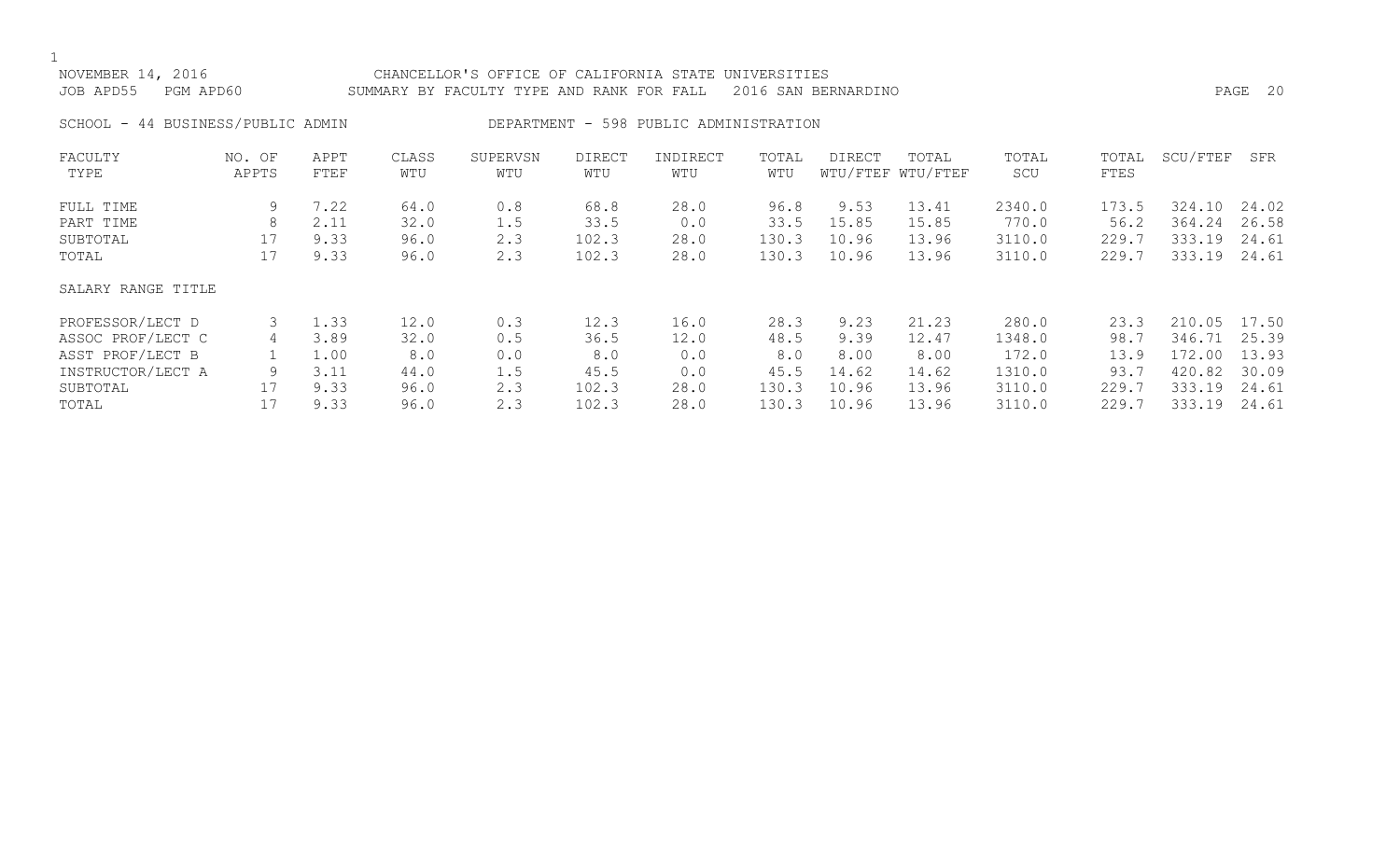NOVEMBER 14, 2016 CHANCELLOR'S OFFICE OF CALIFORNIA STATE UNIVERSITIES JOB APD55 PGM APD60 SUMMARY BY FACULTY TYPE AND RANK FOR FALL 2016 SAN BERNARDINO PAGE 21

SCHOOL - 44 BUSINESS/PUBLIC ADMIN

| FACULTY            | NO. OF | APPT  | CLASS | SUPERVSN | <b>DIRECT</b> | INDIRECT | TOTAL  | <b>DIRECT</b> | TOTAL             | TOTAL   | TOTAL  | SCU/FTEF | SFR   |
|--------------------|--------|-------|-------|----------|---------------|----------|--------|---------------|-------------------|---------|--------|----------|-------|
| TYPE               | APPTS  | FTEF  | WTU   | WTU      | WTU           | WTU      | WTU    |               | WTU/FTEF WTU/FTEF | SCU     | FTES   |          |       |
| FULL TIME          | 61     | 51.89 | 573.5 | 14.3     | 591.8         | 124.0    | 715.8  | 11.40         | 13.79             | 20501.0 | 1405.0 | 395.09   | 27.08 |
| PART TIME          | 61     | 23.78 | 346.6 | 1.5      | 352.1         | 0.0      | 352.1  | 14.81         | 14.81             | 12875.0 | 871.5  | 541.40   | 36.65 |
| SUBTOTAL           | 122    | 75.67 | 920.1 | 15.8     | 943.9         | 124.0    | 1067.9 | 12.47         | 14.11             | 33376.0 | 2276.5 | 441.07   | 30.08 |
| OTHER              | 3      | 0.00  | 0.0   | 0.0      | 0.0           | 12.0     | 12.0   | 0.00          | 0.00              | 0.0     | 0.0    | 0.00     | 0.00  |
| TOTAL              | 125    | 75.67 | 920.1 | 15.8     | 943.9         | 136.0    | 1079.9 | 12.47         | 14.27             | 33376.0 | 2276.5 | 441.07   | 30.08 |
| SALARY RANGE TITLE |        |       |       |          |               |          |        |               |                   |         |        |          |       |
| PROFESSOR/LECT D   | 32     | 21.85 | 246.9 | 13.8     | 264.7         | 68.0     | 332.7  | 12.12         | 15.23             | 9113.0  | 627.4  | 417.11   | 28.72 |
| ASSOC PROF/LECT C  | 9      | 8.89  | 84.6  | 0.5      | 89.1          | 20.0     | 109.1  | 10.03         | 12.28             | 2748.0  | 194.9  | 309.29   | 21.93 |
| ASST PROF/LECT B   | 14     | 13.66 | 126.0 | 0.0      | 126.0         | 36.0     | 162.0  | 9.22          | 11.86             | 4592.0  | 309.1  | 336.07   | 22.62 |
| INSTRUCTOR/LECT A  | 63     | 30.21 | 448.2 | 1.5      | 449.7         | 0.0      | 449.7  | 14.89         | 14.89             | 16549.0 | 1120.2 | 547.87   | 37.09 |
| TCHNG ASSOCIATE    | 3      | 0.80  | 10.4  | 0.0      | 10.4          | 0.0      | 10.4   | 12.97         | 12.97             | 236.0   | 15.7   | 294.26   | 19.61 |
| SUBTOTAL           | 121    | 75.41 | 916.1 | 15.8     | 939.9         | 124.0    | 1063.9 | 12.46         | 14.11             | 33238.0 | 2267.3 | 440.79   | 30.07 |
| ADMINISTRATOR      | 2      | 0.00  | 0.0   | 0.0      | 0.0           | 12.0     | 12.0   | 0.00          | 0.00              | 0.0     | 0.0    | 0.00     | 0.00  |
| OTHER              |        | 0.27  | 4.0   | 0.0      | 4.0           | 0.0      | 4.0    | 15.04         | 15.04             | 138.0   | 9.2    | 518.80   | 34.59 |
| SUBTOTAL           | 4      | 0.27  | 4.0   | 0.0      | 4.0           | 12.0     | 16.0   | 15.04         | 60.15             | 138.0   | 9.2    | 518.80   | 34.59 |
| TOTAL              | 125    | 75.67 | 920.1 | 15.8     | 943.9         | 136.0    | 1079.9 | 12.47         | 14.27             | 33376.0 | 2276.5 | 441.07   | 30.08 |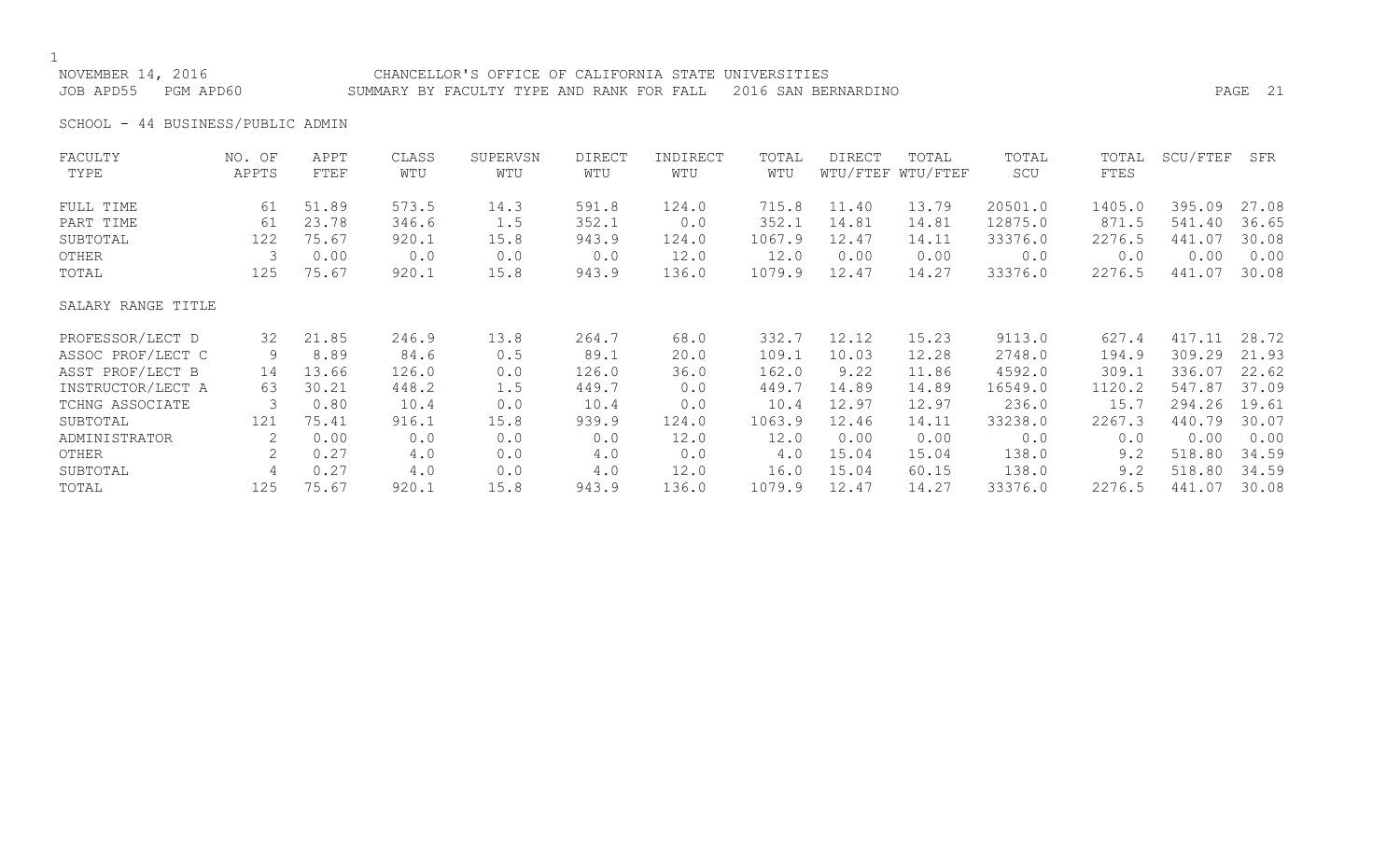| NOVEMBER 14, 2016<br>JOB APD55 | PGM APD60       |              |              | CHANCELLOR'S OFFICE OF CALIFORNIA STATE UNIVERSITIES<br>SUMMARY BY FACULTY TYPE AND RANK FOR FALL |                      |                 |              | 2016 SAN BERNARDINO |                            |              |               |          | PAGE 22 |
|--------------------------------|-----------------|--------------|--------------|---------------------------------------------------------------------------------------------------|----------------------|-----------------|--------------|---------------------|----------------------------|--------------|---------------|----------|---------|
| SCHOOL - 47 HUMANITIES         |                 |              |              |                                                                                                   | DEPARTMENT - 136 ART |                 |              |                     |                            |              |               |          |         |
| FACULTY<br>TYPE                | NO. OF<br>APPTS | APPT<br>FTEF | CLASS<br>WTU | SUPERVSN<br>WTU                                                                                   | DIRECT<br>WTU        | INDIRECT<br>WTU | TOTAL<br>WTU | DIRECT              | TOTAL<br>WTU/FTEF WTU/FTEF | TOTAL<br>SCU | TOTAL<br>FTES | SCU/FTEF | SFR     |
| FULL TIME                      | 12 <sup>°</sup> | 10.17        | 120.7        | 4.3                                                                                               | 129.0                | 18.0            | 147.0        | 12.69               | 14.46                      | 1900.0       | 129.1         | 186.84   | 12.69   |
| PART TIME                      | 20              | 11.03        | 174.7        | 0.0                                                                                               | 174.7                | 0.0             | 174.7        | 15.84               | 15.84                      | 3569.0       | 238.1         | 323.57   | 21.58   |
| SUBTOTAL                       | 32              | 21.20        | 295.4        | 4.3                                                                                               | 303.7                | 18.0            | 321.7        | 14.33               | 15.18                      | 5469.0       | 367.1         | 257.98   | 17.32   |
| OTHER                          |                 | 0.00         | 1.3          | 9.4                                                                                               | 10.7                 | 0.0             | 10.7         | 0.00                | 0.00                       | 122.0        | 8.2           | 0.00     | 0.00    |
| TOTAL                          | 33              | 21.20        | 296.7        | 13.7                                                                                              | 314.4                | 18.0            | 332.4        | 14.83               | 15.68                      | 5591.0       | 375.3         | 263.74   | 17.70   |
| SALARY RANGE TITLE             |                 |              |              |                                                                                                   |                      |                 |              |                     |                            |              |               |          |         |
| PROFESSOR/LECT D               | 8               | 7.00         | 75.4         | 12.4                                                                                              | 91.8                 | 6.0             | 97.8         | 13.11               | 13.97                      | 1257.0       | 85.7          | 179.55   | 12.24   |

ASSOC PROF/LECT C 3 1.17 19.8 1.3 21.1 12.0 33.1 18.07 28.34 262.0 18.0 224.32 15.41<br>ASST PROF/LECT B 1 1.00 11.8 0.0 11.8 0.0 11.8 11.80 11.80 225.0 15.0 225.00 15.00

INSTRUCTOR/LECT A 19 11.23 175.9 0.0 175.9 0.0 175.9 15.66 15.66 3727.0 248.6 331.88 22.14 TCHNG ASSOCIATE 1 0.40 5.9 0.0 5.9 0.0 5.9 14.75 14.75 80.0 5.3 200.00 13.33 SUBTOTAL 32 20.80 288.8 13.7 306.5 18.0 324.5 14.74 15.60 5551.0 372.6 266.89 17.92 OTHER 1 0.40 7.9 0.0 7.9 0.0 7.9 19.75 19.75 40.0 2.7 100.00 6.68 SUBTOTAL 1 0.40 7.9 0.0 7.9 0.0 7.9 19.75 19.75 40.0 2.7 100.00 6.68 TOTAL 33 21.20 296.7 13.7 314.4 18.0 332.4 14.83 15.68 5591.0 375.3 263.74 17.70

ASST PROF/LECT B 1 1.00 11.8 0.0 11.8 0.0 11.8 11.80 11.80 225.0 15.0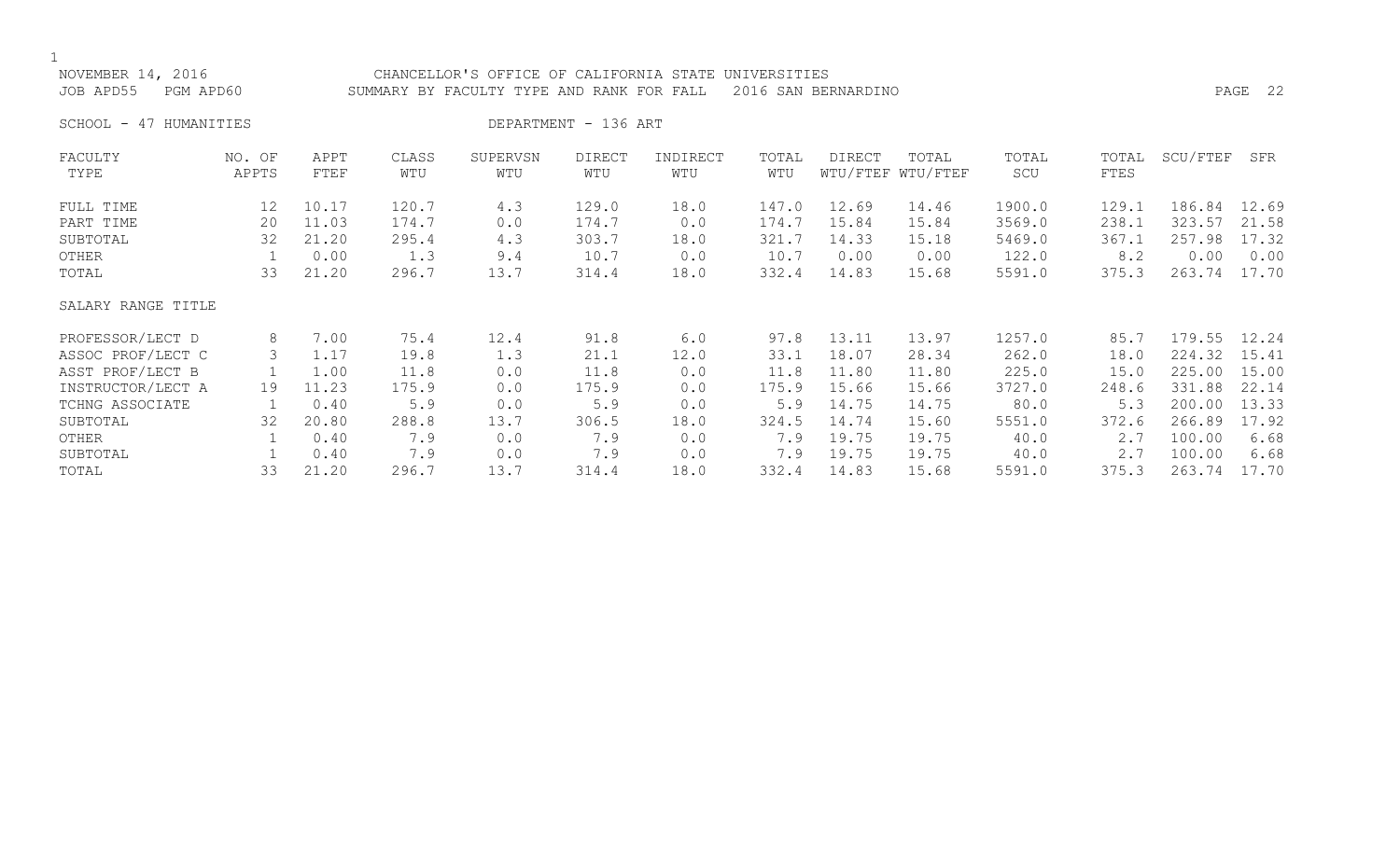| NOVEMBER 14, 2016<br>JOB APD55<br>PGM APD60 |                 |              |              | CHANCELLOR'S OFFICE OF CALIFORNIA STATE UNIVERSITIES<br>SUMMARY BY FACULTY TYPE AND RANK FOR FALL |                      |                                 |              | 2016 SAN BERNARDINO |                            |              |               |          | PAGE 23 |
|---------------------------------------------|-----------------|--------------|--------------|---------------------------------------------------------------------------------------------------|----------------------|---------------------------------|--------------|---------------------|----------------------------|--------------|---------------|----------|---------|
| SCHOOL - 47 HUMANITIES                      |                 |              |              |                                                                                                   |                      | DEPARTMENT - 186 COMMUNICATIONS |              |                     |                            |              |               |          |         |
| FACULTY<br>TYPE                             | NO. OF<br>APPTS | APPT<br>FTEF | CLASS<br>WTU | SUPERVSN<br>WTU                                                                                   | <b>DIRECT</b><br>WTU | INDIRECT<br>WTU                 | TOTAL<br>WTU | DIRECT              | TOTAL<br>WTU/FTEF WTU/FTEF | TOTAL<br>SCU | TOTAL<br>FTES | SCU/FTEF | SFR     |
| FULL TIME                                   | 26              | 20.83        | 247.5        | 11.8                                                                                              | 270.3                | 52.0                            | 322.3        | 12.98               | 15.47                      | 8103.0       | 543.4         | 388.99   | 26.09   |
| PART TIME                                   | 23              | 9.40         | 131.7        | 1.6                                                                                               | 133.3                | 2.0                             | 135.3        | 14.19               | 14.40                      | 3997.0       | 266.8         | 425.39   | 28.40   |
| SUBTOTAL                                    | 49              | 30.23        | 379.2        | 13.4                                                                                              | 403.6                | 54.0                            | 457.6        | 13.35               | 15.14                      | 12100.0      | 810.2         | 400.30   | 26.80   |
| OTHER                                       |                 | 0.00         | 6.5          | 0.0                                                                                               | 6.5                  | 0.0                             | 6.5          | 0.00                | 0.00                       | 28.0         | 1.9           | 0.00     | 0.00    |
| TOTAL                                       | 51              | 30.23        | 385.7        | 13.4                                                                                              | 410.1                | 54.0                            | 464.1        | 13.57               | 15.35                      | 12128.0      | 812.1         | 401.23   | 26.87   |
| SALARY RANGE TITLE                          |                 |              |              |                                                                                                   |                      |                                 |              |                     |                            |              |               |          |         |
| PROFESSOR/LECT D                            | 10              | 6.83         | 70.4         | 0.6                                                                                               | 75.0                 | 26.0                            | 101.0        | 10.98               | 14.79                      | 2090.0       | 141.2         | 305.96   | 20.67   |
| ASSOC PROF/LECT C                           | 3               | 1.50         | 19.9         | 0.0                                                                                               | 23.9                 | 12.0                            | 35.9         | 15.94               | 23.95                      | 1008.0       | 67.2          | 672.45   | 44.83   |
| ASST PROF/LECT B                            | 4               | 4.00         | 35.9         | 8.2                                                                                               | 44.1                 | 12.0                            | 56.1         | 11.03               | 14.03                      | 1014.0       | 68.8          | 253.50   | 17.20   |
| INSTRUCTOR/LECT A                           | 25              | 15.23        | 219.5        | 4.6                                                                                               | 227.1                | 4.0                             | 231.1        | 14.91               | 15.18                      | 6932.0       | 462.7         | 455.24   | 30.38   |
| TCHNG ASSOCIATE                             | 8               | 2.67         | 40.0         | 0.0                                                                                               | 40.0                 | 0.0                             | 40.0         | 14.98               | 14.98                      | 1084.0       | 72.3          | 405.99   | 27.07   |
| SUBTOTAL                                    | 50              | 30.23        | 385.7        | 13.4                                                                                              | 410.1                | 54.0                            | 464.1        | 13.57               | 15.35                      | 12128.0      | 812.1         | 401.23   | 26.87   |
| ADMINISTRATOR                               |                 | 0.00         | 0.0          | 0.0                                                                                               | 0.0                  | 0.0                             | 0.0          | 0.00                | 0.00                       | 0.0          | 0.0           | 0.00     | 0.00    |

SUBTOTAL 1 0.00 0.0 0.0 0.0 0.0 0.0 0.00 0.00 0.0 0.0 0.00 0.00 TOTAL 51 30.23 385.7 13.4 410.1 54.0 464.1 13.57 15.35 12128.0 812.1 401.23 26.87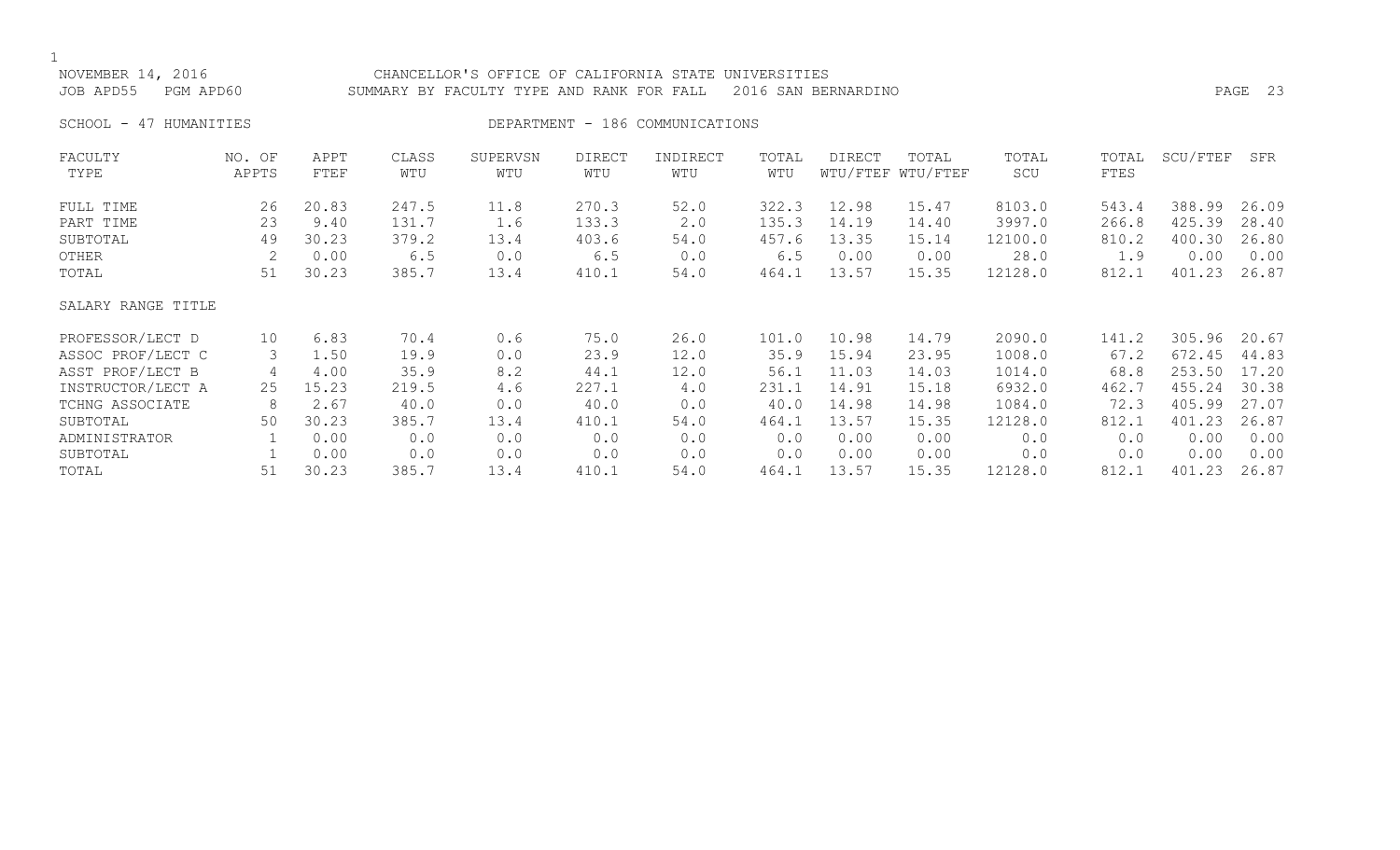| NOVEMBER 14, 2016<br>JOB APD55<br>PGM APD60 |        |       |       | CHANCELLOR'S OFFICE OF CALIFORNIA STATE<br>SUMMARY BY FACULTY TYPE AND RANK FOR FALL |                          |          | UNIVERSITIES | 2016 SAN BERNARDINO |                   |         |        |          | PAGE 24 |
|---------------------------------------------|--------|-------|-------|--------------------------------------------------------------------------------------|--------------------------|----------|--------------|---------------------|-------------------|---------|--------|----------|---------|
| SCHOOL -<br>47 HUMANITIES                   |        |       |       |                                                                                      | DEPARTMENT - 254 ENGLISH |          |              |                     |                   |         |        |          |         |
| FACULTY                                     | NO. OF | APPT  | CLASS | SUPERVSN                                                                             | <b>DIRECT</b>            | INDIRECT | TOTAL        | <b>DIRECT</b>       | TOTAL             | TOTAL   | TOTAL  | SCU/FTEF | SFR     |
| TYPE                                        | APPTS  | FTEF  | WTU   | WTU                                                                                  | WTU                      | WTU      | WTU          |                     | WTU/FTEF WTU/FTEF | SCU     | FTES   |          |         |
| FULL TIME                                   | 41     | 33.58 | 467.3 | 15.4                                                                                 | 492.7                    | 80.0     | 572.7        | 14.67               | 17.05             | 12231.0 | 824.0  | 364.23   | 24.54   |
| PART TIME                                   | 34     | 16.68 | 266.0 | 0.0                                                                                  | 266.0                    | 0.0      | 266.0        | 15.95               | 15.95             | 7710.0  | 514.5  | 462.23   | 30.84   |
| SUBTOTAL                                    | 75     | 50.26 | 733.3 | 15.4                                                                                 | 758.7                    | 80.0     | 838.7        | 15.10               | 16.69             | 19941.0 | 1338.4 | 396.76   | 26.63   |
| OTHER                                       | 2      | 0.00  | 0.0   | 1.3                                                                                  | 1.3                      | 0.0      | 1.3          | 0.00                | 0.00              | 8.0     | 0.5    | 0.00     | 0.00    |
| TOTAL                                       | 77     | 50.26 | 733.3 | 16.7                                                                                 | 760.0                    | 80.0     | 840.0        | 15.12               | 16.71             | 19949.0 | 1339.0 | 396.92   | 26.64   |
| SALARY RANGE TITLE                          |        |       |       |                                                                                      |                          |          |              |                     |                   |         |        |          |         |
| PROFESSOR/LECT D                            | 17     | 9.86  | 115.3 | 6.9                                                                                  | 126.2                    | 48.0     | 174.2        | 12.80               | 17.67             | 3045.0  | 207.9  | 308.95   | 21.09   |
| ASSOC PROF/LECT C                           | 5      | 4.00  | 36.0  | 9.0                                                                                  | 47.0                     | 20.0     | 67.0         | 11.75               | 16.75             | 766.0   | 53.7   | 191.50   | 13.43   |
| ASST PROF/LECT B                            | 4      | 4.00  | 36.0  | 0.8                                                                                  | 36.8                     | 12.0     | 48.8         | 9.20                | 12.20             | 772.0   | 52.3   | 193.00   | 13.08   |
| INSTRUCTOR/LECT A                           | 46     | 31.07 | 526.0 | 0.0                                                                                  | 530.0                    | 0.0      | 530.0        | 17.06               | 17.06             | 14910.0 | 994.7  | 479.90   | 32.01   |
| TCHNG ASSOCIATE                             | 5      | 1.34  | 20.0  | 0.0                                                                                  | 20.0                     | 0.0      | 20.0         | 14.98               | 14.98             | 456.0   | 30.4   | 341.57   | 22.77   |
| SUBTOTAL                                    | 77     | 50.26 | 733.3 | 16.7                                                                                 | 760.0                    | 80.0     | 840.0        | 15.12               | 16.71             | 19949.0 | 1339.0 | 396.92   | 26.64   |

TOTAL 77 50.26 733.3 16.7 760.0 80.0 840.0 15.12 16.71 19949.0 1339.0 396.92 26.64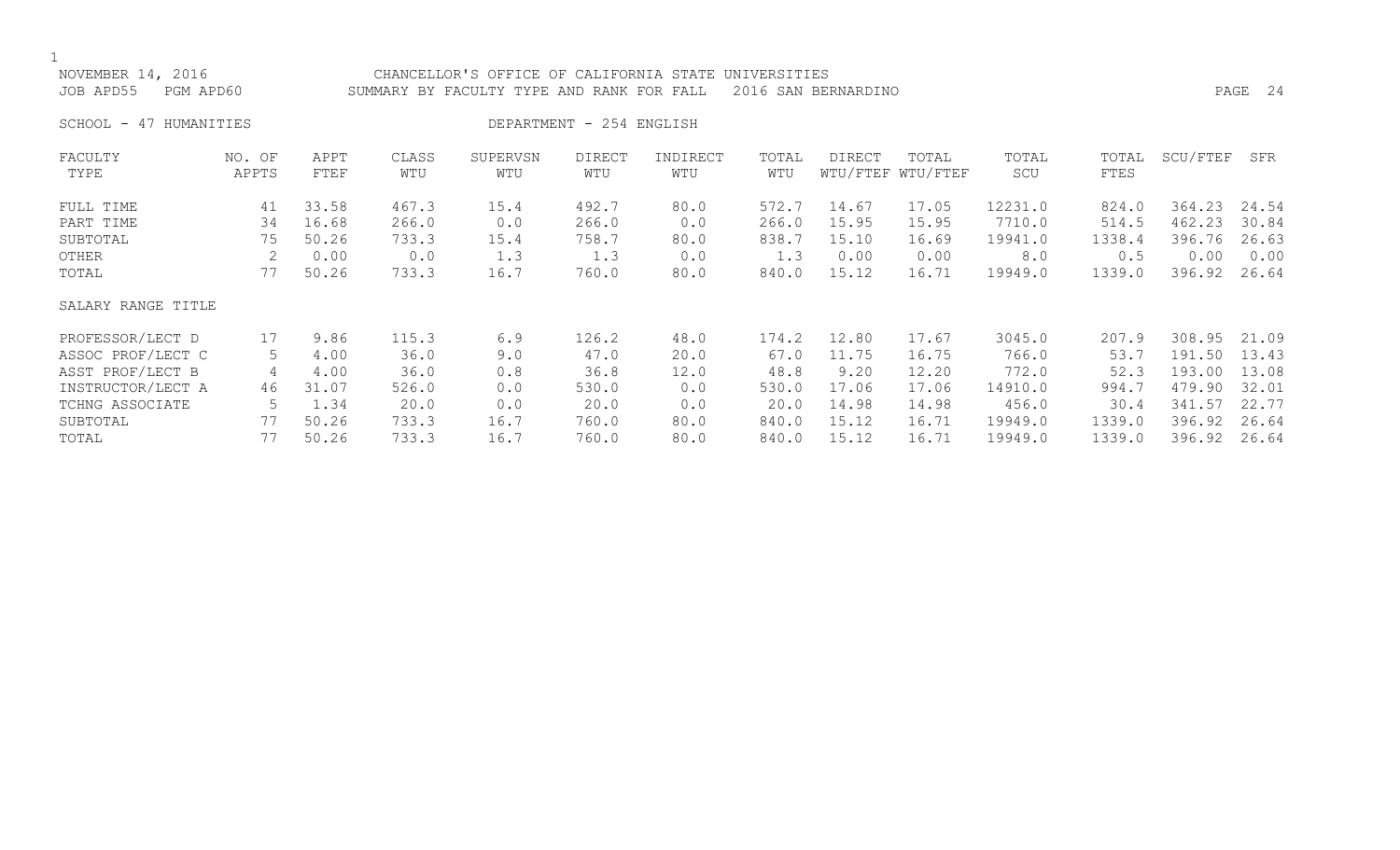## NOVEMBER 14, 2016 CHANCELLOR'S OFFICE OF CALIFORNIA STATE UNIVERSITIES JOB APD55 PGM APD60 SUMMARY BY FACULTY TYPE AND RANK FOR FALL 2016 SAN BERNARDINO PAGE 25 SCHOOL - 47 HUMANITIES **DEPARTMENT - 281 FOREIGN LANGUAGE AND LITERATURE** FACULTY NO. OF APPT CLASS SUPERVSN DIRECT INDIRECT TOTAL DIRECT TOTAL TOTAL TOTAL SCU/FTEF SFR TYPE APPTS FTEF WTU WTU WTU WTU WTU WTU/FTEF WTU/FTEF SCU FTES FULL TIME 19 15.92 201.0 19.8 220.8 40.0 260.8 13.87 16.38 4968.0 334.5 312.04 21.01 PART TIME 22 9.88 160.0 0.0 160.0 0.0 160.0 16.19 16.19 4032.0 269.4 408.10 27.27 SUBTOTAL 41 25.80 361.0 19.8 380.8 40.0 420.8 14.76 16.31 9000.0 603.9 348.82 23.41 TOTAL 41 25.80 361.0 19.8 380.8 40.0 420.8 14.76 16.31 9000.0 603.9 348.82 23.41 SALARY RANGE TITLE PROFESSOR/LECT D 7 4.59 52.0 10.3 62.3 24.0 86.3 13.58 18.81 936.0 63.9 204.01 13.94 ASSOC PROF/LECT C 4 4.00 45.0 4.2 49.2 8.0 57.2 12.30 14.30 836.0 56.8 209.00 14.21 ASST PROF/LECT B 2 2.00 16.0 4.3 20.3 8.0 28.3 10.14 14.14 402.0 27.1 200.90 13.54 INSTRUCTOR/LECT A 23 13.61 224.0 1.0 225.0 0.0 225.0 16.53 16.53 6398.0 427.3 470.10 31.40 TCHNG ASSOCIATE 4 1.07 16.0 0.0 16.0 0.0 16.0 14.98 14.98 356.0 23.7 333.33 22.22 SUBTOTAL 40 25.27 353.0 19.8 372.8 40.0 412.8 14.75 16.34 8928.0 598.9 353.35 23.70 OTHER 1 0.53 8.0 0.0 8.0 0.0 8.0 14.98 14.98 72.0 5.0 134.83 9.36 SUBTOTAL 1 0.53 8.0 0.0 8.0 0.0 8.0 14.98 14.98 72.0 5.0 134.83 9.36

TOTAL 41 25.80 361.0 19.8 380.8 40.0 420.8 14.76 16.31 9000.0 603.9 348.82 23.41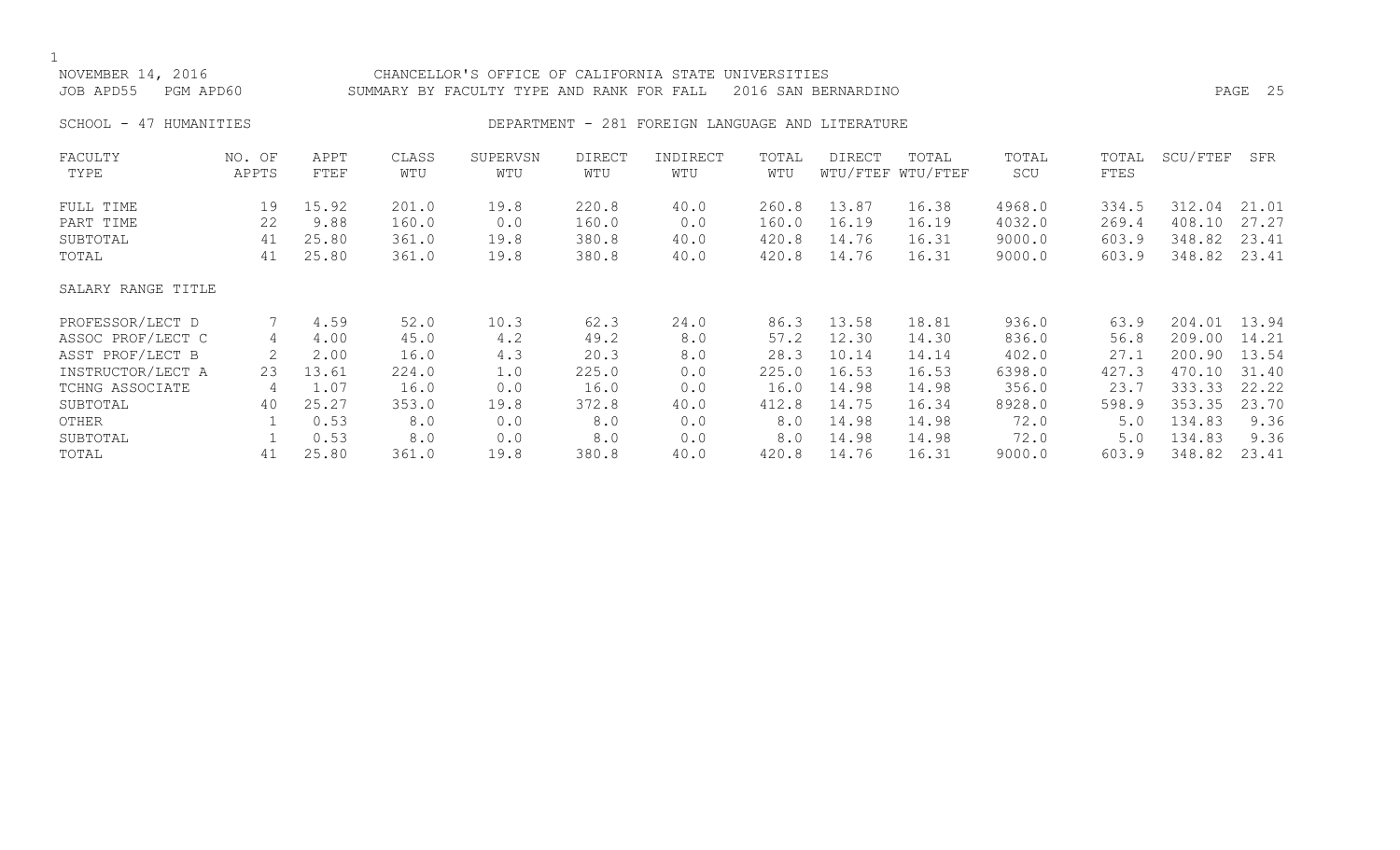### NOVEMBER 14, 2016 CHANCELLOR'S OFFICE OF CALIFORNIA STATE UNIVERSITIES JOB APD55 PGM APD60 SUMMARY BY FACULTY TYPE AND RANK FOR FALL 2016 SAN BERNARDINO PAGE 26

SCHOOL - 47 HUMANITIES DEPARTMENT - 350 HUMANITIES

| FACULTY<br>TYPE    | NO. OF<br>APPTS | APPT<br>FTEF | CLASS<br>WTU | SUPERVSN<br>WTU | <b>DIRECT</b><br>WTU | INDIRECT<br>WTU | TOTAL<br>WTU | <b>DIRECT</b> | TOTAL<br>WTU/FTEF WTU/FTEF | TOTAL<br>SCU | TOTAL<br>FTES | SCU/FTEF | SFR   |
|--------------------|-----------------|--------------|--------------|-----------------|----------------------|-----------------|--------------|---------------|----------------------------|--------------|---------------|----------|-------|
| FULL TIME          |                 | 0.75         | 0.0          | 0.0             | 0.0                  | 0.0             | 0.0          | 0.00          | 0.00                       | 0.0          | 0.0           | 0.00     | 0.00  |
| PART TIME          | 12              | 3.36         | 28.0         | 0.0             | 30.0                 | 0.0             | 30.0         | 8.94          | 8.94                       | 3028.0       | 201.9         | 902.53   | 60.17 |
| SUBTOTAL           | 14              | 4.11         | 28.0         | 0.0             | 30.0                 | 0.0             | 30.0         | 7.31          | 7.31                       | 3028.0       | 201.9         | 737.64   | 49.18 |
| OTHER              |                 | 0.00         | 1.0          | 2.6             | 3.6                  | 0.0             | 3.6          | 0.00          | 0.00                       | 226.0        | 15.1          | 0.00     | 0.00  |
| TOTAL              | 15              | 4.11         | 29.0         | 2.6             | 33.6                 | 0.0             | 33.6         | 8.19          | 8.19                       | 3254.0       | 216.9         | 792.69   | 52.85 |
| SALARY RANGE TITLE |                 |              |              |                 |                      |                 |              |               |                            |              |               |          |       |
| PROFESSOR/LECT D   |                 | 0.50         | 5.0          | 2.6             | 9.6                  | 0.0             | 9.6          | 19.20         | 19.20                      | 838.0        | 55.9          | 676.00   | 11.74 |
| INSTRUCTOR/LECT A  | 13              | 3.61         | 24.0         | 0.0             | 24.0                 | 0.0             | 24.0         | 6.66          | 6.66                       | 2416.0       | 161.1         | 670.18   | 44.68 |
| SUBTOTAL           | 15              | 4.11         | 29.0         | 2.6             | 33.6                 | 0.0             | 33.6         | 8.19          | 8.19                       | 3254.0       | 216.9         | 792.69   | 52.85 |
| TOTAL              | 15              | 4.11         | 29.0         | 2.6             | 33.6                 | 0.0             | 33.6         | 8.19          | 8.19                       | 3254.0       | 216.9         | 792.69   | 52.85 |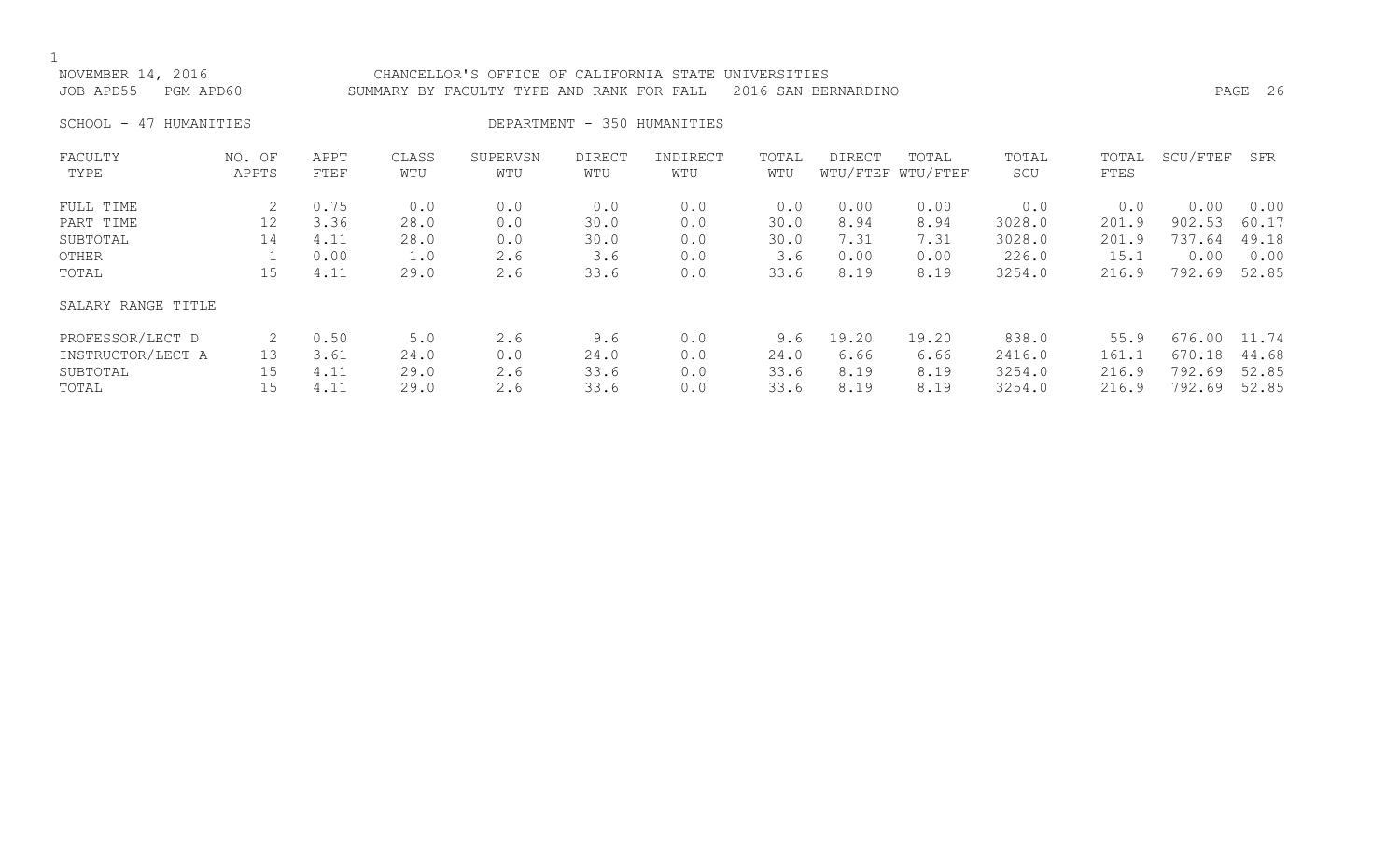| NOVEMBER 14, 2016<br>JOB APD55<br>PGM APD60 |                 |              |              | CHANCELLOR'S OFFICE OF CALIFORNIA STATE UNIVERSITIES<br>SUMMARY BY FACULTY TYPE AND RANK FOR FALL |                        |                 |              | 2016 SAN BERNARDINO |                            |              |               |          | PAGE 27 |
|---------------------------------------------|-----------------|--------------|--------------|---------------------------------------------------------------------------------------------------|------------------------|-----------------|--------------|---------------------|----------------------------|--------------|---------------|----------|---------|
| 47 HUMANITIES<br>SCHOOL -                   |                 |              |              |                                                                                                   | DEPARTMENT - 498 MUSIC |                 |              |                     |                            |              |               |          |         |
| FACULTY<br>TYPE                             | NO. OF<br>APPTS | APPT<br>FTEF | CLASS<br>WTU | SUPERVSN<br>WTU                                                                                   | <b>DIRECT</b><br>WTU   | INDIRECT<br>WTU | TOTAL<br>WTU | <b>DIRECT</b>       | TOTAL<br>WTU/FTEF WTU/FTEF | TOTAL<br>SCU | TOTAL<br>FTES | SCU/FTEF | SFR     |
| FULL TIME                                   | 8               | 6.34         | 48.1         | 14.8                                                                                              | 70.9                   | 25.8            | 96.7         | 11.19               | 15.26                      | 1607.0       | 107.1         | 253.67   | 16.91   |
| PART TIME                                   | 14              | 5.26         | 60.2         | 21.0                                                                                              | 81.2                   | 0.0             | 81.2         | 15.45               | 15.45                      | 2370.0       | 158.0         | 451.00   | 30.07   |
| SUBTOTAL                                    | 22              | 11.59        | 108.3        | 35.8                                                                                              | 152.1                  | 25.8            | 177.9        | 13.12               | 15.35                      | 3977.0       | 265.1         | 343.14   | 22.88   |
| TOTAL                                       | 22              | 11.59        | 108.3        | 35.8                                                                                              | 152.1                  | 25.8            | 177.9        | 13.12               | 15.35                      | 3977.0       | 265.1         | 343.14   | 22.88   |
| SALARY RANGE TITLE                          |                 |              |              |                                                                                                   |                        |                 |              |                     |                            |              |               |          |         |
| PROFESSOR/LECT D                            | 5               | 3.67         | 32.6         | 11.9                                                                                              | 52.5                   | 0.0             | 52.5         | 14.31               | 14.31                      | 2080.0       | 138.7         | 567.07   | 37.81   |
| ASST PROF/LECT B                            | 2               | 1.00         | 5.6          | 2.6                                                                                               | 8.2                    | 15.0            | 23.2         | 8.18                | 23.15                      | 57.0         | 3.8           | 56.89    | 3.79    |
| INSTRUCTOR/LECT A                           | 12              | 6.62         | 70.1         | 17.4                                                                                              | 87.5                   | 10.8            | 98.3         | 13.22               | 14.85                      | 1828.0       | 121.9         | 276.13   | 18.41   |
| SUBTOTAL                                    | 19              | 11.29        | 108.3        | 31.9                                                                                              | 148.2                  | 25.8            | 174.0        | 13.13               | 15.41                      | 3965.0       | 264.3         | 351.20   | 23.41   |
| OTHER                                       |                 | 0.30         | 0.0          | 3.9                                                                                               | 3.9                    | 0.0             | 3.9          | 13.00               | 13.00                      | 12.0         | 0.8           | 40.00    | 2.67    |
| SUBTOTAL                                    | 3               | 0.30         | 0.0          | 3.9                                                                                               | 3.9                    | 0.0             | 3.9          | 13.00               | 13.00                      | 12.0         | 0.8           | 40.00    | 2.67    |
| TOTAL                                       | 22              | 11.59        | 108.3        | 35.8                                                                                              | 152.1                  | 25.8            | 177.9        | 13.12               | 15.35                      | 3977.0       | 265.1         | 343.14   | 22.88   |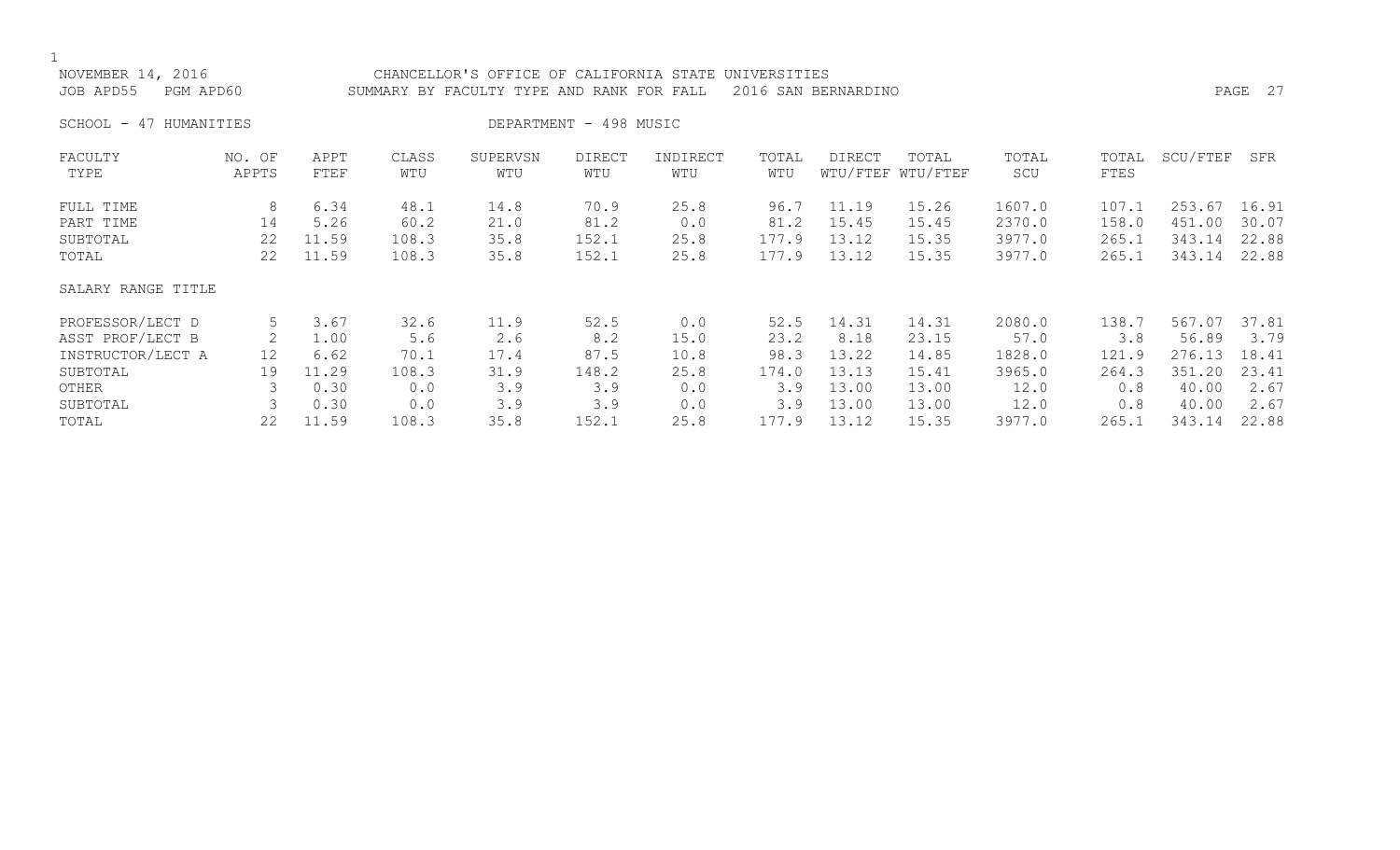| NOVEMBER 14, 2016<br>JOB APD55<br>PGM APD60 |                 |              |              | CHANCELLOR'S OFFICE OF CALIFORNIA STATE<br>SUMMARY BY FACULTY TYPE AND RANK FOR FALL |                      |                             | UNIVERSITIES | 2016 SAN BERNARDINO |                            |              |               |          | PAGE 28 |
|---------------------------------------------|-----------------|--------------|--------------|--------------------------------------------------------------------------------------|----------------------|-----------------------------|--------------|---------------------|----------------------------|--------------|---------------|----------|---------|
| SCHOOL - 47 HUMANITIES                      |                 |              |              |                                                                                      |                      | DEPARTMENT - 560 PHILOSOPHY |              |                     |                            |              |               |          |         |
| FACULTY<br>TYPE                             | NO. OF<br>APPTS | APPT<br>FTEF | CLASS<br>WTU | SUPERVSN<br>WTU                                                                      | <b>DIRECT</b><br>WTU | INDIRECT<br>WTU             | TOTAL<br>WTU | <b>DIRECT</b>       | TOTAL<br>WTU/FTEF WTU/FTEF | TOTAL<br>SCU | TOTAL<br>FTES | SCU/FTEF | SFR     |
| FULL TIME                                   | 6               | 4.83         | 68.0         | 0.7                                                                                  | 68.7                 | 4.0                         | 72.7         | 14.22               | 15.05                      | 1642.0       | 109.5         | 339.89   | 22.66   |
| PART TIME                                   | 13              | 8.11         | 116.0        | 0.0                                                                                  | 116.0                | 2.0                         | 118.0        | 14.31               | 14.56                      | 3374.0       | 224.9         | 416.18   | 27.75   |
| SUBTOTAL                                    | 19              | 12.94        | 184.0        | 0.7                                                                                  | 184.7                | 6.0                         | 190.7        | 14.28               | 14.74                      | 5016.0       | 334.4         | 387.70   | 25.85   |
| TOTAL                                       | 19              | 12.94        | 184.0        | 0.7                                                                                  | 184.7                | 6.0                         | 190.7        | 14.28               | 14.74                      | 5016.0       | 334.4         | 387.70   | 25.85   |
| SALARY RANGE TITLE                          |                 |              |              |                                                                                      |                      |                             |              |                     |                            |              |               |          |         |
| PROFESSOR/LECT D                            | 4               | 2.17         | 28.0         | 0.7                                                                                  | 28.7                 | 4.0                         | 32.7         | 13.26               | 15.10                      | 458.0        | 30.5          | 211.55   | 14.10   |
| ASSOC PROF/LECT C                           |                 | 0.83         | 8.0          | 0.0                                                                                  | 8.0                  | 2.0                         | 10.0         | 9.59                | 11.99                      | 224.0        | 14.9          | 268.59   | 17.90   |
| ASST PROF/LECT B                            |                 | 1.00         | 12.0         | 0.0                                                                                  | 12.0                 | 0.0                         | 12.0         | 12.01               | 12.01                      | 260.0        | 17.3          | 260.26   | 17.35   |
| INSTRUCTOR/LECT A                           | 13              | 8.94         | 136.0        | 0.0                                                                                  | 136.0                | 0.0                         | 136.0        | 15.21               | 15.21                      | 4074.0       | 271.6         | 455.70   | 30.38   |
| SUBTOTAL                                    | 19              | 12.94        | 184.0        | 0.7                                                                                  | 184.7                | 6.0                         | 190.7        | 14.28               | 14.74                      | 5016.0       | 334.4         | 387.70   | 25.85   |

TOTAL 19 12.94 184.0 0.7 184.7 6.0 190.7 14.28 14.74 5016.0 334.4 387.70 25.85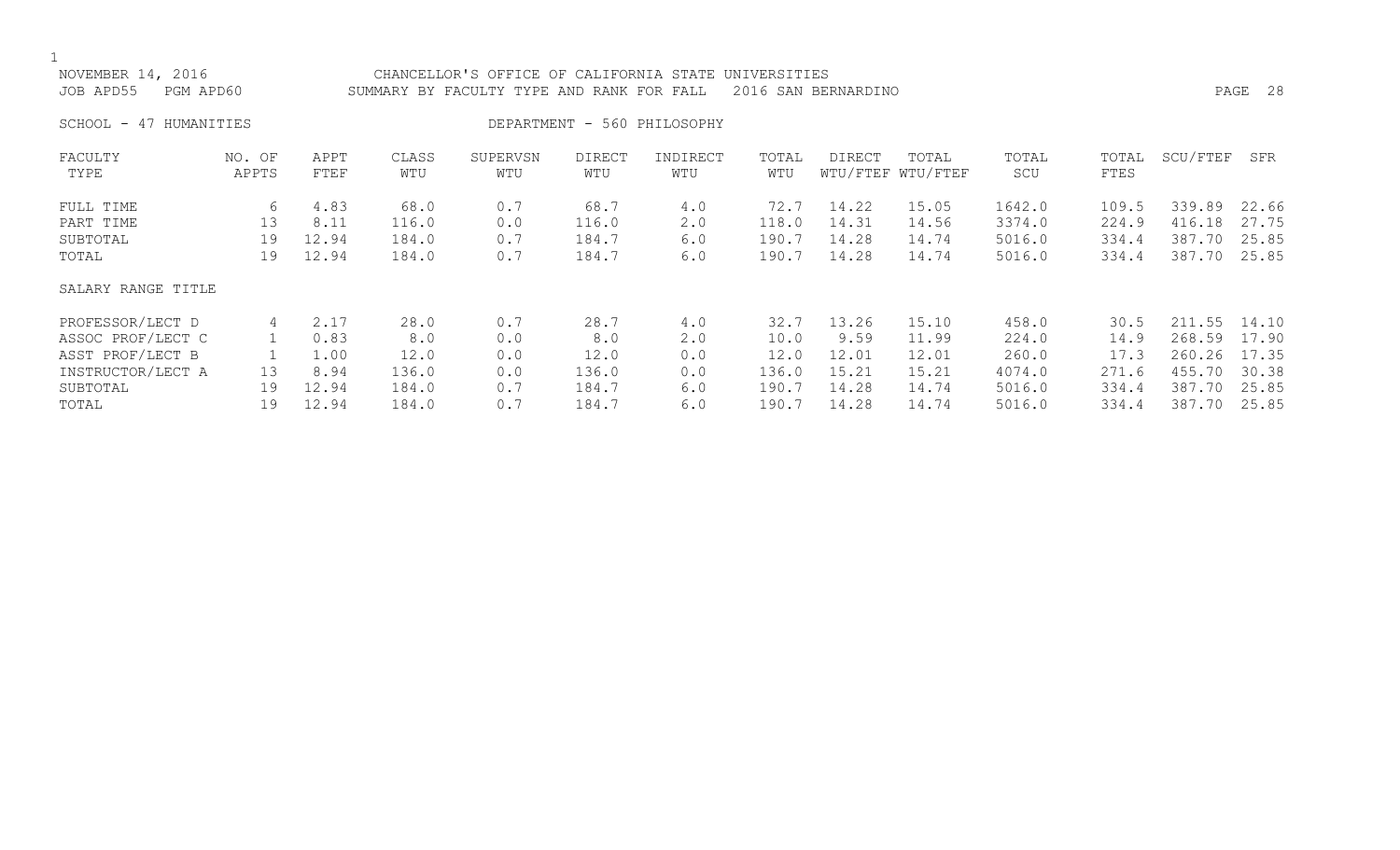| NOVEMBER 14, 2016<br>JOB APD55<br>PGM APD60 |                 |              |              | CHANCELLOR'S OFFICE OF CALIFORNIA STATE<br>SUMMARY BY FACULTY TYPE AND RANK FOR FALL |                      |                                    | UNIVERSITIES | 2016 SAN BERNARDINO |                            |              |               |          | PAGE 29 |
|---------------------------------------------|-----------------|--------------|--------------|--------------------------------------------------------------------------------------|----------------------|------------------------------------|--------------|---------------------|----------------------------|--------------|---------------|----------|---------|
| SCHOOL -<br>HUMANITIES<br>47                |                 |              |              |                                                                                      |                      | DEPARTMENT - 711 THEATRE AND DANCE |              |                     |                            |              |               |          |         |
| FACULTY<br>TYPE                             | NO. OF<br>APPTS | APPT<br>FTEF | CLASS<br>WTU | SUPERVSN<br>WTU                                                                      | <b>DIRECT</b><br>WTU | INDIRECT<br>WTU                    | TOTAL<br>WTU | DIRECT              | TOTAL<br>WTU/FTEF WTU/FTEF | TOTAL<br>SCU | TOTAL<br>FTES | SCU/FTEF | SFR     |
| FULL TIME                                   | 8               | 6.83         | 66.9         | 1.5                                                                                  | 68.4                 | 12.0                               | 80.4         | 10.01               | 11.77                      | 2178.0       | 145.3         | 318.79   | 21.26   |
| PART TIME                                   | 8               | 3.87         | 50.2         | 0.0                                                                                  | 50.2                 | 0.0                                | 50.2         | 12.98               | 12.98                      | 1615.0       | 107.7         | 417.64   | 27.85   |
| SUBTOTAL                                    | 16              | 10.70        | 117.1        | 1.5                                                                                  | 118.6                | 12.0                               | 130.6        | 11.09               | 12.21                      | 3793.0       | 253.0         | 354.52   | 23.64   |
| TOTAL                                       | 16              | 10.70        | 117.1        | 1.5                                                                                  | 118.6                | 12.0                               | 130.6        | 11.09               | 12.21                      | 3793.0       | 253.0         | 354.52   | 23.64   |
| SALARY RANGE TITLE                          |                 |              |              |                                                                                      |                      |                                    |              |                     |                            |              |               |          |         |
| PROFESSOR/LECT D                            | 5               | 4.33         | 41.5         | 1.5                                                                                  | 43.0                 | 10.0                               | 53.0         | 9.93                | 12.23                      | 1258.7       | 84.0          | 290.56   | 19.39   |
| ASSOC PROF/LECT C                           |                 | 1.00         | 10.8         | 0.0                                                                                  | 10.8                 | 2.0                                | 12.8         | 10.80               | 12.80                      | 105.0        | 7.0           | 105.00   | 7.00    |
| INSTRUCTOR/LECT A                           | 10              | 5.37         | 64.8         | 0.0                                                                                  | 64.8                 | 0.0                                | 64.8         | 12.07               | 12.07                      | 2429.3       | 162.0         | 452.64   | 30.18   |
| SUBTOTAL                                    | 16              | 10.70        | 117.1        | 1.5                                                                                  | 118.6                | 12.0                               | 130.6        | 11.09               | 12.21                      | 3793.0       | 253.0         | 354.52   | 23.64   |
| TOTAL                                       | 16              | 10.70        | 117.1        | 1.5                                                                                  | 118.6                | 12.0                               | 130.6        | 11.09               | 12.21                      | 3793.0       | 253.0         | 354.52   | 23.64   |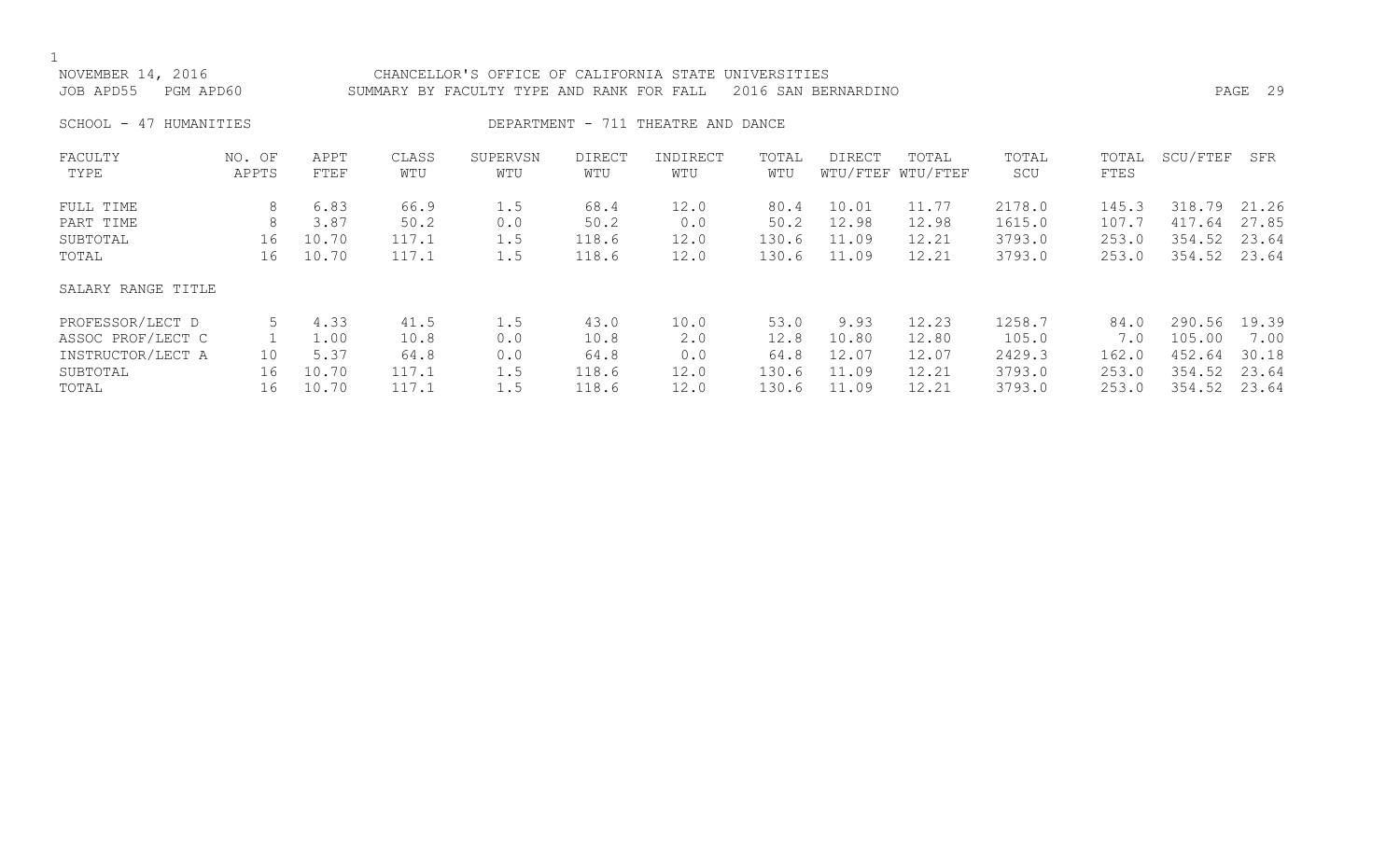## NOVEMBER 14, 2016 CHANCELLOR'S OFFICE OF CALIFORNIA STATE UNIVERSITIES

JOB APD55 PGM APD60 SUMMARY BY FACULTY TYPE AND RANK FOR FALL 2016 SAN BERNARDINO PAGE 30

SCHOOL - 47 HUMANITIES

| FACULTY            | NO. OF | APPT       | CLASS  | SUPERVSN | <b>DIRECT</b> | INDIRECT | TOTAL  | DIRECT | TOTAL             | TOTAL   | TOTAL  | SCU/FTEF | SFR   |
|--------------------|--------|------------|--------|----------|---------------|----------|--------|--------|-------------------|---------|--------|----------|-------|
| TYPE               | APPTS  | FTEF       | WTU    | WTU      | WTU           | WTU      | WTU    |        | WTU/FTEF WTU/FTEF | SCU     | FTES   |          |       |
| FULL TIME          | 122    | 99.25      | 1219.5 | 68.3     | 1320.8        | 231.8    | 1552.6 | 13.31  | 15.64             | 32629.0 | 2192.8 | 328.76   | 22.09 |
| PART TIME          | 146    | 67.57      | 986.8  | 22.6     | 1011.4        | 4.0      | 1015.4 | 14.97  | 15.03             | 29695.0 | 1981.3 | 439.47   | 29.32 |
| SUBTOTAL           | 268    | 166.82     | 2206.3 | 90.9     | 2332.2        | 235.8    | 2568.0 | 13.98  | 15.39             | 62324.0 | 4174.0 | 373.60   | 25.02 |
| OTHER              | 6      | 0.00       | 8.8    | 13.3     | 22.1          | 0.0      | 22.1   | 0.00   | 0.00              | 384.0   | 25.7   | 0.00     | 0.00  |
| TOTAL              | 274    | 166.82     | 2215.1 | 104.2    | 2354.3        | 235.8    | 2590.1 | 14.11  | 15.53             | 62708.0 | 4199.7 | 375.90   | 25.18 |
| SALARY RANGE TITLE |        |            |        |          |               |          |        |        |                   |         |        |          |       |
| PROFESSOR/LECT D   | 58     | 38.94      | 420.2  | 46.9     | 489.1         | 118.0    | 607.1  | 12.56  | 15.59             | 11962.7 | 807.7  | 307.20   | 20.74 |
| ASSOC PROF/LECT C  | 17     | 12.50      | 139.5  | 14.5     | 160.0         | 56.0     | 216.0  | 12.80  | 17.28             | 3201.0  | 217.7  | 256.06   | 17.41 |
| ASST PROF/LECT B   | 14     | 13.00      | 117.3  | 15.9     | 133.2         | 47.0     | 180.2  | 10.24  | 13.86             | 2730.0  | 184.4  | 209.97   | 14.18 |
| INSTRUCTOR/LECT A  | 161    | 95.67      | 1440.3 | 23.0     | 1470.3        | 14.8     | 1485.1 | 15.37  | 15.52             | 42714.3 | 2849.8 | 446.48   | 29.79 |
| TCHNG ASSOCIATE    | 18     | 5.47       | 81.9   | 0.0      | 81.9          | 0.0      | 81.9   | 14.96  | 14.96             | 1976.0  | 131.7  | 361.05   | 24.07 |
| SUBTOTAL           | 268    | 165.59     | 2199.2 | 100.3    | 2334.5        | 235.8    | 2570.3 | 14.10  | 15.52             | 62584.0 | 4191.2 | 377.96   | 25.31 |
| ADMINISTRATOR      |        | 0.00       | 0.0    | 0.0      | 0.0           | 0.0      | 0.0    | 0.00   | 0.00              | 0.0     | 0.0    | 0.00     | 0.00  |
| OTHER              | 5.     | 1.23       | 15.9   | 3.9      | 19.8          | 0.0      | 19.8   | 16.05  | 16.05             | 124.0   | 8.5    | 100.49   | 6.86  |
| SUBTOTAL           | 6      | 1.23       | 15.9   | 3.9      | 19.8          | 0.0      | 19.8   | 16.05  | 16.05             | 124.0   | 8.5    | 100.49   | 6.86  |
| TOTAL              |        | 274 166.82 | 2215.1 | 104.2    | 2354.3        | 235.8    | 2590.1 | 14.11  | 15.53             | 62708.0 | 4199.7 | 375.90   | 25.18 |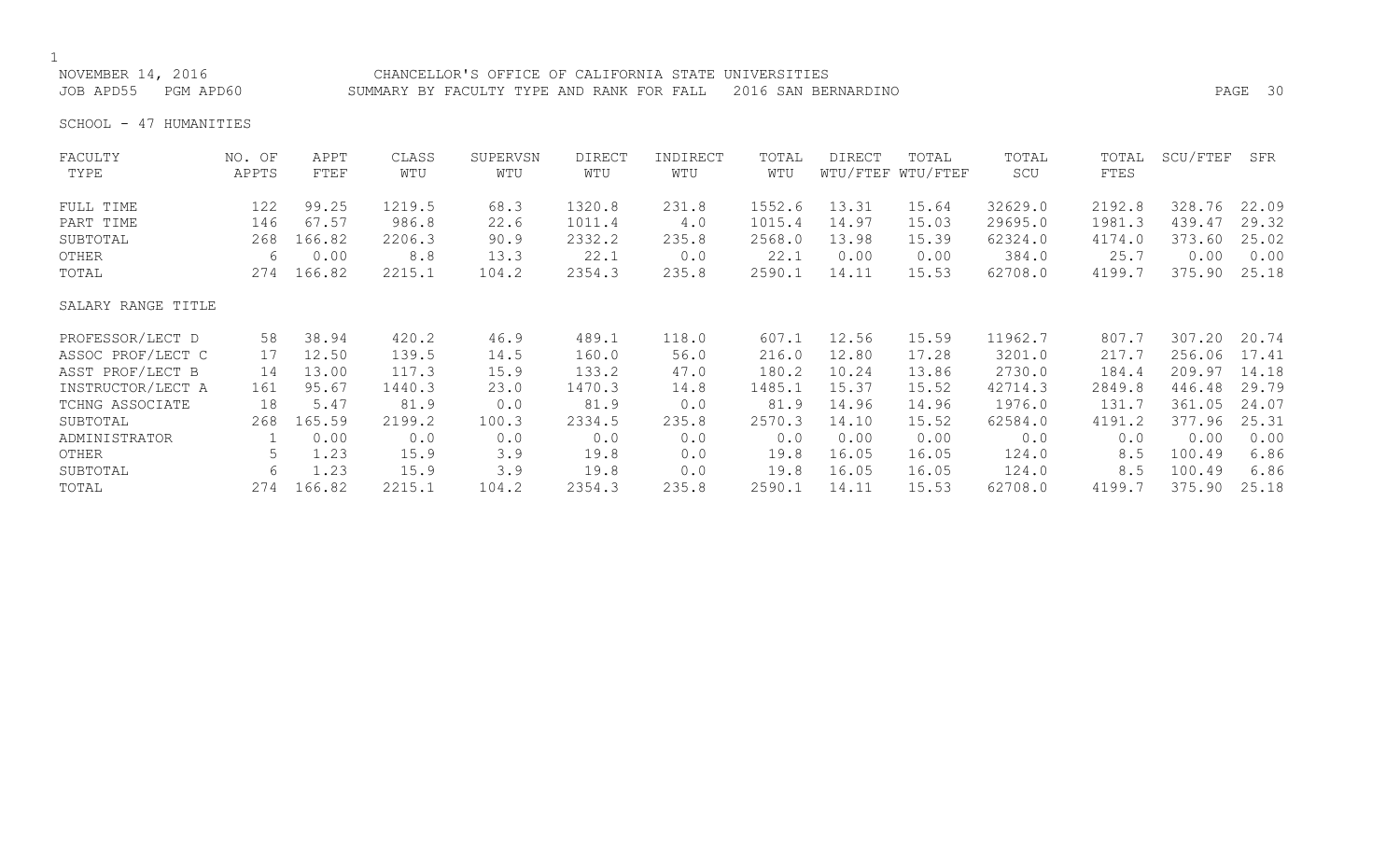| NOVEMBER 14, 2016<br>JOB APD55<br>SCHOOL - 50 EDUCATION | PGM APD60       |                      |                   | CHANCELLOR'S OFFICE OF CALIFORNIA STATE UNIVERSITIES<br>SUMMARY BY FACULTY TYPE AND RANK FOR FALL | DEPARTMENT - 240 EDUCATION |                   |                   | 2016 SAN BERNARDINO  |                            |                   |                   |                      | PAGE 31              |
|---------------------------------------------------------|-----------------|----------------------|-------------------|---------------------------------------------------------------------------------------------------|----------------------------|-------------------|-------------------|----------------------|----------------------------|-------------------|-------------------|----------------------|----------------------|
| FACULTY<br>TYPE                                         | NO. OF<br>APPTS | APPT<br>FTEF         | CLASS<br>WTU      | SUPERVSN<br>WTU                                                                                   | DIRECT<br>WTU              | INDIRECT<br>WTU   | TOTAL<br>WTU      | DIRECT               | TOTAL<br>WTU/FTEF WTU/FTEF | TOTAL<br>SCU      | TOTAL<br>FTES     | SCU/FTEF             | SFR                  |
| OTHER<br>TOTAL                                          |                 | 0.00<br>0.00         | 0.0<br>0.0        | 0.0<br>0.0                                                                                        | 0.0<br>0.0                 | 0.0<br>0.0        | 0.0<br>0.0        | 0.00<br>0.00         | 0.00<br>0.00               | 0.0<br>0.0        | 0.0<br>0.0        | 0.00<br>0.00         | 0.00<br>0.00         |
| SALARY RANGE TITLE                                      |                 |                      |                   |                                                                                                   |                            |                   |                   |                      |                            |                   |                   |                      |                      |
| PROFESSOR/LECT D<br>SUBTOTAL<br>TOTAL                   |                 | 0.00<br>0.00<br>0.00 | 0.0<br>0.0<br>0.0 | 0.0<br>0.0<br>0.0                                                                                 | 0.0<br>0.0<br>0.0          | 0.0<br>0.0<br>0.0 | 0.0<br>0.0<br>0.0 | 0.00<br>0.00<br>0.00 | 0.00<br>0.00<br>0.00       | 0.0<br>0.0<br>0.0 | 0.0<br>0.0<br>0.0 | 0.00<br>0.00<br>0.00 | 0.00<br>0.00<br>0.00 |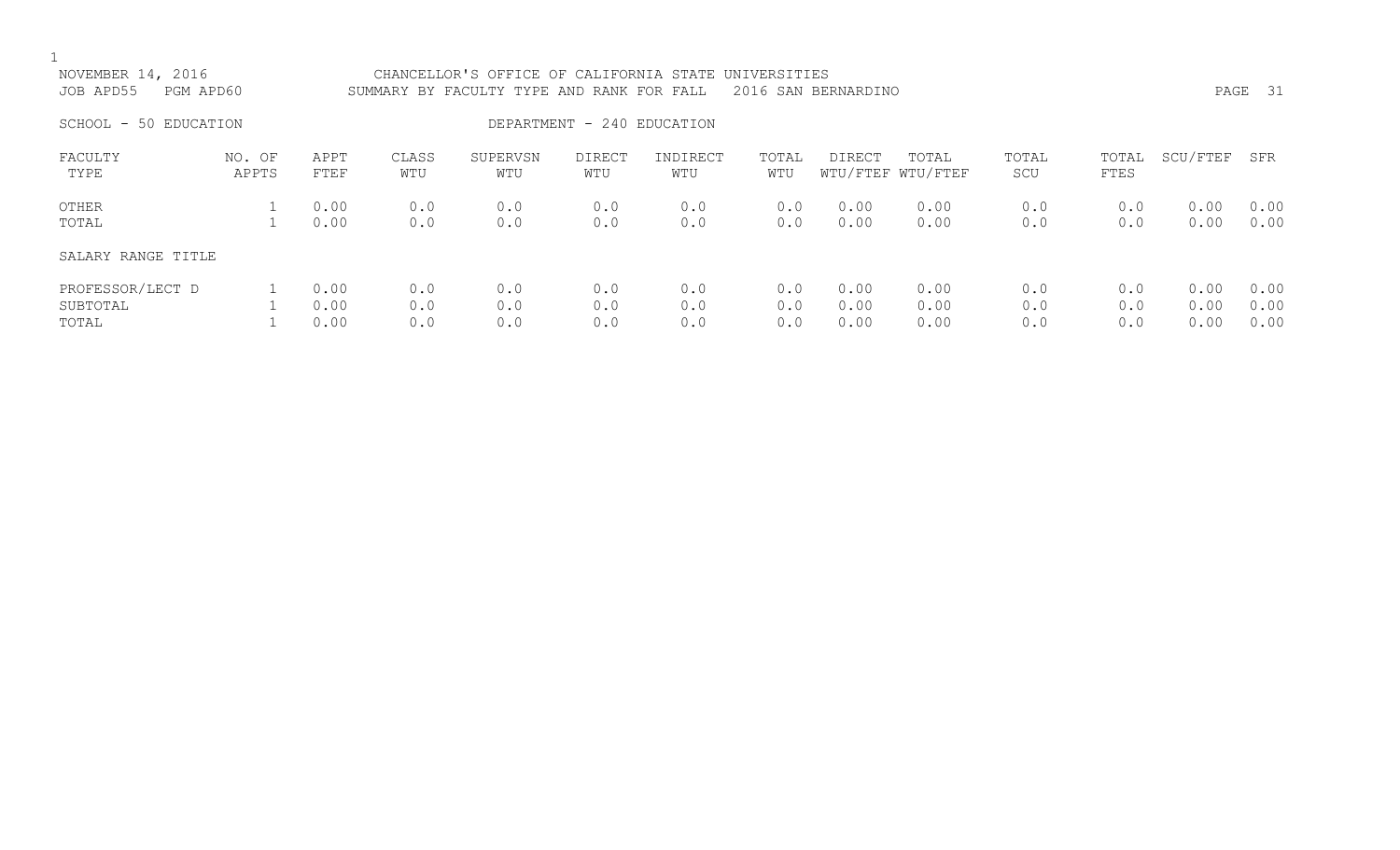| NOVEMBER 14, 2016<br>JOB APD55                       | PGM APD60            |                                         | CHANCELLOR'S OFFICE OF CALIFORNIA STATE UNIVERSITIES<br>SUMMARY BY FACULTY TYPE AND RANK FOR FALL |                                     |                                         |                                         | PAGE 32                                 |                                          |                                          |                                             |                                         |                                                    |                                 |
|------------------------------------------------------|----------------------|-----------------------------------------|---------------------------------------------------------------------------------------------------|-------------------------------------|-----------------------------------------|-----------------------------------------|-----------------------------------------|------------------------------------------|------------------------------------------|---------------------------------------------|-----------------------------------------|----------------------------------------------------|---------------------------------|
| SCHOOL - 50 EDUCATION                                |                      |                                         |                                                                                                   |                                     |                                         | DEPARTMENT - 242 EDUCATIONAL PSYCHOLOGY |                                         |                                          |                                          |                                             |                                         |                                                    |                                 |
| FACULTY<br>TYPE                                      | NO. OF<br>APPTS      | APPT<br>FTEF                            | CLASS<br>WTU                                                                                      | SUPERVSN<br>WTU                     | DIRECT<br>WTU                           | INDIRECT<br>WTU                         | TOTAL<br>WTU                            | DIRECT                                   | TOTAL<br>WTU/FTEF WTU/FTEF               | TOTAL<br>SCU                                | TOTAL<br>FTES                           | SCU/FTEF                                           | SFR                             |
| FULL TIME<br>PART TIME<br>SUBTOTAL<br>OTHER<br>TOTAL | 18<br>38<br>56<br>58 | 15.12<br>9.82<br>24.93<br>0.00<br>24.93 | 140.0<br>79.0<br>219.0<br>0.0<br>219.0                                                            | 13.6<br>81.0<br>94.6<br>0.3<br>94.9 | 157.6<br>160.0<br>317.6<br>0.3<br>317.9 | 58.5<br>10.0<br>68.5<br>0.0<br>68.5     | 216.1<br>170.0<br>386.1<br>0.3<br>386.4 | 10.43<br>16.30<br>12.74<br>0.00<br>12.75 | 14.30<br>17.32<br>15.48<br>0.00<br>15.50 | 2596.0<br>2419.0<br>5015.0<br>4.0<br>5019.0 | 198.8<br>190.0<br>388.8<br>0.3<br>389.1 | 171.73 13.15<br>246.41<br>201.13<br>0.00<br>201.29 | 19.35<br>15.59<br>0.00<br>15.61 |
| SALARY RANGE TITLE                                   |                      |                                         |                                                                                                   |                                     |                                         |                                         |                                         |                                          |                                          |                                             |                                         |                                                    |                                 |

| PROFESSOR/LECT D  |     | 6.21  | 52.0  | 13.4 | 69.4  | 32.5 | 101.9 | 11.18 | 16.41 | 848.0  | 65.1  | 136.58 | 10.49 |
|-------------------|-----|-------|-------|------|-------|------|-------|-------|-------|--------|-------|--------|-------|
| ASSOC PROF/LECT C |     | 3.31  | 28.0  |      | 28.3  | 12.0 | 40.3  | 8.55  | 12.18 | 596.0  | 46.3  | 180.11 | 13.98 |
| ASST PROF/LECT B  |     | 5.00  | 40.0  | 2.0  | 42.0  | 20.0 | 62.0  | 8.40  | 12.40 | 824.0  | 63.5  | 164.80 | 12.69 |
| INSTRUCTOR/LECT A | 36. | 10.15 | 95.0  | 79.2 | 174.2 | 4.0  | 178.2 | 17.16 | 17.56 | 2663.0 | 206.9 | 262.39 | 20.39 |
| TCHNG ASSOCIATE   |     | 0.27  | 4.0   | 0.0  | 4.0   | 0.0  | 4.0   | 14.98 | 14.98 | 88.0   | 7.3   | 329.59 | 27.45 |
| SUBTOTAL          | 58. | 24.93 | 219.0 | 94.9 | 317.9 | 68.5 | 386.4 | 12.75 | 15.50 | 5019.0 | 389.1 | 201.29 | 15.61 |
| TOTAL             | 58  | 24.93 | 219.0 | 94.9 | 317.9 | 68.5 | 386.4 | 12.75 | 15.50 | 5019.0 | 389.1 | 201.29 | 15.61 |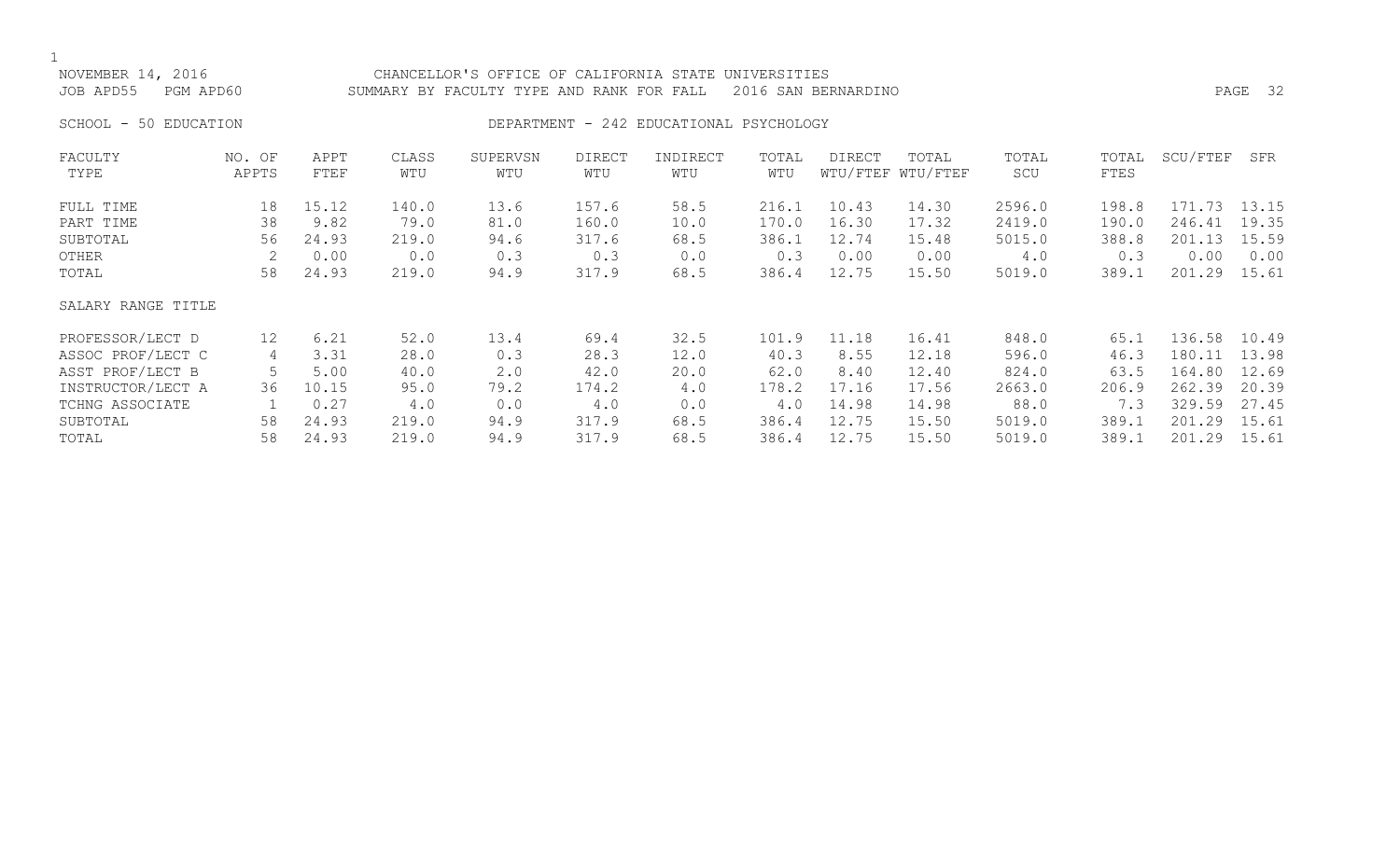NOVEMBER 14, 2016 CHANCELLOR'S OFFICE OF CALIFORNIA STATE UNIVERSITIES JOB APD55 PGM APD60 SUMMARY BY FACULTY TYPE AND RANK FOR FALL 2016 SAN BERNARDINO PAGE 33

### SCHOOL - 50 EDUCATION **DEPARTMENT - 245 TEACHER PREPARATION**

| FACULTY            | NO. OF | APPT  | CLASS | SUPERVSN | <b>DIRECT</b> | INDIRECT | TOTAL | DIRECT | TOTAL             | TOTAL  | TOTAL | SCU/FTEF | SFR   |
|--------------------|--------|-------|-------|----------|---------------|----------|-------|--------|-------------------|--------|-------|----------|-------|
| TYPE               | APPTS  | FTEF  | WTU   | WTU      | WTU           | WTU      | WTU   |        | WTU/FTEF WTU/FTEF | SCU    | FTES  |          |       |
| FULL TIME          | 11     | 9.00  | 78.3  | 24.2     | 106.5         | 12.0     | 118.5 | 11.83  | 13.17             | 1521.0 | 120.7 | 169.00   | 13.41 |
| PART TIME          | 11     | 2.59  | 42.3  | 1.7      | 44.0          | 0.0      | 44.0  | 17.00  | 17.00             | 711.0  | 57.3  | 274.73   | 22.14 |
| SUBTOTAL           | 22     | 11.59 | 120.6 | 25.9     | 150.5         | 12.0     | 162.5 | 12.99  | 14.02             | 2232.0 | 178.0 | 192.61   | 15.36 |
| OTHER              |        | 0.00  | 5.3   | 0.6      | 5.9           | 0.0      | 5.9   | 0.00   | 0.00              | 26.0   | 2.0   | 0.00     | 0.00  |
| TOTAL              | 23     | 11.59 | 125.9 | 26.5     | 156.4         | 12.0     | 168.4 | 13.50  | 14.53             | 2258.0 | 179.9 | 194.86   | 15.53 |
| SALARY RANGE TITLE |        |       |       |          |               |          |       |        |                   |        |       |          |       |
| PROFESSOR/LECT D   | 6      | 3.56  | 44.0  | 13.0     | 61.0          | 2.0      | 63.0  | 17.16  | 17.72             | 903.0  | 71.5  | 254.01   | 20.10 |
| ASSOC PROF/LECT C  |        | 0.50  | 4.0   | 0.0      | 4.0           | 0.0      | 4.0   | 8.00   | 8.00              | 32.0   | 2.7   | 64.00    | 5.34  |
| ASST PROF/LECT B   | 4      | 3.67  | 25.3  | 4.3      | 29.6          | 6.0      | 35.6  | 8.07   | 9.71              | 446.0  | 35.2  | 121.63   | 9.60  |
| INSTRUCTOR/LECT A  | 11     | 3.87  | 47.3  | 8.6      | 55.9          | 4.0      | 59.9  | 14.46  | 15.49             | 851.0  | 68.6  | 220.12   | 17.75 |
| SUBTOTAL           | 22     | 11.59 | 120.6 | 25.9     | 150.5         | 12.0     | 162.5 | 12.99  | 14.02             | 2232.0 | 178.0 | 192.61   | 15.36 |
| ADMINISTRATOR      |        | 0.00  | 5.3   | 0.6      | 5.9           | 0.0      | 5.9   | 0.00   | 0.00              | 26.0   | 2.0   | 0.00     | 0.00  |
| SUBTOTAL           |        | 0.00  | 5.3   | 0.6      | 5.9           | 0.0      | 5.9   | 0.00   | 0.00              | 26.0   | 2.0   | 0.00     | 0.00  |
| TOTAL              | 23     | 11.59 | 125.9 | 26.5     | 156.4         | 12.0     | 168.4 | 13.50  | 14.53             | 2258.0 | 179.9 | 194.86   | 15.53 |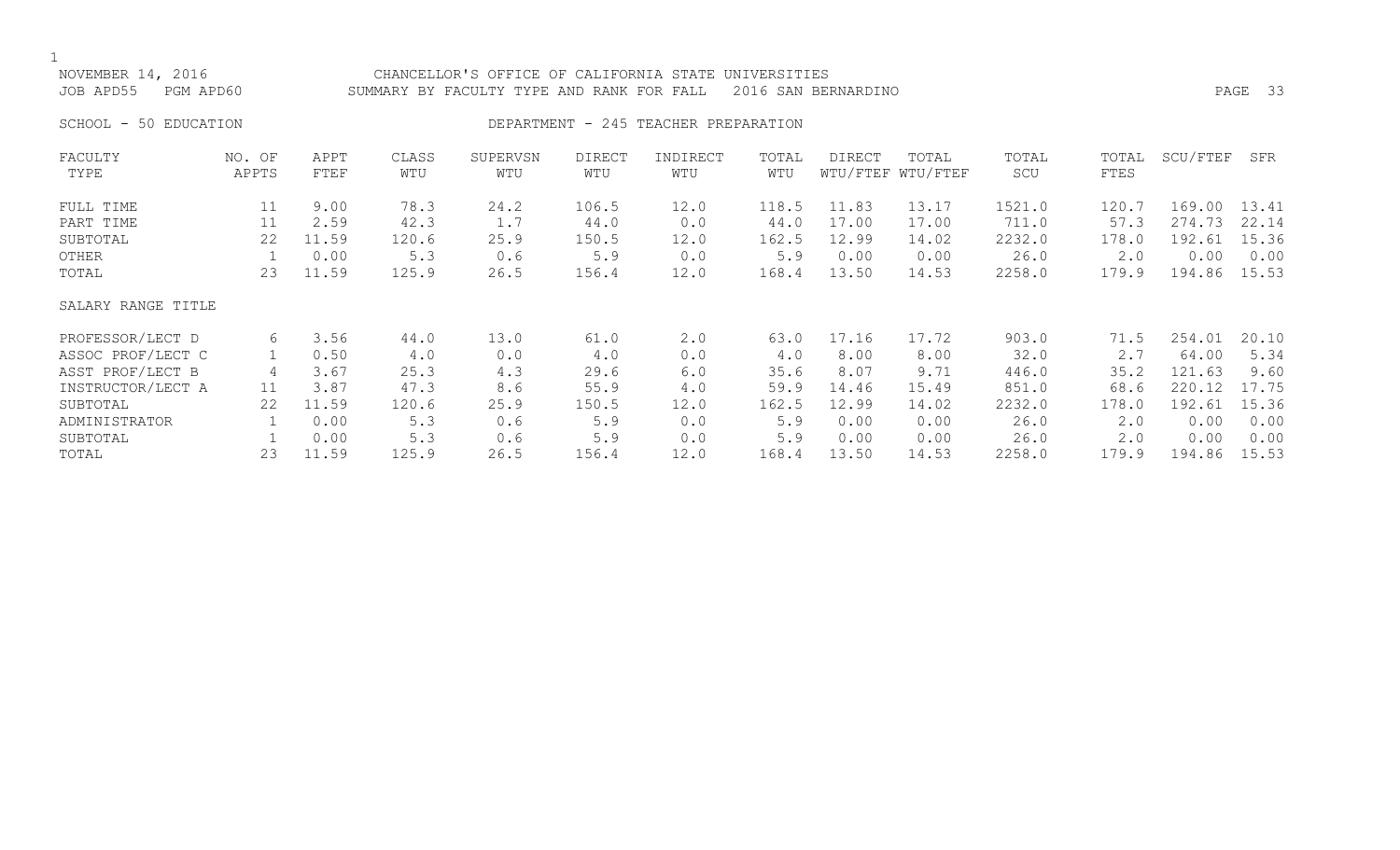| NOVEMBER 14, 2016<br>JOB APD55<br>PGM APD60 |                 |              | CHANCELLOR'S OFFICE OF CALIFORNIA STATE UNIVERSITIES<br>SUMMARY BY FACULTY TYPE AND RANK FOR FALL |                 | PAGE 34              |                                    |              |        |                            |              |               |          |       |
|---------------------------------------------|-----------------|--------------|---------------------------------------------------------------------------------------------------|-----------------|----------------------|------------------------------------|--------------|--------|----------------------------|--------------|---------------|----------|-------|
| 50 EDUCATION<br>SCHOOL -                    |                 |              |                                                                                                   |                 |                      | DEPARTMENT - 701 TEACHER EDUCATION |              |        |                            |              |               |          |       |
| FACULTY<br>TYPE                             | NO. OF<br>APPTS | APPT<br>FTEF | CLASS<br>WTU                                                                                      | SUPERVSN<br>WTU | <b>DIRECT</b><br>WTU | INDIRECT<br>WTU                    | TOTAL<br>WTU | DIRECT | TOTAL<br>WTU/FTEF WTU/FTEF | TOTAL<br>SCU | TOTAL<br>FTES | SCU/FTEF | SFR   |
| FULL TIME                                   | 18              | 12.96        | 111.6                                                                                             | 14.6            | 126.2                | 40.0                               | 166.2        | 9.74   | 12.83                      | 2501.0       | 174.6         | 193.01   | 13.47 |
| PART TIME                                   | 52              | 14.51        | 143.6                                                                                             | 55.5            | 203.1                | 0.0                                | 203.1        | 14.00  | 14.00                      | 3606.0       | 252.3         | 248.59   | 17.39 |
| SUBTOTAL                                    | 70              | 27.46        | 255.2                                                                                             | 70.1            | 329.3                | 40.0                               | 369.3        | 11.99  | 13.45                      | 6107.0       | 426.8         | 222.36   | 15.54 |
| OTHER                                       | 2               | 0.00         | 0.0                                                                                               | 0.3             | 0.3                  | 0.0                                | 0.3          | 0.00   | 0.00                       | 2.0          | 0.1           | 0.00     | 0.00  |
| TOTAL                                       | 72              | 27.46        | 255.2                                                                                             | 70.4            | 329.6                | 40.0                               | 369.6        | 12.00  | 13.46                      | 6109.0       | 426.9         | 222.44   | 15.55 |
| SALARY RANGE TITLE                          |                 |              |                                                                                                   |                 |                      |                                    |              |        |                            |              |               |          |       |
| PROFESSOR/LECT D                            | 16              | 8.63         | 82.0                                                                                              | 14.6            | 100.6                | 24.0                               | 124.6        | 11.66  | 14.44                      | 1882.0       | 135.7         | 218.18   | 15.73 |
| ASSOC PROF/LECT C                           | 2               | 2.00         | 15.0                                                                                              | 0.0             | 15.0                 | 8.0                                | 23.0         | 7.50   | 11.51                      | 183.0        | 14.0          | 91.55    | 7.00  |
| ASST PROF/LECT B                            |                 | 2.00         | 16.0                                                                                              | 0.0             | 16.0                 | 8.0                                | 24.0         | 8.00   | 12.00                      | 364.0        | 24.4          | 182.00   | 12.20 |
| INSTRUCTOR/LECT A                           | 48              | 13.79        | 130.2                                                                                             | 55.5            | 185.7                | 0.0                                | 185.7        | 13.47  | 13.47                      | 3434.0       | 235.3         | 249.06   | 17.06 |
| TCHNG ASSOCIATE                             |                 | 0.25         | 0.0                                                                                               | 0.0             | 0.0                  | 0.0                                | 0.0          | 0.00   | 0.00                       | 0.0          | 0.0           | 0.00     | 0.00  |
| SUBTOTAL                                    | 69              | 26.66        | 243.2                                                                                             | 70.1            | 317.3                | 40.0                               | 357.3        | 11.90  | 13.40                      | 5863.0       | 409.4         | 219.89   | 15.35 |
| ADMINISTRATOR                               |                 | 0.00         | 0.0                                                                                               | 0.3             | 0.3                  | 0.0                                | 0.3          | 0.00   | 0.00                       | 2.0          | 0.1           | 0.00     | 0.00  |
| OTHER                                       | 2               | 0.80         | 12.0                                                                                              | 0.0             | 12.0                 | 0.0                                | 12.0         | 14.98  | 14.98                      | 244.0        | 17.4          | 304.62   | 21.72 |
| SUBTOTAL                                    |                 | 0.80         | 12.0                                                                                              | 0.3             | 12.3                 | 0.0                                | 12.3         | 15.36  | 15.36                      | 246.0        | 17.5          | 307.12   | 21.90 |
| TOTAL                                       | 72              | 27.46        | 255.2                                                                                             | 70.4            | 329.6                | 40.0                               | 369.6        | 12.00  | 13.46                      | 6109.0       | 426.9         | 222.44   | 15.55 |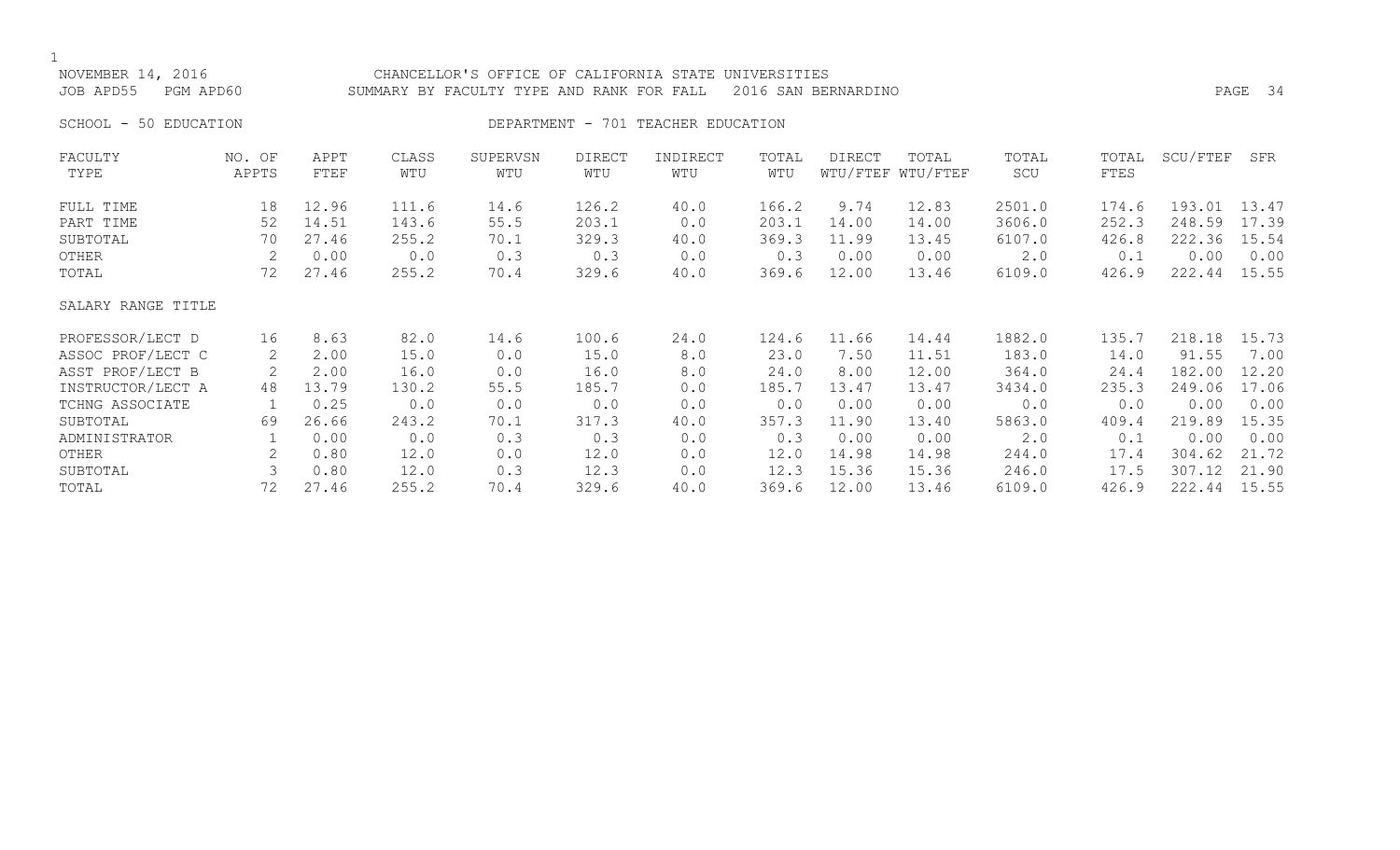NOVEMBER 14, 2016 CHANCELLOR'S OFFICE OF CALIFORNIA STATE UNIVERSITIES JOB APD55 PGM APD60 SUMMARY BY FACULTY TYPE AND RANK FOR FALL 2016 SAN BERNARDINO PAGE 35

SCHOOL - 50 EDUCATION

| FACULTY            | NO. OF | APPT  | CLASS | SUPERVSN | <b>DIRECT</b> | INDIRECT | TOTAL | DIRECT | TOTAL             | TOTAL   | TOTAL | SCU/FTEF | SFR   |
|--------------------|--------|-------|-------|----------|---------------|----------|-------|--------|-------------------|---------|-------|----------|-------|
| TYPE               | APPTS  | FTEF  | WTU   | WTU      | WTU           | WTU      | WTU   |        | WTU/FTEF WTU/FTEF | SCU     | FTES  |          |       |
| FULL TIME          | 47     | 37.08 | 329.9 | 52.4     | 390.3         | 110.5    | 500.8 | 10.53  | 13.51             | 6618.0  | 494.0 | 178.50   | 13.32 |
| PART TIME          | 101    | 26.91 | 264.9 | 138.2    | 407.1         | 10.0     | 417.1 | 15.13  | 15.50             | 6736.0  | 499.5 | 250.31   | 18.56 |
| SUBTOTAL           | 148    | 63.99 | 594.8 | 190.6    | 797.4         | 120.5    | 917.9 | 12.46  | 14.35             | 13354.0 | 993.5 | 208.70   | 15.53 |
| OTHER              | 6      | 0.00  | 5.3   | 1.2      | 6.5           | 0.0      | $6.5$ | 0.00   | 0.00              | 32.0    | 2.5   | 0.00     | 0.00  |
| TOTAL              | 154    | 63.99 | 600.1 | 191.8    | 803.9         | 120.5    | 924.4 | 12.56  | 14.45             | 13386.0 | 996.0 | 209.20   | 15.57 |
| SALARY RANGE TITLE |        |       |       |          |               |          |       |        |                   |         |       |          |       |
| PROFESSOR/LECT D   | 35     | 18.39 | 178.0 | 41.0     | 231.0         | 58.5     | 289.5 | 12.56  | 15.74             | 3633.0  | 272.3 | 197.55   | 14.81 |
| ASSOC PROF/LECT C  |        | 5.81  | 47.0  | 0.3      | 47.3          | 20.0     | 67.3  | 8.14   | 11.59             | 811.0   | 62.9  | 139.63   | 10.83 |
| ASST PROF/LECT B   | 11     | 10.67 | 81.3  | 6.3      | 87.6          | 34.0     | 121.6 | 8.21   | 11.40             | 1634.0  | 123.1 | 153.18   | 11.54 |
| INSTRUCTOR/LECT A  | 95     | 27.80 | 272.5 | 143.3    | 415.8         | 8.0      | 423.8 | 14.96  | 15.24             | 6948.0  | 510.8 | 249.90   | 18.37 |
| TCHNG ASSOCIATE    | 2      | 0.52  | 4.0   | 0.0      | 4.0           | 0.0      | 4.0   | 7.74   | 7.74              | 88.0    | 7.3   | 170.21   | 14.18 |
| SUBTOTAL           | 150    | 63.19 | 582.8 | 190.9    | 785.7         | 120.5    | 906.2 | 12.43  | 14.34             | 13114.0 | 976.5 | 207.55   | 15.45 |
| ADMINISTRATOR      | 2      | 0.00  | 5.3   | 0.9      | 6.2           | 0.0      | 6.2   | 0.00   | 0.00              | 28.0    | 2.1   | 0.00     | 0.00  |
| OTHER              | 2      | 0.80  | 12.0  | 0.0      | 12.0          | 0.0      | 12.0  | 14.98  | 14.98             | 244.0   | 17.4  | 304.62   | 21.72 |
| SUBTOTAL           | 4      | 0.80  | 17.3  | 0.9      | 18.2          | 0.0      | 18.2  | 22.72  | 22.72             | 272.0   | 19.5  | 339.58   | 24.37 |
| TOTAL              | 154    | 63.99 | 600.1 | 191.8    | 803.9         | 120.5    | 924.4 | 12.56  | 14.45             | 13386.0 | 996.0 | 209.20   | 15.57 |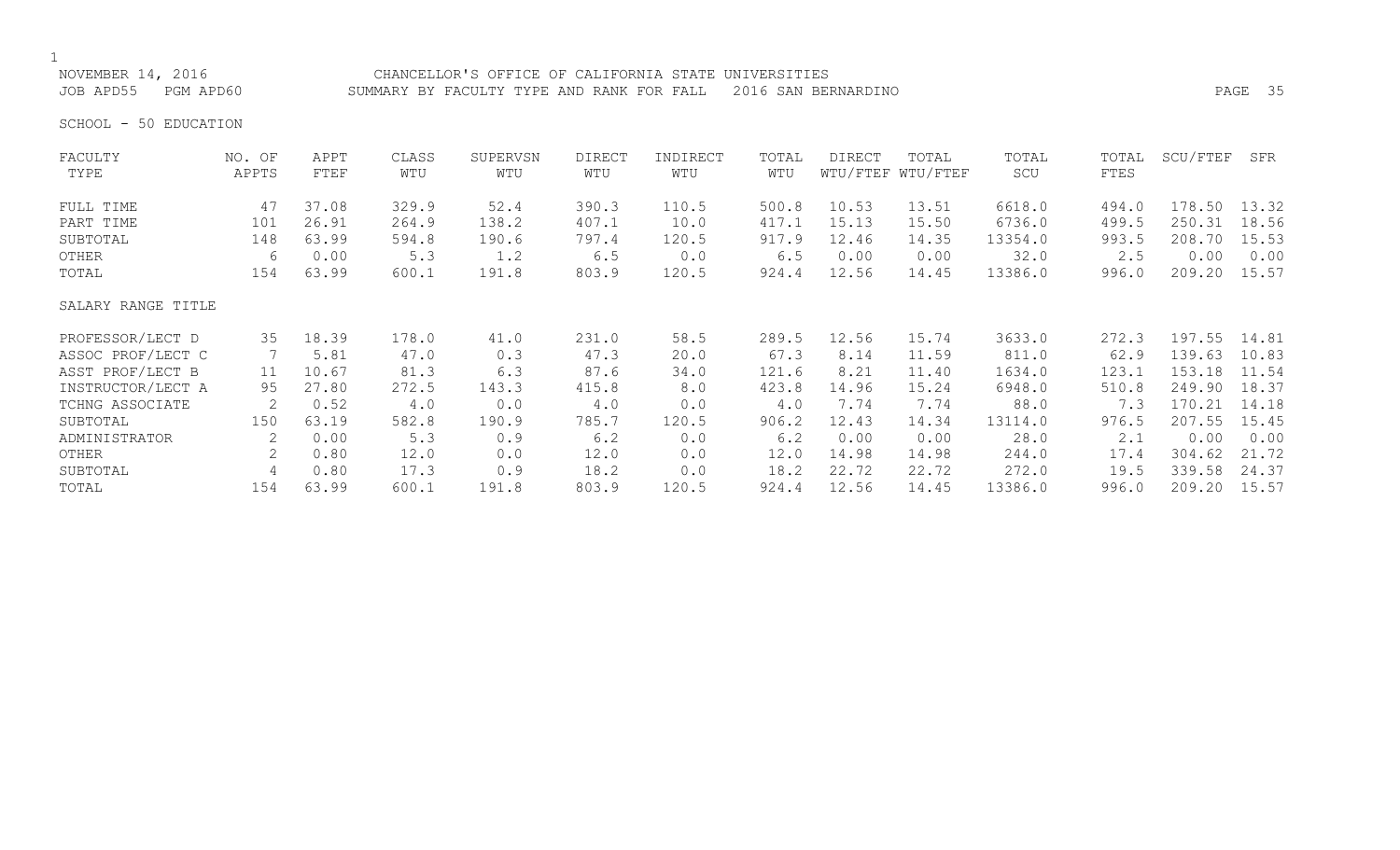1<br>NOVE

| NOVEMBER 14, 2016   | CHANCELLOR'S OFFICE OF CALIFORNIA STATE UNIVERSITIES          |         |  |
|---------------------|---------------------------------------------------------------|---------|--|
| JOB APD55 PGM APD60 | SUMMARY BY FACULTY TYPE AND RANK FOR FALL 2016 SAN BERNARDINO | PAGE 36 |  |

SCHOOL - 66 NATURAL SCI AND MATH DEPARTMENT - 145 BIOLOGY

| FACULTY            | NO. OF | APPT  | CLASS | SUPERVSN | <b>DIRECT</b> | INDIRECT | TOTAL | <b>DIRECT</b> | TOTAL             | TOTAL  | TOTAL | SCU/FTEF | SFR   |
|--------------------|--------|-------|-------|----------|---------------|----------|-------|---------------|-------------------|--------|-------|----------|-------|
| TYPE               | APPTS  | FTEF  | WTU   | WTU      | WTU           | WTU      | WTU   |               | WTU/FTEF WTU/FTEF | SCU    | FTES  |          |       |
| FULL TIME          | 15     | 12.66 | 115.7 | 14.8     | 144.5         | 31.0     | 175.5 | 11.41         | 13.86             | 6699.0 | 448.6 | 529.11   | 35.43 |
| PART TIME          | 23     | 8.40  | 124.0 | 0.0      | 124.0         | 2.0      | 126.0 | 14.76         | 14.99             | 1893.0 | 126.2 | 225.28   | 15.02 |
| SUBTOTAL           | 38     | 21.06 | 239.7 | 14.8     | 268.5         | 33.0     | 301.5 | 12.75         | 14.31             | 8592.0 | 574.8 | 407.90   | 27.29 |
| OTHER              |        | 0.00  | 18.6  | 2.1      | 22.7          | 5.5      | 28.2  | 0.00          | 0.00              | 1315.0 | 88.0  | 0.00     | 0.00  |
| TOTAL              | 41     | 21.06 | 258.3 | 16.9     | 291.2         | 38.5     | 329.7 | 13.82         | 15.65             | 9907.0 | 662.8 | 470.33   | 31.47 |
| SALARY RANGE TITLE |        |       |       |          |               |          |       |               |                   |        |       |          |       |
| PROFESSOR/LECT D   | 11     | 7.66  | 89.7  | 11.9     | 109.6         | 18.0     | 127.6 | 14.31         | 16.66             | 4627.0 | 310.3 | 603.97   | 40.50 |
| ASST PROF/LECT B   | 4      | 2.67  | 24.6  | 4.4      | 36.0          | 12.5     | 48.5  | 13.50         | 18.19             | 946.0  | 63.6  | 354.71   | 23.84 |
| INSTRUCTOR/LECT A  | 9      | 4.01  | 50.0  | 0.0      | 51.0          | 4.0      | 55.0  | 12.73         | 13.73             | 3038.0 | 202.6 | 758.36   | 50.56 |
| TCHNG ASSOCIATE    | 16     | 5.73  | 86.0  | 0.0      | 86.0          | 0.0      | 86.0  | 15.01         | 15.01             | 1027.0 | 68.5  | 179.26   | 11.95 |
| SUBTOTAL           | 40     | 20.06 | 250.3 | 16.3     | 282.6         | 34.5     | 317.1 | 14.09         | 15.81             | 9638.0 | 644.9 | 480.39   | 32.14 |
| OTHER              |        | 1.00  | 8.0   | 0.6      | 8.6           | 4.0      | 12.6  | 8.59          | 12.59             | 269.0  | 17.9  | 268.73   | 17.91 |
| SUBTOTAL           |        | 1.00  | 8.0   | 0.6      | 8.6           | 4.0      | 12.6  | 8.59          | 12.59             | 269.0  | 17.9  | 268.73   | 17.91 |
| TOTAL              | 41     | 21.06 | 258.3 | 16.9     | 291.2         | 38.5     | 329.7 | 13.82         | 15.65             | 9907.0 | 662.8 | 470.33   | 31.47 |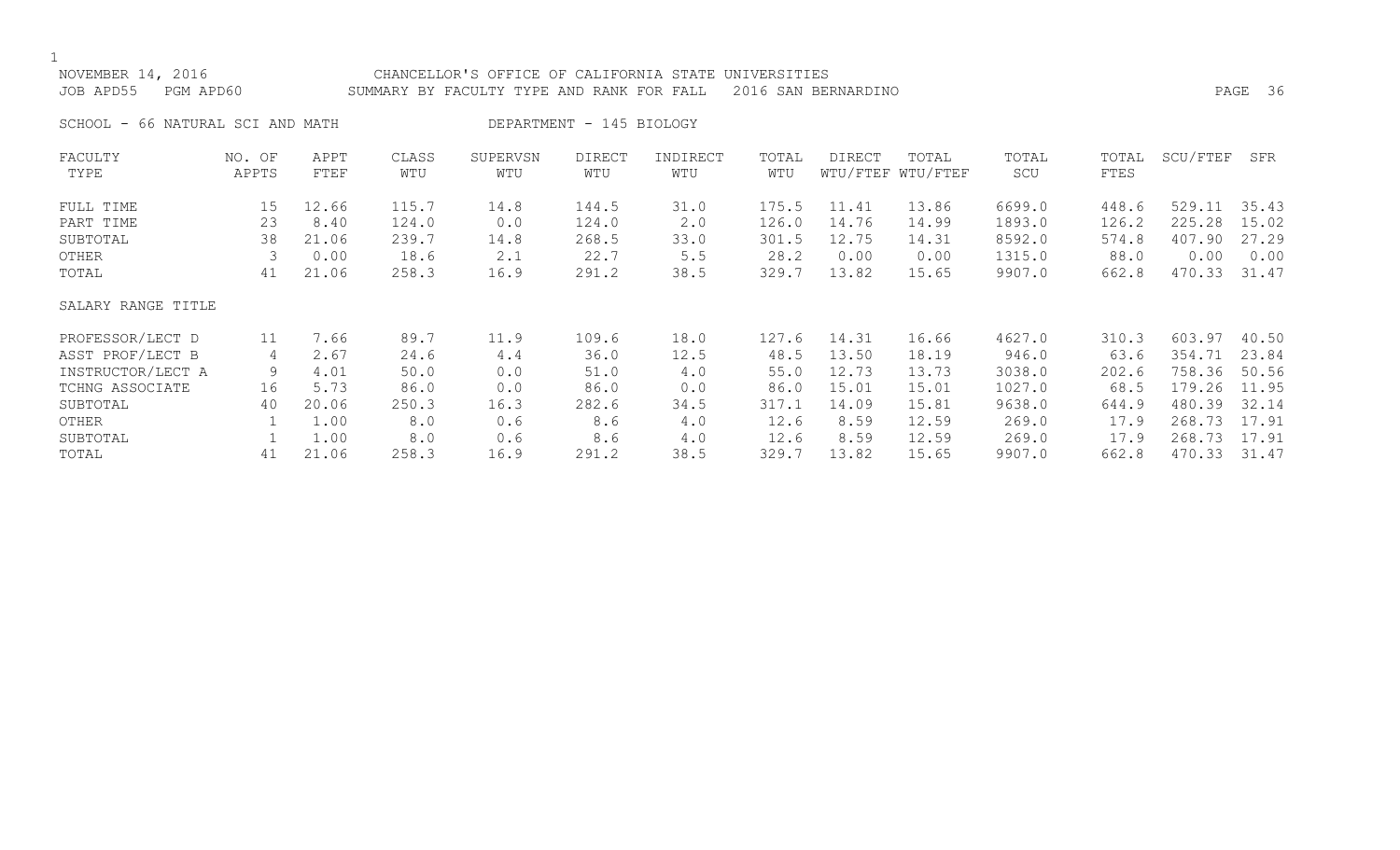|--|

## NOVEMBER 14, 2016 CHANCELLOR'S OFFICE OF CALIFORNIA STATE UNIVERSITIES JOB APD55 PGM APD60 SUMMARY BY FACULTY TYPE AND RANK FOR FALL 2016 SAN BERNARDINO PAGE 37 SCHOOL - 66 NATURAL SCI AND MATH DEPARTMENT - 168 CHEMISTRY AND BIOCHEMISTRY FACULTY NO. OF APPT CLASS SUPERVSN DIRECT INDIRECT TOTAL DIRECT TOTAL TOTAL TOTAL SCU/FTEF SFR TYPE APPTS FTEF WTU WTU WTU WTU WTU WTU/FTEF WTU/FTEF SCU FTES FULL TIME 14 11.62 120.0 7.9 133.9 27.0 160.9 11.53 13.85 6280.0 419.2 540.68 36.09 PART TIME 17 8.33 116.0 0.0 118.0 1.0 119.0 14.16 14.28 2344.0 156.3 281.29 18.76 SUBTOTAL 31 19.95 236.0 7.9 251.9 28.0 279.9 12.63 14.03 8624.0 575.5 432.32 28.85 TOTAL 31 19.95 236.0 7.9 251.9 28.0 279.9 12.63 14.03 8624.0 575.5 432.32 28.85 SALARY RANGE TITLE PROFESSOR/LECT D 8 5.86 64.0 2.2 72.2 12.0 84.2 12.31 14.36 4244.0 283.5 723.86 48.35 ASSOC PROF/LECT C 3 2.75 29.0 0.3 29.3 5.0 34.3 10.65 12.47 1037.0 69.1 376.95 25.13 ASST PROF/LECT B 2 2.00 15.0 5.4 20.4 9.0 29.4 10.20 14.70 614.0 40.9 307.00 20.47 INSTRUCTOR/LECT A 15 8.33 113.0 0.0 115.0 2.0 117.0 13.80 14.04 2519.0 168.0 302.29 20.16 TCHNG ASSOCIATE 2 0.54 8.0 0.0 8.0 0.0 8.0 14.95 14.95 78.0 5.2 145.79 9.72 SUBTOTAL 30 19.48 229.0 7.9 244.9 28.0 272.9 12.57 14.01 8492.0 566.7 435.89 29.09

OTHER 1 0.47 7.0 0.0 7.0 0.0 7.0 15.02 15.02 132.0 8.8 283.26 18.88<br>SUBTOTAL 1 0.47 7.0 0.0 7.0 0.0 7.0 15.02 15.02 132.0 8.8 283.26 18.88 SUBTOTAL 1 0.47 7.0 0.0 7.0 0.0 7.0 15.02 15.02 132.0 8.8 283.26 18.88 TOTAL 31 19.95 236.0 7.9 251.9 28.0 279.9 12.63 14.03 8624.0 575.5 432.32 28.85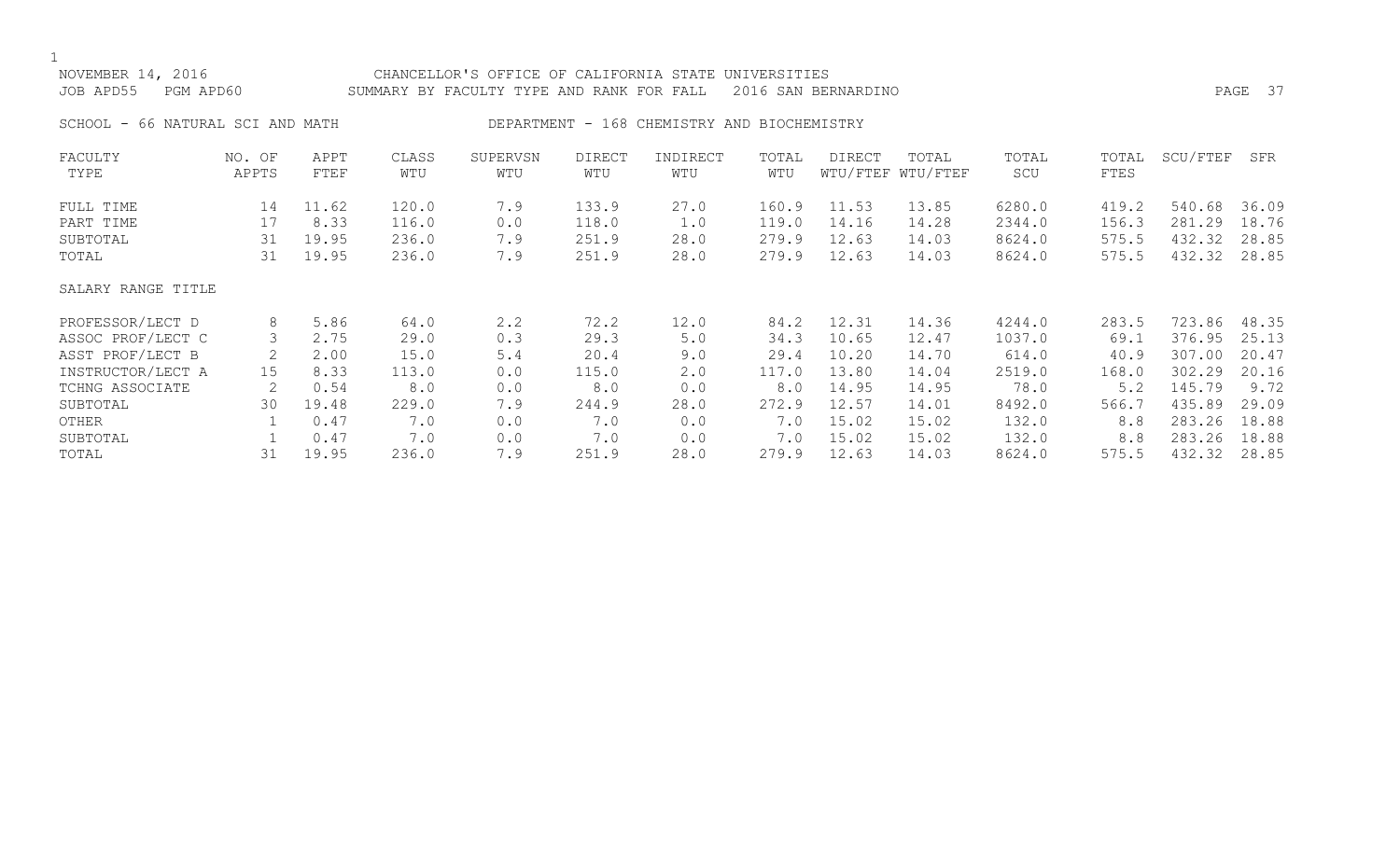| NOVEMBER 14, 2016<br>JOB APD55<br>PGM APD60 |                 |              |              | CHANCELLOR'S OFFICE OF CALIFORNIA STATE UNIVERSITIES<br>SUMMARY BY FACULTY TYPE AND RANK FOR FALL |                      | PAGE 38                           |              |        |                            |              |               |          |       |
|---------------------------------------------|-----------------|--------------|--------------|---------------------------------------------------------------------------------------------------|----------------------|-----------------------------------|--------------|--------|----------------------------|--------------|---------------|----------|-------|
| SCHOOL - 66 NATURAL SCI AND MATH            |                 |              |              |                                                                                                   |                      | DEPARTMENT - 189 COMPUTER SCIENCE |              |        |                            |              |               |          |       |
| FACULTY<br>TYPE                             | NO. OF<br>APPTS | APPT<br>FTEF | CLASS<br>WTU | SUPERVSN<br>WTU                                                                                   | <b>DIRECT</b><br>WTU | INDIRECT<br>WTU                   | TOTAL<br>WTU | DIRECT | TOTAL<br>WTU/FTEF WTU/FTEF | TOTAL<br>SCU | TOTAL<br>FTES | SCU/FTEF | SFR   |
| FULL TIME                                   | 15              | 12.00        | 101.7        | 13.1                                                                                              | 121.8                | 54.8                              | 176.6        | 10.15  | 14.71                      | 3937.0       | 267.4         | 328.00   | 22.28 |
| PART TIME                                   | 4               | 2.06         | 27.8         | 0.0                                                                                               | 27.8                 | 1.0                               | 28.8         | 13.49  | 13.97                      | 1030.0       | 68.8          | 499.76   | 33.36 |
| SUBTOTAL                                    | 19              | 14.06        | 129.5        | 13.1                                                                                              | 149.6                | 55.8                              | 205.4        | 10.64  | 14.60                      | 4967.0       | 336.1         | 353.17   | 23.90 |
| TOTAL                                       | 19              | 14.06        | 129.5        | 13.1                                                                                              | 149.6                | 55.8                              | 205.4        | 10.64  | 14.60                      | 4967.0       | 336.1         | 353.17   | 23.90 |
| SALARY RANGE TITLE                          |                 |              |              |                                                                                                   |                      |                                   |              |        |                            |              |               |          |       |
| PROFESSOR/LECT D                            | 10              | 7.34         | 57.0         | 11.8                                                                                              | 72.8                 | 40.1                              | 112.9        | 9.93   | 15.39                      | 2152.0       | 146.3         | 293.39   | 19.94 |
| ASSOC PROF/LECT C                           | 1               | 1.00         | 11.0         | 0.3                                                                                               | 11.3                 | 0.0                               | 11.3         | 11.30  | 11.30                      | 258.0        | 18.0          | 258.00   | 17.95 |
| ASST PROF/LECT B                            | 3               | 3.00         | 21.7         | 1.0                                                                                               | 22.7                 | 14.7                              | 37.4         | 7.57   | 12.47                      | 589.0        | 40.6          | 196.33   | 13.54 |
| INSTRUCTOR/LECT A                           | 4               | 2.46         | 38.5         | 0.0                                                                                               | 41.5                 | 1.0                               | 42.5         | 16.86  | 17.26                      | 1938.0       | 129.3         | 787.16   | 52.51 |
| SUBTOTAL                                    | 18              | 13.80        | 128.2        | 13.1                                                                                              | 148.3                | 55.8                              | 204.1        | 10.75  | 14.79                      | 4937.0       | 334.1         | 357.83   | 24.22 |
| OTHER                                       |                 | 0.27         | 1.3          | 0.0                                                                                               | 1.3                  | 0.0                               | 1.3          | 4.87   | 4.87                       | 30.0         | 2.0           | 112.36   | 7.49  |
| SUBTOTAL                                    |                 | 0.27         | 1.3          | 0.0                                                                                               | 1.3                  | 0.0                               | 1.3          | 4.87   | 4.87                       | 30.0         | 2.0           | 112.36   | 7.49  |
| TOTAL                                       | 19              | 14.06        | 129.5        | 13.1                                                                                              | 149.6                | 55.8                              | 205.4        | 10.64  | 14.60                      | 4967.0       | 336.1         | 353.17   | 23.90 |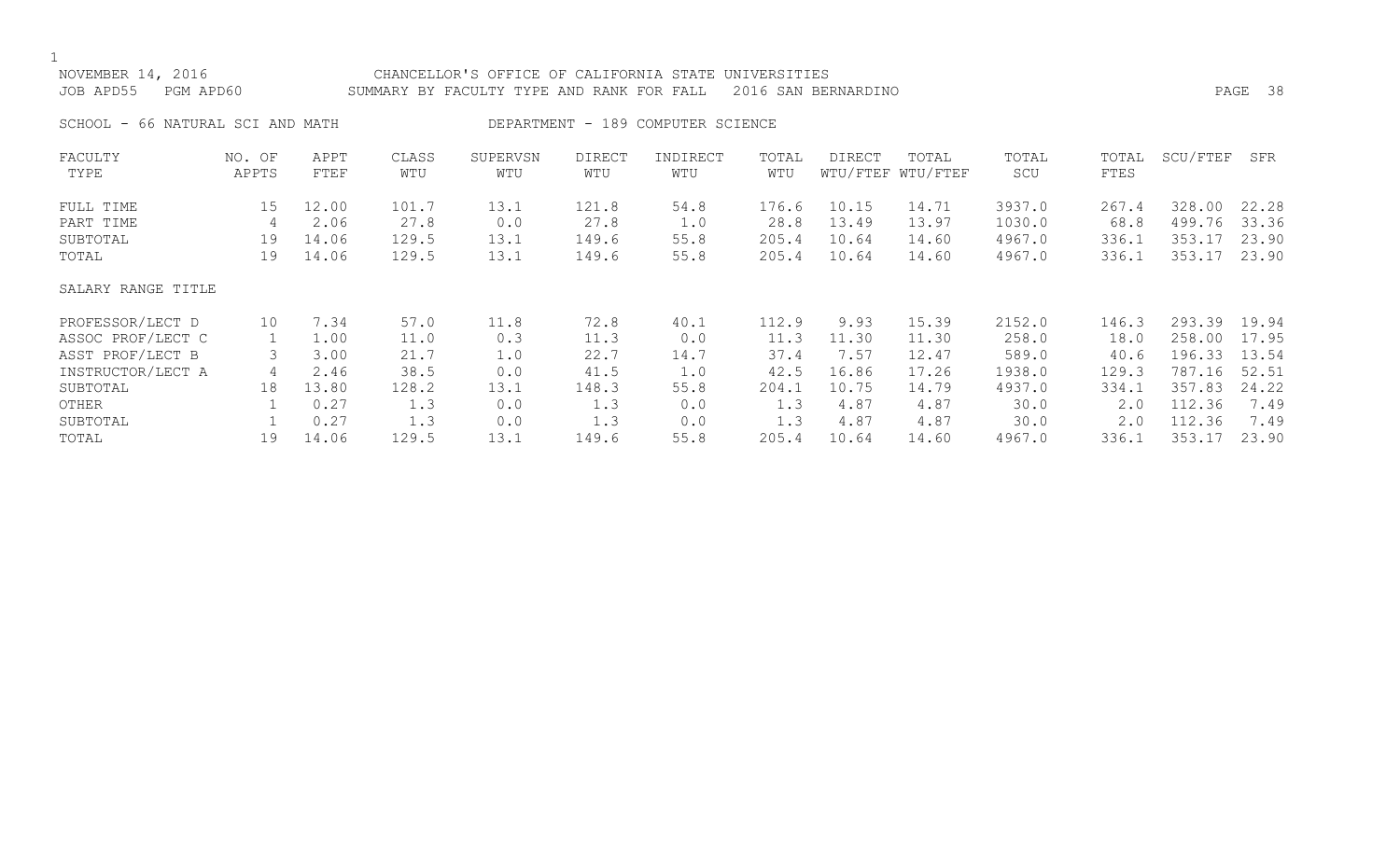| NOVEMBER 14, 2016<br>JOB APD55<br>PGM APD60 |                 |              |              | CHANCELLOR'S OFFICE OF CALIFORNIA STATE UNIVERSITIES<br>SUMMARY BY FACULTY TYPE AND RANK FOR FALL |                      | PAGE 39                              |              |        |                            |              |               |          |       |
|---------------------------------------------|-----------------|--------------|--------------|---------------------------------------------------------------------------------------------------|----------------------|--------------------------------------|--------------|--------|----------------------------|--------------|---------------|----------|-------|
| SCHOOL - 66 NATURAL SCI AND MATH            |                 |              |              |                                                                                                   |                      | DEPARTMENT - 308 GEOLOGICAL SCIENCES |              |        |                            |              |               |          |       |
| FACULTY<br>TYPE                             | NO. OF<br>APPTS | APPT<br>FTEF | CLASS<br>WTU | SUPERVSN<br>WTU                                                                                   | <b>DIRECT</b><br>WTU | INDIRECT<br>WTU                      | TOTAL<br>WTU | DIRECT | TOTAL<br>WTU/FTEF WTU/FTEF | TOTAL<br>SCU | TOTAL<br>FTES | SCU/FTEF | SFR   |
| FULL TIME                                   | 6               | 4.67         | 51.0         | 5.9                                                                                               | 63.9                 | 4.3                                  | 68.2         | 13.69  | 14.62                      | 2424.0       | 161.8         | 519.50   | 34.68 |
| PART TIME                                   | 8               | 3.33         | 46.0         | 0.0                                                                                               | 49.0                 | 1.0                                  | 50.0         | 14.70  | 15.00                      | 1886.0       | 125.7         | 565.86   | 37.72 |
| SUBTOTAL                                    | 14              | 8.00         | 97.0         | 5.9                                                                                               | 112.9                | 5.3                                  | 118.2        | 14.11  | 14.78                      | 4310.0       | 287.6         | 538.82   | 35.95 |
| TOTAL                                       | 14              | 8.00         | 97.0         | 5.9                                                                                               | 112.9                | 5.3                                  | 118.2        | 14.11  | 14.78                      | 4310.0       | 287.6         | 538.82   | 35.95 |
| SALARY RANGE TITLE                          |                 |              |              |                                                                                                   |                      |                                      |              |        |                            |              |               |          |       |
| PROFESSOR/LECT D                            | 3               | 2.33         | 20.0         | 5.2                                                                                               | 30.2                 | 4.3                                  | 34.5         | 12.95  | 14.79                      | 693.0        | 46.4          | 297.17   | 19.91 |
| ASSOC PROF/LECT C                           |                 | 1.00         | 12.0         | 0.0                                                                                               | 12.0                 | 0.0                                  | 12.0         | 11.99  | 11.99                      | 349.0        | 23.3          | 348.65   | 23.25 |
| ASST PROF/LECT B                            |                 | 1.00         | 13.0         | 0.7                                                                                               | 13.7                 | 0.0                                  | 13.7         | 13.70  | 13.70                      | 104.0        | 6.9           | 104.00   | 6.93  |
| INSTRUCTOR/LECT A                           |                 | 3.07         | 44.0         | 0.0                                                                                               | 48.0                 | 1.0                                  | 49.0         | 15.65  | 15.98                      | 2840.0       | 189.3         | 925.99   | 61.73 |
| TCHNG ASSOCIATE                             |                 | 0.47         | 6.0          | 0.0                                                                                               | 7.0                  | 0.0                                  | 7.0          | 15.02  | 15.02                      | 296.0        | 19.7          | 635.19   | 42.34 |
| SUBTOTAL                                    | 13              | 7.87         | 95.0         | 5.9                                                                                               | 110.9                | 5.3                                  | 116.2        | 14.10  | 14.77                      | 4282.0       | 285.7         | 544.37   | 36.32 |
| OTHER                                       |                 | 0.13         | 2.0          | 0.0                                                                                               | 2.0                  | 0.0                                  | 2.0          | 15.04  | 15.04                      | 28.0         | 1.9           | 210.53   | 14.06 |
| SUBTOTAL                                    |                 | 0.13         | 2.0          | 0.0                                                                                               | 2.0                  | 0.0                                  | 2.0          | 15.04  | 15.04                      | 28.0         | 1.9           | 210.53   | 14.06 |

TOTAL 14 8.00 97.0 5.9 112.9 5.3 118.2 14.11 14.78 4310.0 287.6 538.82 35.95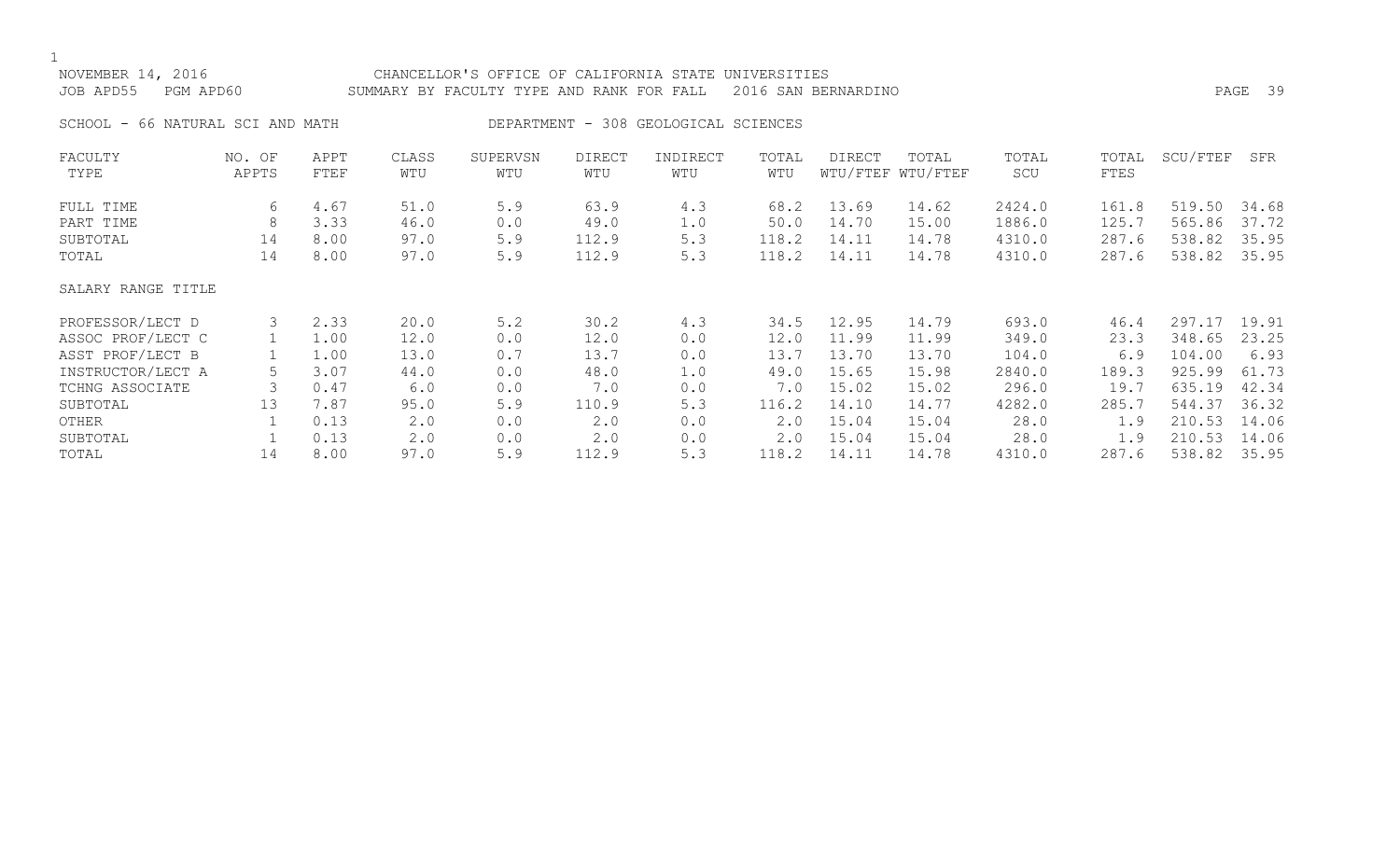$\frac{1}{N}$ 

| NOVEMBER 14, 2016<br>JOB APD55   | PGM APD60       |              |              | CHANCELLOR'S OFFICE OF CALIFORNIA STATE UNIVERSITIES<br>SUMMARY BY FACULTY TYPE AND RANK FOR FALL |               |                                 |              | 2016 SAN BERNARDINO |                            |              |               |          | PAGE 40 |
|----------------------------------|-----------------|--------------|--------------|---------------------------------------------------------------------------------------------------|---------------|---------------------------------|--------------|---------------------|----------------------------|--------------|---------------|----------|---------|
| SCHOOL - 66 NATURAL SCI AND MATH |                 |              |              |                                                                                                   |               | DEPARTMENT - 337 HEALTH SCIENCE |              |                     |                            |              |               |          |         |
| FACULTY<br>TYPE                  | NO. OF<br>APPTS | APPT<br>FTEF | CLASS<br>WTU | SUPERVSN<br>WTU                                                                                   | DIRECT<br>WTU | INDIRECT<br>WTU                 | TOTAL<br>WTU | DIRECT              | TOTAL<br>WTU/FTEF WTU/FTEF | TOTAL<br>SCU | TOTAL<br>FTES | SCU/FTEF | SFR     |
| FULL TIME                        | 10              | 9.00         | 103.0        | 2.4                                                                                               | 107.4         | 13.0                            | 120.4        | 11.93               | 13.38                      | 4569.0       | 310.8         | 507.67   | 34.54   |
| PART TIME                        | 25              | 8.28         | 120.0        | 0.0                                                                                               | 120.0         | 0.0                             | 120.0        | 14.49               | 14.49                      | 3385.0       | 228.4         | 408.82   | 27.58   |
| SUBTOTAL                         | 35              | 17.28        | 223.0        | 2.4                                                                                               | 227.4         | 13.0                            | 240.4        | 13.16               | 13.91                      | 7954.0       | 539.2         | 460.30   | 31.20   |
| OTHER                            |                 | 0.00         | 0.0          | 0.0                                                                                               | 0.0           | 0.0                             | 0.0          | 0.00                | 0.00                       | 4.0          | 0.3           | 0.00     | 0.00    |
| TOTAL                            | 36              | 17.28        | 223.0        | 2.4                                                                                               | 227.4         | 13.0                            | 240.4        | 13.16               | 13.91                      | 7958.0       | 539.5         | 460.53   | 31.22   |

SALARY RANGE TITLE

| PROFESSOR/LECT D  | 4   | 2.00        | 24.0  |     | 25.7  | 4.0  | 29.7  | 12.86 | 14.86 | 812.0  | 54.3  | 406.20 27.18 |       |
|-------------------|-----|-------------|-------|-----|-------|------|-------|-------|-------|--------|-------|--------------|-------|
| ASSOC PROF/LECT C |     | 1.00        | 15.0  | 0.0 | 15.0  | 0.0  | 15.0  | 14.99 | 14.99 | 372.0  | 24.8  | 371.63       | 24.78 |
| ASST PROF/LECT B  |     | 4.00        | 40.0  | 0.0 | 40.0  | 8.0  | 48.0  | 10.00 | 12.00 | 1558.0 | 106.8 | 389.50       | 26.70 |
| INSTRUCTOR/LECT A | 16  | 7.47        | 102.0 | 0.7 | 104.7 | 1.0  | 105.7 | 14.01 | 14.15 | 4476.0 | 304.3 | 599.12 40.73 |       |
| TCHNG ASSOCIATE   |     | $\perp$ .87 | 28.0  | 0.0 | 28.0  | 0.0  | 28.0  | 14.95 | 14.95 | 587.0  | 39.1  | 313.40       | 20.89 |
| SUBTOTAL          | 32  | 16.34       | 209.0 | 2.4 | 213.4 | 13.0 | 226.4 | 13.06 | 13.85 | 7805.0 | 529.3 | 477.55 32.39 |       |
| OTHER             | 4   | 0.94        | 14.0  | 0.0 | 14.0  | 0.0  | 14.0  | 14.96 | 14.96 | 153.0  | 10.2  | 163.46       | 10.90 |
| SUBTOTAL          | 4   | 0.94        | 14.0  | 0.0 | 14.0  | 0.0  | 14.0  | 14.96 | 14.96 | 153.0  | 10.2  | 163.46       | 10.90 |
| TOTAL             | 36. | 17.28       | 223.0 | 2.4 | 227.4 | 13.0 | 240.4 | 13.16 | 13.91 | 7958.0 | 539.5 | 460.53       | 31.22 |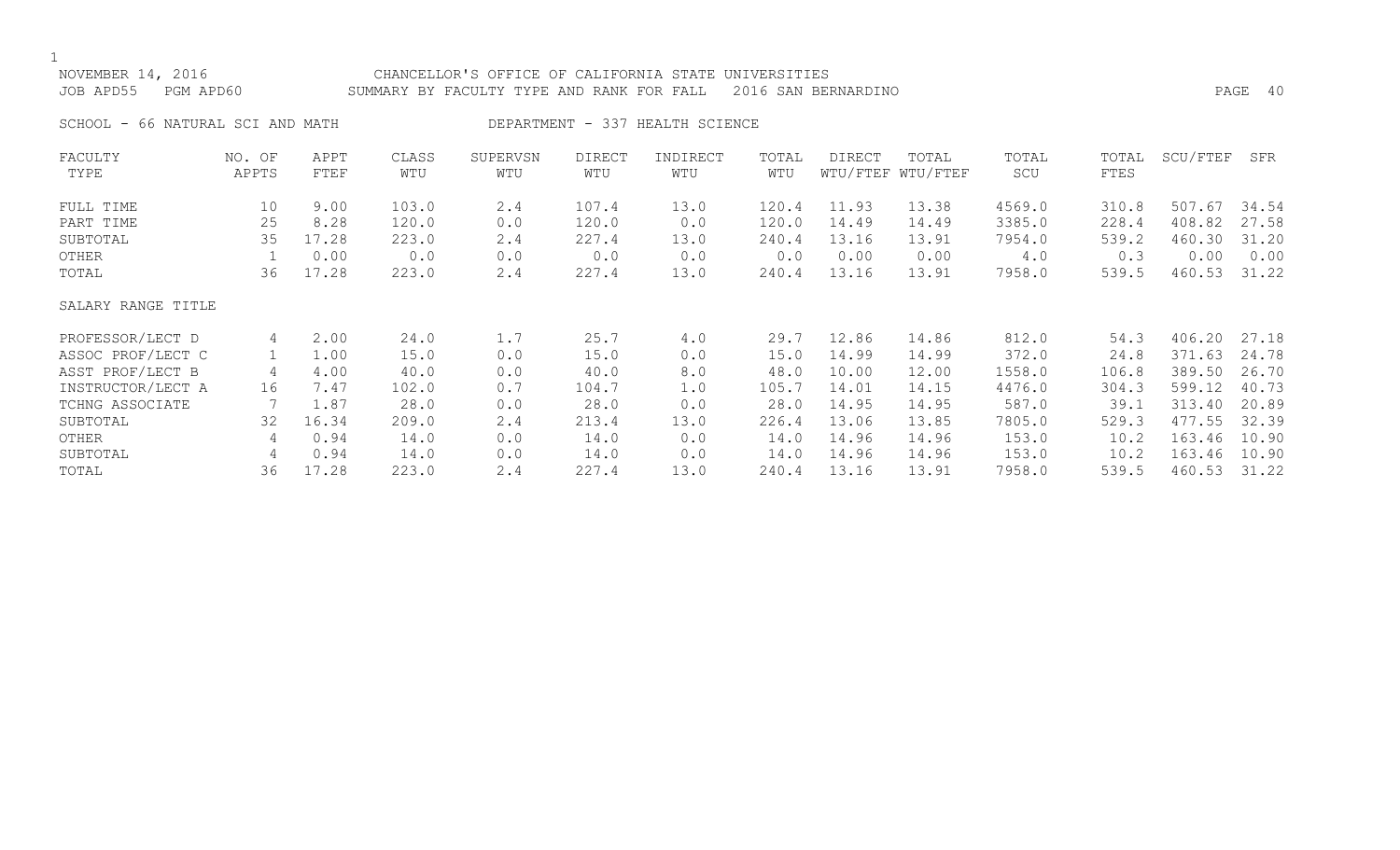### NOVEMBER 14, 2016 CHANCELLOR'S OFFICE OF CALIFORNIA STATE UNIVERSITIES JOB APD55 PGM APD60 SUMMARY BY FACULTY TYPE AND RANK FOR FALL 2016 SAN BERNARDINO PAGE 41

SCHOOL - 66 NATURAL SCI AND MATH DEPARTMENT - 421 KINESIOLOGY

| FACULTY            | NO. OF         | APPT  | CLASS | SUPERVSN | <b>DIRECT</b> | INDIRECT | TOTAL | <b>DIRECT</b> | TOTAL             | TOTAL   | TOTAL | SCU/FTEF | SFR   |
|--------------------|----------------|-------|-------|----------|---------------|----------|-------|---------------|-------------------|---------|-------|----------|-------|
| TYPE               | APPTS          | FTEF  | WTU   | WTU      | WTU           | WTU      | WTU   |               | WTU/FTEF WTU/FTEF | SCU     | FTES  |          |       |
| FULL TIME          | 11             | 10.33 | 118.4 | 0.0      | 118.4         | 15.0     | 133.4 | 11.46         | 12.91             | 4729.0  | 315.4 | 457.70   | 30.52 |
| PART TIME          | 22             | 11.61 | 162.5 | 6.0      | 174.5         | 0.0      | 174.5 | 15.03         | 15.03             | 6023.0  | 401.7 | 518.91   | 34.61 |
| SUBTOTAL           | 33             | 21.94 | 280.9 | 6.0      | 292.9         | 15.0     | 307.9 | 13.35         | 14.03             | 10752.0 | 717.0 | 490.09   | 32.68 |
| OTHER              |                | 0.00  | 12.0  | 0.0      | 12.0          | 0.0      | 12.0  | 0.00          | 0.00              | 316.0   | 21.1  | 0.00     | 0.00  |
| TOTAL              | 34             | 21.94 | 292.9 | 6.0      | 304.9         | 15.0     | 319.9 | 13.90         | 14.58             | 11068.0 | 738.1 | 504.49   | 33.64 |
| SALARY RANGE TITLE |                |       |       |          |               |          |       |               |                   |         |       |          |       |
| PROFESSOR/LECT D   | 2              | 0.33  | 18.6  | 0.0      | 18.6          | 0.0      | 18.6  | 55.86         | 55.86             | 628.0   | 41.9  | 885.89   | 25.74 |
| ASSOC PROF/LECT C  |                | 1.00  | 12.3  | 0.0      | 12.3          | 0.0      | 12.3  | 12.30         | 12.30             | 340.0   | 22.7  | 340.00   | 22.67 |
| ASST PROF/LECT B   | 6              | 6.00  | 60.9  | 0.0      | 60.9          | 11.0     | 71.9  | 10.15         | 11.99             | 1807.0  | 120.5 | 301.22   | 20.08 |
| INSTRUCTOR/LECT A  | 23             | 13.94 | 196.1 | 0.7      | 201.8         | 4.0      | 205.8 | 14.48         | 14.76             | 7903.0  | 527.1 | 566.93   | 37.81 |
| SUBTOTAL           | 32             | 21.27 | 287.9 | 0.7      | 293.6         | 15.0     | 308.6 | 13.80         | 14.51             | 10678.0 | 712.1 | 501.97   | 33.48 |
| ADMINISTRATOR      |                | 0.33  | 1.0   | 5.3      | 6.3           | 0.0      | 6.3   | 18.92         | 18.92             | 32.0    | 2.1   | 96.10    | 6.40  |
| OTHER              |                | 0.33  | 4.0   | 0.0      | 5.0           | 0.0      | 5.0   | 14.97         | 14.97             | 358.0   | 23.9  | 71.86    | 71.47 |
| SUBTOTAL           | $\overline{2}$ | 0.67  | 5.0   | 5.3      | 11.3          | 0.0      | 11.3  | 16.94         | 16.94             | 390.0   | 26.0  | 584.71   | 38.98 |
| TOTAL              | 34             | 21.94 | 292.9 | 6.0      | 304.9         | 15.0     | 319.9 | 13.90         | 14.58             | 11068.0 | 738.1 | 504.49   | 33.64 |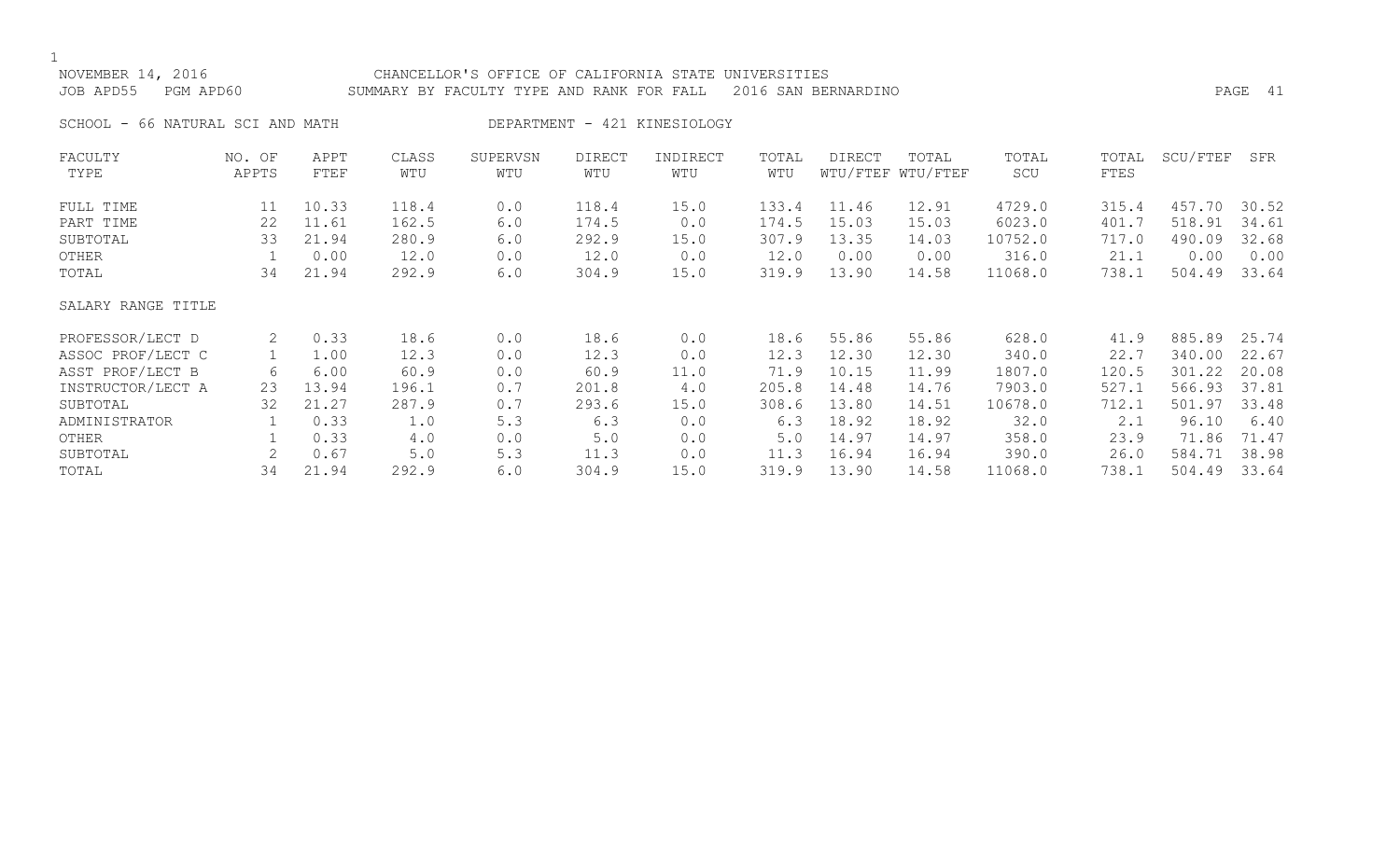| NOVEMBER 14, 2016<br>JOB APD55     | PGM APD60       |                         |                         | CHANCELLOR'S OFFICE OF CALIFORNIA STATE UNIVERSITIES<br>SUMMARY BY FACULTY TYPE AND RANK FOR FALL |                         |                     |                         | 2016 SAN BERNARDINO     |                            |                             |                          |                            | PAGE 42                 |
|------------------------------------|-----------------|-------------------------|-------------------------|---------------------------------------------------------------------------------------------------|-------------------------|---------------------|-------------------------|-------------------------|----------------------------|-----------------------------|--------------------------|----------------------------|-------------------------|
| SCHOOL - 66 NATURAL SCI AND MATH   |                 |                         |                         | DEPARTMENT                                                                                        |                         | - 487 MATHEMATICS   |                         |                         |                            |                             |                          |                            |                         |
| FACULTY<br>TYPE                    | NO. OF<br>APPTS | APPT<br>FTEF            | CLASS<br>WTU            | SUPERVSN<br>WTU                                                                                   | <b>DIRECT</b><br>WTU    | INDIRECT<br>WTU     | TOTAL<br>WTU            | <b>DIRECT</b>           | TOTAL<br>WTU/FTEF WTU/FTEF | TOTAL<br>SCU                | TOTAL<br>FTES            | SCU/FTEF                   | SFR                     |
| FULL TIME<br>PART TIME<br>SUBTOTAL | 29<br>40<br>69  | 25.16<br>17.95<br>43.12 | 266.0<br>264.0<br>530.0 | 4.2<br>0.5<br>4.7                                                                                 | 274.2<br>264.5<br>538.7 | 69.0<br>0.0<br>69.0 | 343.2<br>264.5<br>607.7 | 10.90<br>14.73<br>12.49 | 13.64<br>14.73<br>14.09    | 7706.0<br>9969.0<br>17675.0 | 517.8<br>664.6<br>1182.4 | 306.24<br>555.28<br>409.94 | 20.58<br>37.02<br>27.42 |
| OTHER                              |                 | 0.00                    | 0.0                     | 0.3                                                                                               | 0.3                     | 0.0                 | 0.3                     | 0.00                    | 0.00                       | 4.0                         | 0.3                      | 0.00                       | 0.00                    |

OTHER 1 0.00 0.0 0.3 0.3 0.0 0.3 0.00 0.00 4.0 0.3 0.00 0.00

17679.0 1182.8 410.03 27.43

| SALARY RANGE TITLE |               |       |       |     |       |      |       |       |       |         |        |              |       |
|--------------------|---------------|-------|-------|-----|-------|------|-------|-------|-------|---------|--------|--------------|-------|
| PROFESSOR/LECT D   | 18            | 14.93 | 150.0 | 3.7 | 157.7 | 26.0 | 183.7 | 10.56 | 12.31 | 4153.0  | 279.9  | 278.20       | 18.75 |
| ASSOC PROF/LECT C  | 3             | 1.34  | 16.0  | 0.0 | 16.0  | 12.0 | 28.0  | 11.98 | 20.96 | 452.0   | 30.1   | 338.32 22.55 |       |
| ASST PROF/LECT B   | 3             | 3.00  | 28.0  | 0.0 | 28.0  | 8.0  | 36.0  | 9.34  | 12.00 | 808.0   | 53.9   | 269.42 17.98 |       |
| INSTRUCTOR/LECT A  | 19            | 11.24 | 180.0 | 0.0 | 180.0 | 0.0  | 180.0 | 16.01 | 16.01 | 6346.0  | 423.9  | 564.49 37.70 |       |
| TCHNG ASSOCIATE    | 24            | 10.34 | 148.0 | 0.0 | 148.0 | 3.0  | 151.0 | 14.31 | 14.60 | 5642.0  | 376.1  | 545.44       | 36.36 |
| SUBTOTAL           | 67            | 40.85 | 522.0 | 3.7 | 529.7 | 49.0 | 578.7 | 12.97 | 14.17 | 17401.0 | 1163.9 | 425.98       | 28.49 |
| OTHER              | $\mathcal{B}$ | 2.27  | 8.0   | 1.3 | 9.3   | 20.0 | 29.3  | 4.10  | 12.92 | 278.0   | 18.8   | 122.63       | 8.31  |
| SUBTOTAL           |               | 2.27  | 8.0   | 1.3 | 9.3   | 20.0 | 29.3  | 4.10  | 12.92 | 278.0   | 18.8   | 122.63       | 8.31  |
| TOTAL              | 70            | 43.12 | 530.0 | 5.0 | 539.0 | 69.0 | 608.0 | 12.50 | 14.10 | 17679.0 | 1182.8 | 410.03       | 27.43 |
|                    |               |       |       |     |       |      |       |       |       |         |        |              |       |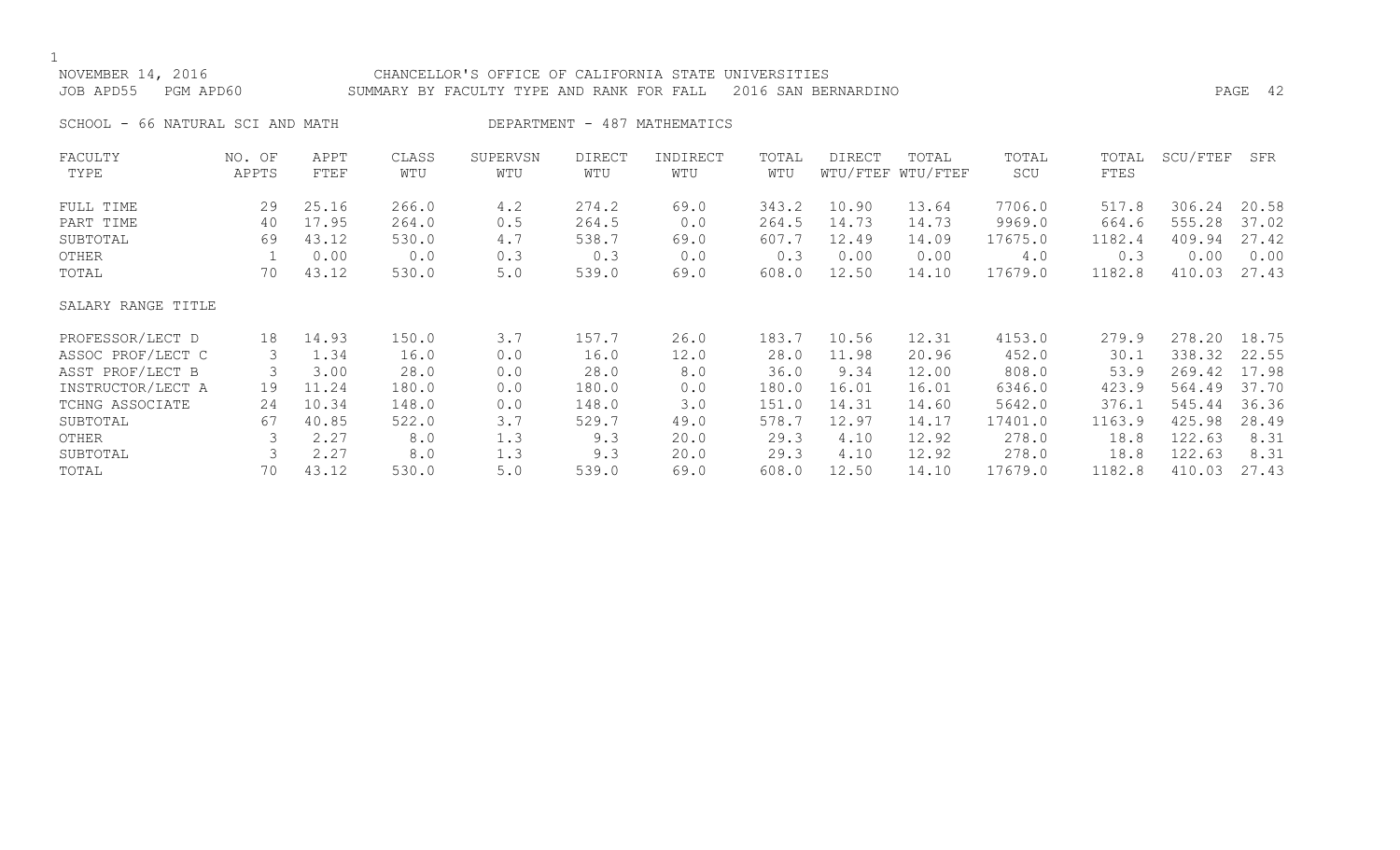| 2016<br>NOVEMBER 14,   | CHANCELLOR'S OFFICE OF CALIFORNIA STATE UNIVERSITIES          |      |  |
|------------------------|---------------------------------------------------------------|------|--|
| JOB APD55<br>PGM APD60 | SUMMARY BY FACULTY TYPE AND RANK FOR FALL 2016 SAN BERNARDINO | PAGE |  |
|                        |                                                               |      |  |

SCHOOL - 66 NATURAL SCI AND MATH DEPARTMENT - 510 NATURAL SCIENCE

| FACULTY            | NO. OF | APPT | CLASS | SUPERVSN | <b>DIRECT</b> | INDIRECT | TOTAL | DIRECT | TOTAL             | TOTAL  | TOTAL | SCU/FTEF | SFR   |
|--------------------|--------|------|-------|----------|---------------|----------|-------|--------|-------------------|--------|-------|----------|-------|
| TYPE               | APPTS  | FTEF | WTU   | WTU      | WTU           | WTU      | WTU   |        | WTU/FTEF WTU/FTEF | SCU    | FTES  |          |       |
|                    |        |      |       |          |               |          |       |        |                   |        |       |          |       |
| FULL TIME          | 6      | 2.40 | 16.0  | 0.0      | 16.0          | 0.0      | 16.0  | 6.67   | 6.67              | 1112.0 | 74.3  | 463.33   | 30.95 |
| PART TIME          | 4      | 1.75 | 20.0  | 0.6      | 22.6          | 0.0      | 22.6  | 12.91  | 12.91             | 1965.0 | 131.0 | 122.86   | 74.86 |
| SUBTOTAL           | 10     | 4.15 | 36.0  | 0.6      | 38.6          | 0.0      | 38.6  | 9.30   | 9.30              | 3077.0 | 205.3 | 741.45   | 49.46 |
| TOTAL              | 10     | 4.15 | 36.0  | 0.6      | 38.6          | 0.0      | 38.6  | 9.30   | 9.30              | 3077.0 | 205.3 | 741.45   | 49.46 |
| SALARY RANGE TITLE |        |      |       |          |               |          |       |        |                   |        |       |          |       |
| PROFESSOR/LECT D   | 2      | 0.33 | 0.0   | 0.0      | 0.0           | 0.0      | 0.0   | 0.00   | 0.00              | 0.0    | 0.0   | 0.00     | 0.00  |
| ASSOC PROF/LECT C  |        | 0.40 | 0.0   | 0.0      | 0.0           | 0.0      | 0.0   | 0.00   | 0.00              | 0.0    | 0.0   | 0.00     | 0.00  |
| INSTRUCTOR/LECT A  |        | 3.42 | 36.0  | 0.6      | 38.6          | 0.0      | 38.6  | 11.30  | 11.30             | 3077.0 | 205.3 | 900.50   | 60.07 |
| SUBTOTAL           | 10     | 4.15 | 36.0  | 0.6      | 38.6          | 0.0      | 38.6  | 9.30   | 9.30              | 3077.0 | 205.3 | 741.45   | 49.46 |
| TOTAL              | 10     | 4.15 | 36.0  | 0.6      | 38.6          | 0.0      | 38.6  | 9.30   | 9.30              | 3077.0 | 205.3 | 741.45   | 49.46 |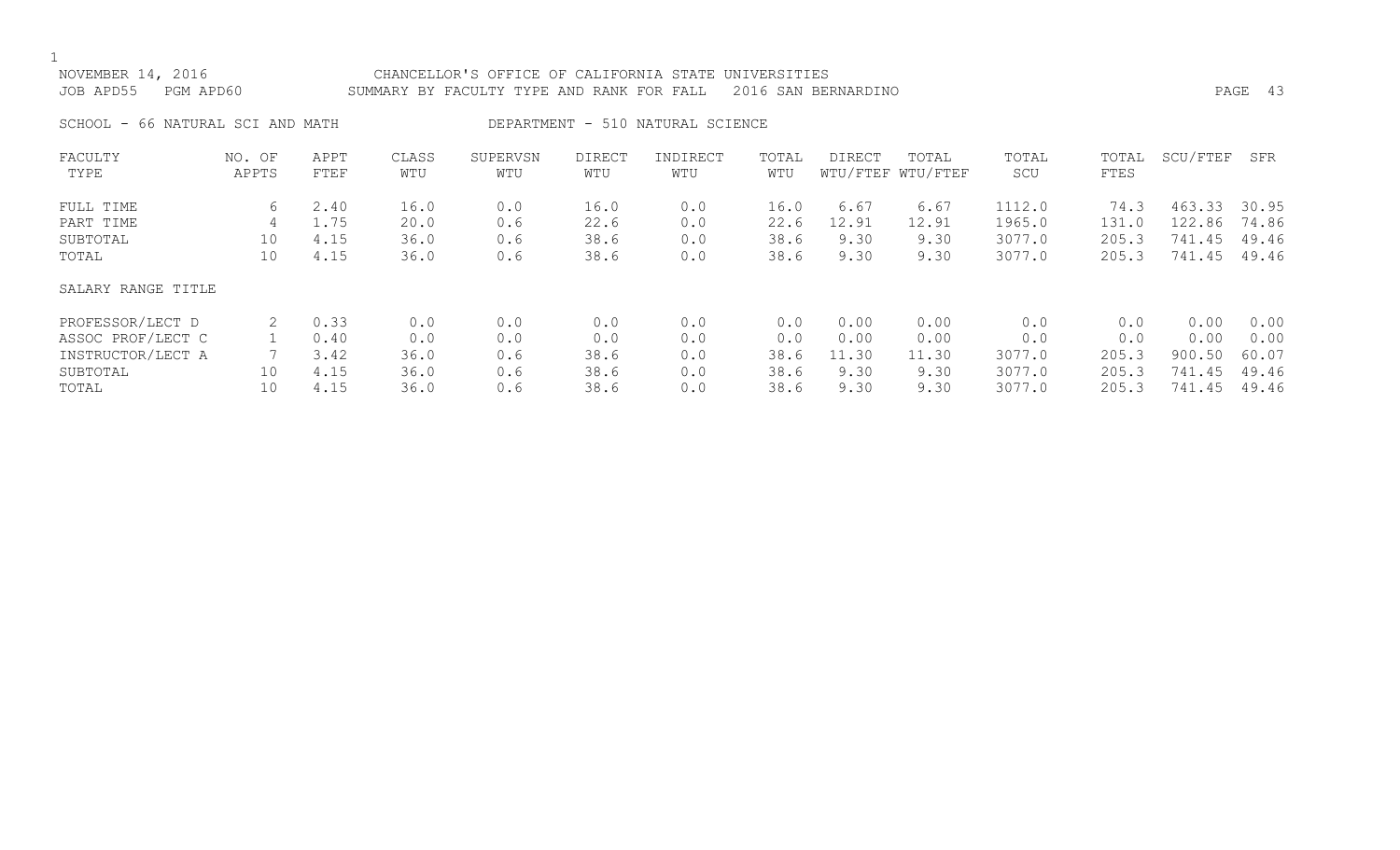## NOVEMBER 14, 2016 CHANCELLOR'S OFFICE OF CALIFORNIA STATE UNIVERSITIES JOB APD55 PGM APD60 SUMMARY BY FACULTY TYPE AND RANK FOR FALL 2016 SAN BERNARDINO PAGE 44 SCHOOL - 66 NATURAL SCI AND MATH DEPARTMENT - 515 NURSING FACULTY NO. OF APPT CLASS SUPERVSN DIRECT INDIRECT TOTAL DIRECT TOTAL TOTAL TOTAL SCU/FTEF SFR TYPE APPTS FTEF WTU WTU WTU WTU WTU WTU/FTEF WTU/FTEF SCU FTES FULL TIME 14 12.00 128.2 7.7 139.9 41.0 180.9 11.66 15.07 1697.0 114.2 141.39 9.52 PART TIME 28 12.74 190.0 1.0 191.0 7.0 198.0 15.00 15.55 1901.0 128.0 149.26 10.05 SUBTOTAL 42 24.74 318.2 8.7 330.9 48.0 378.9 13.38 15.32 3598.0 242.2 145.44 9.79 TOTAL 42 24.74 318.2 8.7 330.9 48.0 378.9 13.38 15.32 3598.0 242.2 145.44 9.79 SALARY RANGE TITLE PROFESSOR/LECT D 2 1.00 7.0 1.7 12.7 8.0 20.7 12.70 20.70 45.0 3.8 45.00 3.75 ASSOC PROF/LECT C 2 2.00 20.0 3.0 23.0 4.0 27.0 11.49 13.49 453.0 30.2 226.39 15.09 ASST PROF/LECT B 3 3.00 29.2 0.0 29.2 4.0 33.2 9.73 11.07 300.0 20.3 100.00 6.78 INSTRUCTOR/LECT A 34 18.47 258.0 4.0 262.0 32.0 294.0 14.19 15.92 2760.0 185.3 149.43 10.03 SUBTOTAL 41 24.47 314.2 8.7 326.9 48.0 374.9 13.36 15.32 3558.0 239.5 145.40 9.79 OTHER 1 0.27 4.0 0.0 4.0 0.0 4.0 14.98 14.98 40.0 2.7 149.81 10.00 SUBTOTAL 1 0.27 4.0 0.0 4.0 0.0 4.0 14.98 14.98 40.0 2.7 149.81 10.00

TOTAL 42 24.74 318.2 8.7 330.9 48.0 378.9 13.38 15.32 3598.0 242.2 145.44 9.79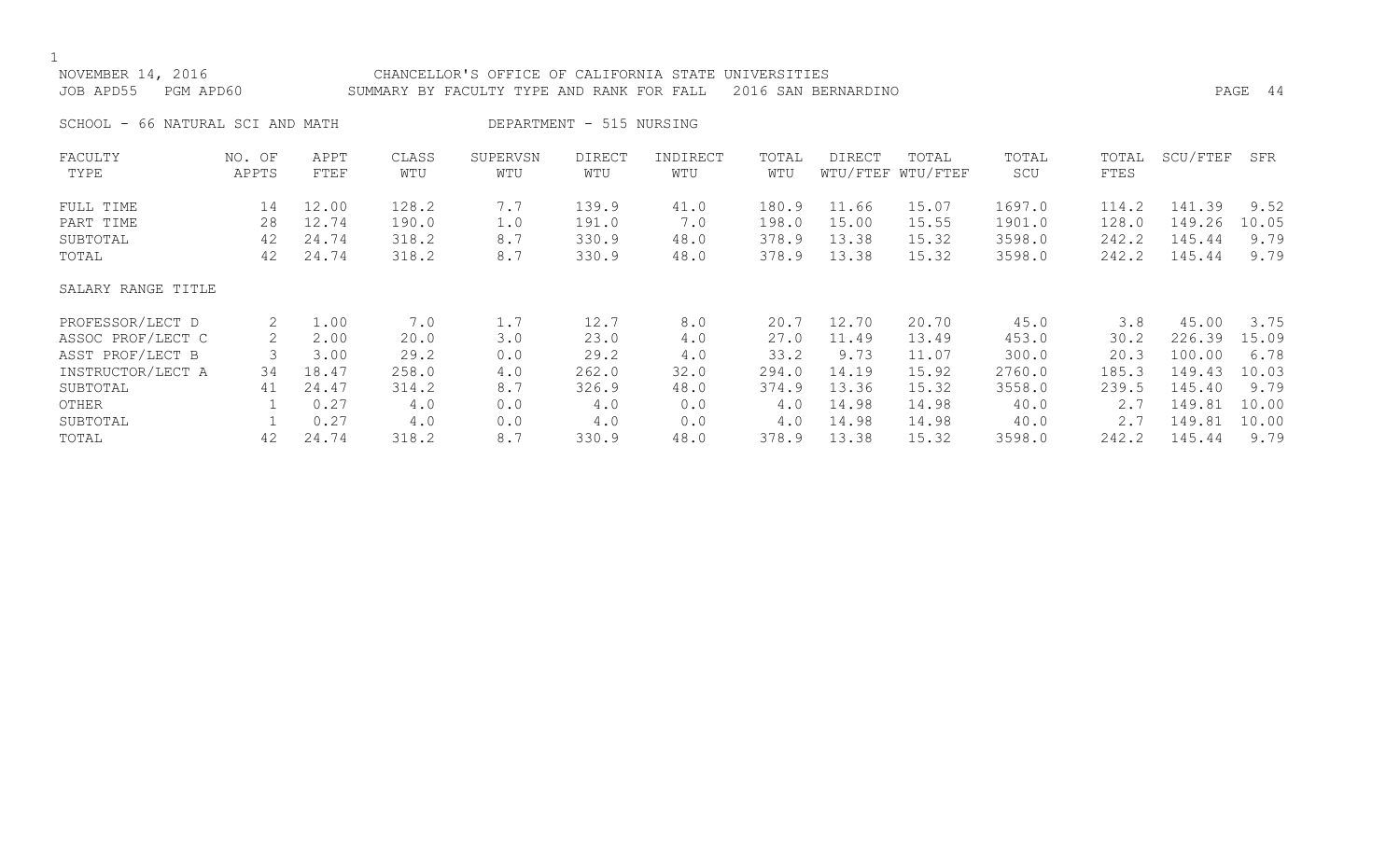## NOVEMBER 14, 2016 CHANCELLOR'S OFFICE OF CALIFORNIA STATE UNIVERSITIES JOB APD55 PGM APD60 SUMMARY BY FACULTY TYPE AND RANK FOR FALL 2016 SAN BERNARDINO PAGE 45 SCHOOL - 66 NATURAL SCI AND MATH DEPARTMENT - 571 PHYSICS FACULTY NO. OF APPT CLASS SUPERVSN DIRECT INDIRECT TOTAL DIRECT TOTAL TOTAL TOTAL SCU/FTEF SFR TYPE APPTS FTEF WTU WTU WTU WTU WTU WTU/FTEF WTU/FTEF SCU FTES FULL TIME 7 5.18 45.0 0.0 47.0 28.0 75.0 9.07 14.48 2599.0 173.3 501.64 33.44 PART TIME 8 4.53 66.0 0.0 68.0 0.0 68.0 15.01 15.01 2137.0 142.5 471.74 31.45 SUBTOTAL 15 9.71 111.0 0.0 115.0 28.0 143.0 11.84 14.73 4736.0 315.7 487.69 32.51 TOTAL 15 9.71 111.0 0.0 115.0 28.0 143.0 11.84 14.73 4736.0 315.7 487.69 32.51 SALARY RANGE TITLE PROFESSOR/LECT D 5 3.58 31.0 0.0 31.0 20.0 51.0 8.66 14.24 1005.0 67.0 280.65 18.71 ASSOC PROF/LECT C 1 0.60 10.0 0.0 12.0 0.0 12.0 20.00 20.00 1276.0 85.1 126.67 41.78 ASST PROF/LECT B 1 1.00 4.0 0.0 4.0 8.0 12.0 4.00 12.00 318.0 21.2 318.00 21.20 INSTRUCTOR/LECT A 7 4.26 62.0 0.0 64.0 0.0 64.0 15.02 15.02 2090.0 139.3 490.38 32.69 SUBTOTAL 14 9.44 107.0 0.0 111.0 28.0 139.0 11.75 14.72 4689.0 312.6 496.56 33.10 OTHER 1 0.27 4.0 0.0 4.0 0.0 4.0 14.93 14.93 47.0 3.1 175.37 11.68 SUBTOTAL 1 0.27 4.0 0.0 4.0 0.0 4.0 14.93 14.93 47.0 3.1 175.37 11.68

TOTAL 15 9.71 111.0 0.0 115.0 28.0 143.0 11.84 14.73 4736.0 315.7 487.69 32.51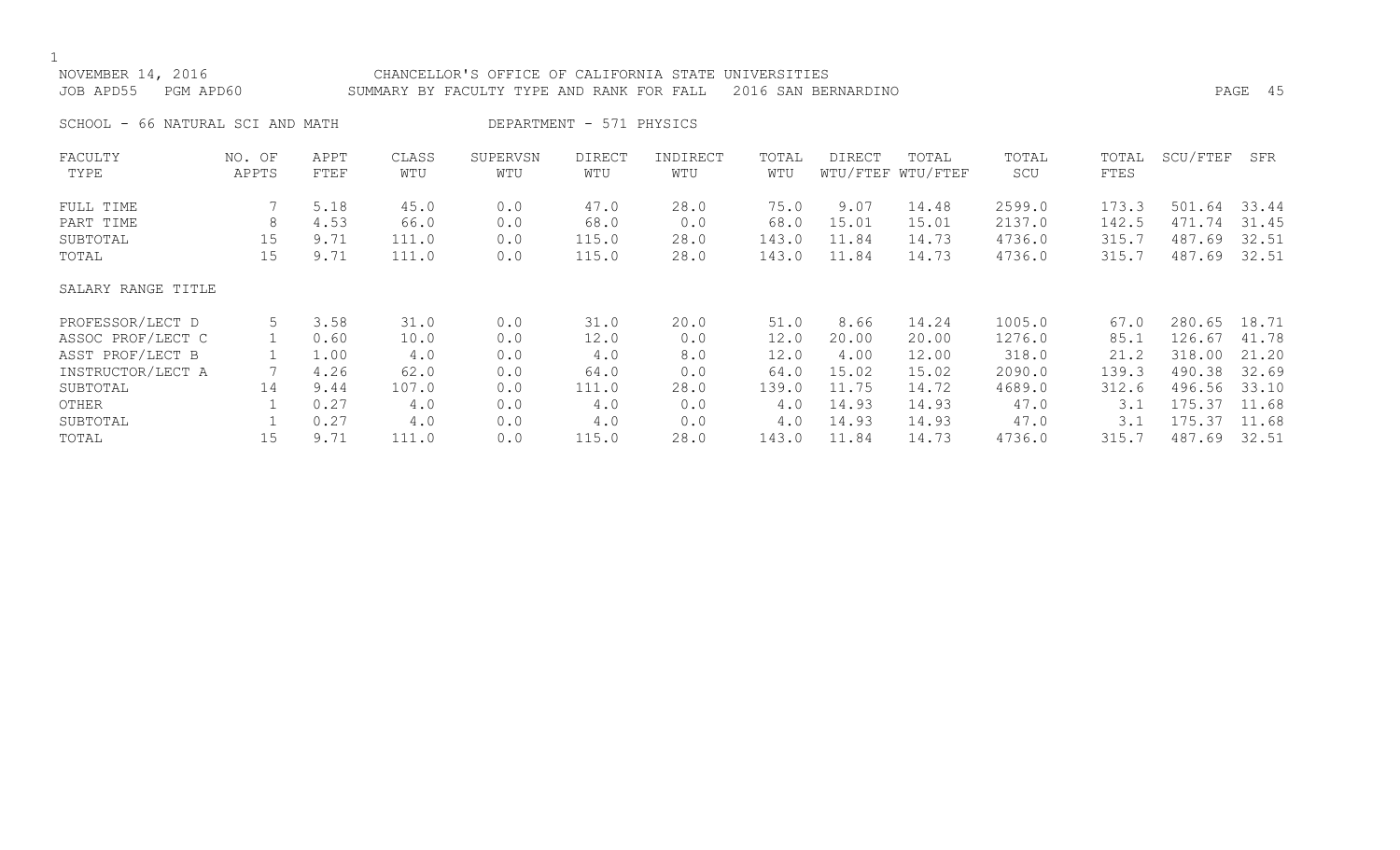NOVEMBER 14, 2016 CHANCELLOR'S OFFICE OF CALIFORNIA STATE UNIVERSITIES JOB APD55 PGM APD60 SUMMARY BY FACULTY TYPE AND RANK FOR FALL 2016 SAN BERNARDINO PAGE 46

SCHOOL - 66 NATURAL SCI AND MATH

| FACULTY            | NO. OF | APPT   | CLASS  | SUPERVSN | <b>DIRECT</b> | INDIRECT | TOTAL  | DIRECT | TOTAL             | TOTAL   | TOTAL  | SCU/FTEF | SFR   |
|--------------------|--------|--------|--------|----------|---------------|----------|--------|--------|-------------------|---------|--------|----------|-------|
| TYPE               | APPTS  | FTEF   | WTU    | WTU      | WTU           | WTU      | WTU    |        | WTU/FTEF WTU/FTEF | SCU     | FTES   |          |       |
| FULL TIME          | 127    | 105.02 | 1065.0 | 56.0     | 1167.0        | 283.1    | 1450.1 | 11.11  | 13.81             | 41752.0 | 2802.7 | 397.55   | 26.69 |
| PART TIME          | 179    | 78.99  | 1136.3 | 8.1      | 1159.4        | 12.0     | 1171.4 | 14.68  | 14.83             | 32533.0 | 2173.1 | 411.88   | 27.51 |
| SUBTOTAL           | 306    | 184.01 | 2201.3 | 64.1     | 2326.4        | 295.1    | 2621.5 | 12.64  | 14.25             | 74285.0 | 4975.8 | 403.70   | 27.04 |
| OTHER              | 6      | 0.00   | 30.6   | 2.4      | 35.0          | 5.5      | 40.5   | 0.00   | 0.00              | 1639.0  | 109.7  | 0.00     | 0.00  |
| TOTAL              | 312    | 184.01 | 2231.9 | 66.5     | 2361.4        | 300.6    | 2662.0 | 12.83  | 14.47             | 75924.0 | 5085.6 | 412.61   | 27.64 |
| SALARY RANGE TITLE |        |        |        |          |               |          |        |        |                   |         |        |          |       |
| PROFESSOR/LECT D   | 65     | 45.37  | 461.3  | 38.2     | 530.5         | 132.4    | 662.9  | 11.69  | 14.61             | 18359.0 | 1233.2 | 404.70   | 27.18 |
| ASSOC PROF/LECT C  | 14     | 11.09  | 125.3  | 3.6      | 130.9         | 21.0     | 151.9  | 11.80  | 13.70             | 4537.0  | 303.2  | 409.11   | 27.34 |
| ASST PROF/LECT B   | 27     | 25.67  | 236.4  | 11.5     | 254.9         | 75.2     | 330.1  | 9.93   | 12.86             | 7044.0  | 474.8  | 274.46   | 18.50 |
| INSTRUCTOR/LECT A  | 139    | 76.67  | 1079.6 | 6.0      | 1106.6        | 45.0     | 1151.6 | 14.43  | 15.02             | 36987.0 | 2474.2 | 482.42   | 32.27 |
| TCHNG ASSOCIATE    | 52     | 18.95  | 276.0  | 0.0      | 277.0         | 3.0      | 280.0  | 14.62  | 14.78             | 7630.0  | 508.7  | 402.70   | 26.85 |
| SUBTOTAL           | 297    | 177.74 | 2178.6 | 59.3     | 2299.9        | 276.6    | 2576.5 | 12.94  | 14.50             | 74557.0 | 4994.1 | 419.48   | 28.10 |
| ADMINISTRATOR      |        | 0.33   | 1.0    | 5.3      | 6.3           | 0.0      | 6.3    | 18.92  | 18.92             | 32.0    | 2.1    | 96.10    | 6.40  |
| OTHER              | 14     | 5.94   | 52.3   | 1.9      | 55.2          | 24.0     | 79.2   | 9.29   | 13.34             | 1335.0  | 89.3   | 224.79   | 15.04 |
| SUBTOTAL           | 15     | 6.27   | 53.3   | 7.2      | 61.5          | 24.0     | 85.5   | 9.81   | 13.63             | 1367.0  | 91.4   | 217.95   | 14.58 |
| TOTAL              | 312    | 184.01 | 2231.9 | 66.5     | 2361.4        | 300.6    | 2662.0 | 12.83  | 14.47             | 75924.0 | 5085.6 | 412.61   | 27.64 |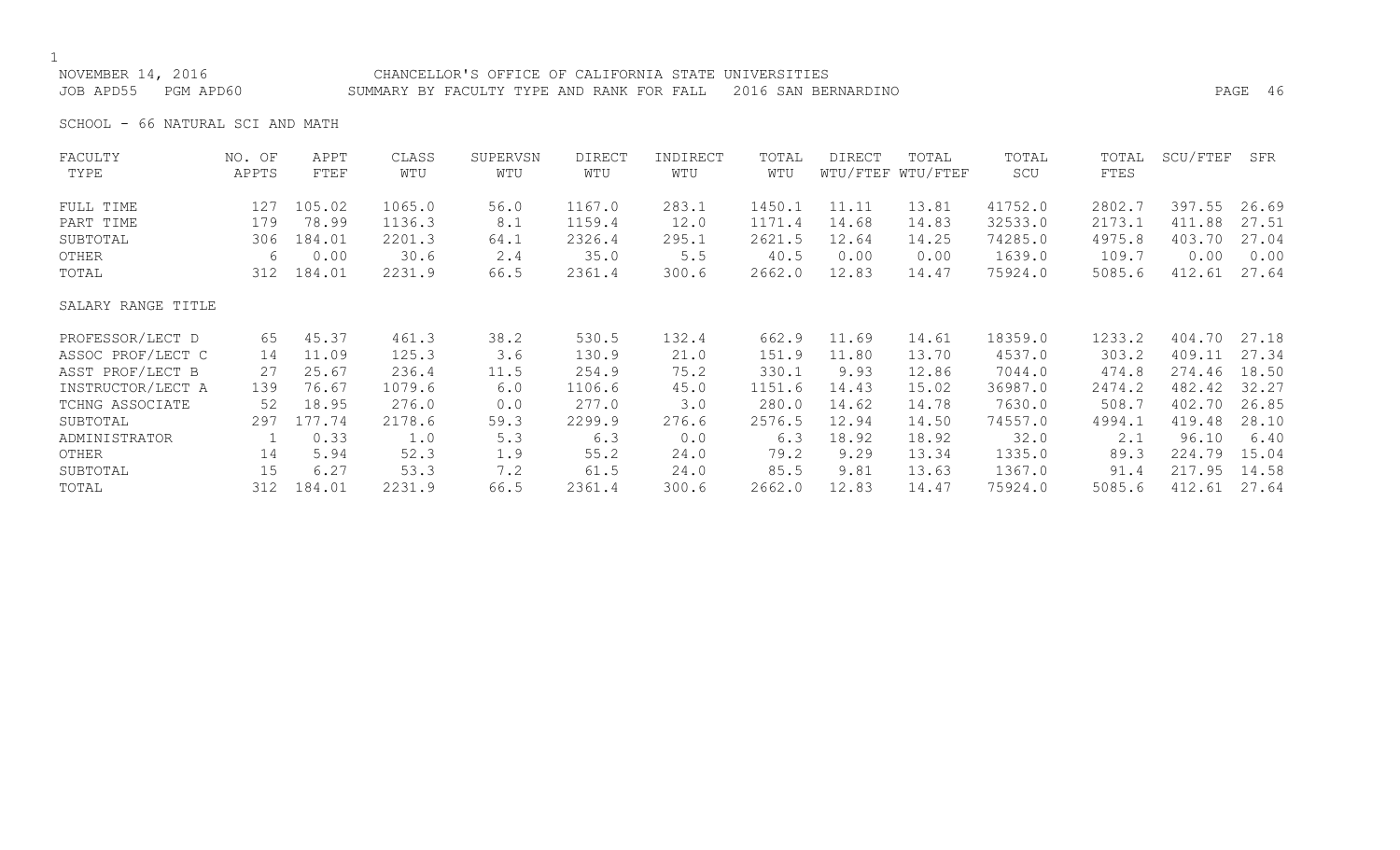#### NOVEMBER 14, 2016 CHANCELLOR'S OFFICE OF CALIFORNIA STATE UNIVERSITIES JOB APD55 PGM APD60 SUMMARY BY FACULTY TYPE AND RANK FOR FALL 2016 SAN BERNARDINO PAGE 47

#### SCHOOL - 99 ALL COLLEGE THE RESOLUTION DEPARTMENT - 373 INTERDISCIPLINARY STUDIES IN EDUCATION

| FACULTY            | NO. OF | APPT | CLASS | SUPERVSN | <b>DIRECT</b> | INDIRECT | TOTAL | <b>DIRECT</b> | TOTAL             | TOTAL  | TOTAL | SCU/FTEF | SFR   |
|--------------------|--------|------|-------|----------|---------------|----------|-------|---------------|-------------------|--------|-------|----------|-------|
| TYPE               | APPTS  | FTEF | WTU   | WTU      | WTU           | WTU      | WTU   |               | WTU/FTEF WTU/FTEF | SCU    | FTES  |          |       |
| FULL TIME          | 3      | 1.25 | 16.0  | 0.0      | 16.0          | 0.0      | 16.0  | 12.80         | 12.80             | 440.0  | 29.3  | 352.00   | 23.46 |
| PART TIME          | 31     | 6.14 | 90.6  | 0.0      | 90.6          | 0.0      | 90.6  | 14.75         | 14.75             | 2252.0 | 150.1 | 366.60   | 24.44 |
| SUBTOTAL           | 34     | 7.39 | 106.6 | 0.0      | 106.6         | 0.0      | 106.6 | 14.42         | 14.42             | 2692.0 | 179.5 | 364.13   | 24.28 |
| OTHER              |        | 0.00 | 13.0  | 0.0      | 13.0          | 0.0      | 13.0  | 0.00          | 0.00              | 270.0  | 18.0  | 0.00     | 0.00  |
| TOTAL              | 39     | 7.39 | 119.6 | 0.0      | 119.6         | 0.0      | 119.6 | 16.18         | 16.18             | 2962.0 | 197.5 | 400.65   | 26.71 |
| SALARY RANGE TITLE |        |      |       |          |               |          |       |               |                   |        |       |          |       |
| INSTRUCTOR/LECT A  | 9      | 2.85 | 42.0  | 0.0      | 42.0          | 0.0      | 42.0  | 14.73         | 14.73             | 1248.0 | 83.2  | 437.74   | 29.18 |
| TCHNG ASSOCIATE    | 2      | 0.00 | 2.6   | 0.0      | 2.6           | 0.0      | 2.6   | 0.00          | 0.00              | 44.0   | 2.9   | 0.00     | 0.00  |
| SUBTOTAL           | 11     | 2.85 | 44.6  | 0.0      | 44.6          | 0.0      | 44.6  | 15.64         | 15.64             | 1292.0 | 86.1  | 453.17   | 30.21 |
| ADMINISTRATOR      |        | 0.13 | 2.0   | 0.0      | 2.0           | 0.0      | 2.0   | 15.04         | 15.04             | 26.0   | 1.7   | 195.49   | 13.01 |
| OTHER              | 27     | 4.41 | 73.0  | 0.0      | 73.0          | 0.0      | 73.0  | 16.56         | 16.56             | 1644.0 | 109.6 | 372.87   | 24.86 |
| SUBTOTAL           | 28     | 4.54 | 75.0  | 0.0      | 75.0          | 0.0      | 75.0  | 16.51         | 16.51             | 1670.0 | 111.3 | 367.68   | 24.51 |
| TOTAL              | 39     | 7.39 | 119.6 | 0.0      | 119.6         | 0.0      | 119.6 | 16.18         | 16.18             | 2962.0 | 197.5 | 400.65   | 26.71 |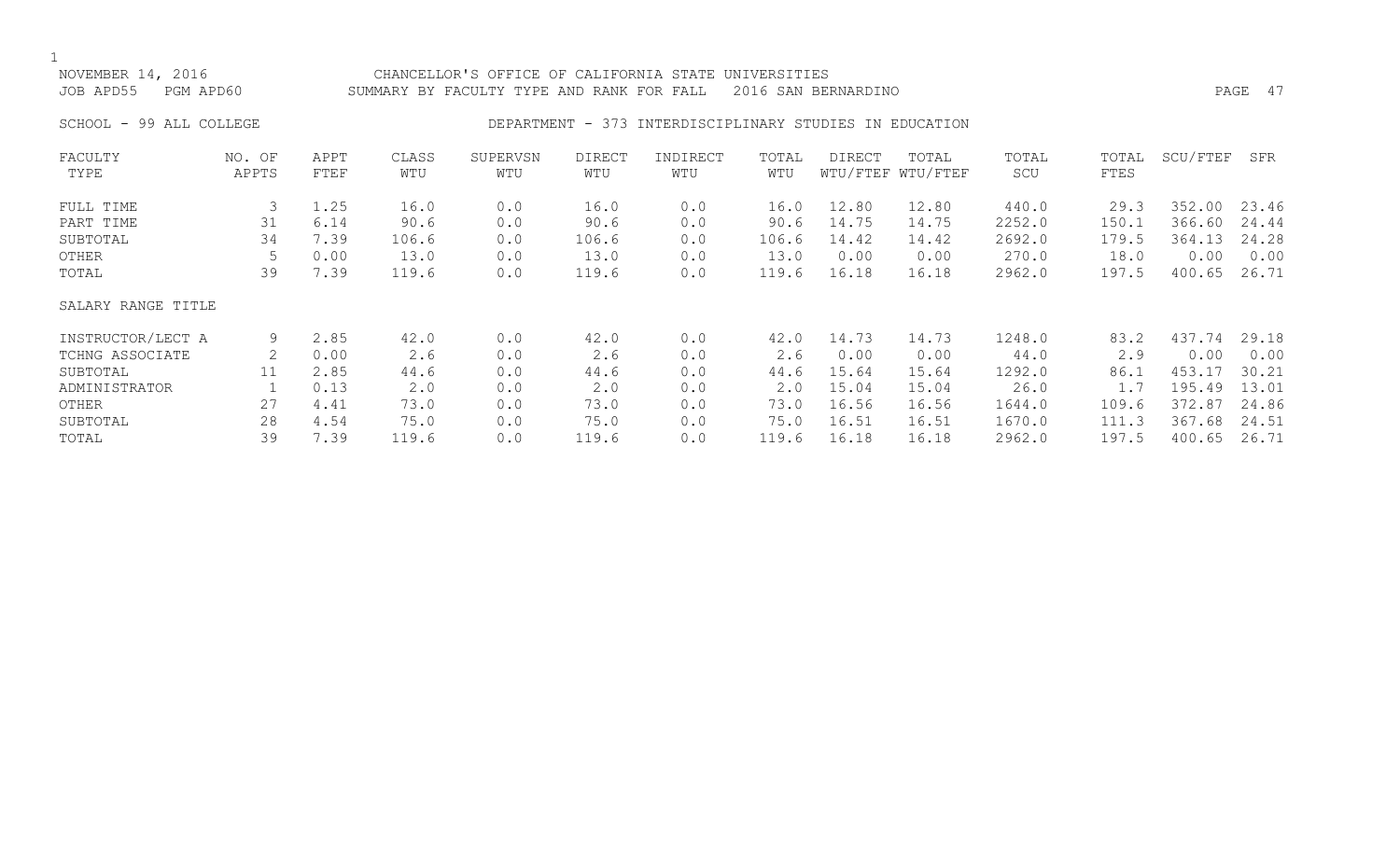## NOVEMBER 14, 2016 CHANCELLOR'S OFFICE OF CALIFORNIA STATE UNIVERSITIES

JOB APD55 PGM APD60 SUMMARY BY FACULTY TYPE AND RANK FOR FALL 2016 SAN BERNARDINO PAGE 48

SCHOOL - 99 ALL COLLEGE

| FACULTY            | NO. OF | APPT | CLASS | SUPERVSN | <b>DIRECT</b> | INDIRECT | TOTAL | DIRECT | TOTAL             | TOTAL  | TOTAL | SCU/FTEF | SFR   |
|--------------------|--------|------|-------|----------|---------------|----------|-------|--------|-------------------|--------|-------|----------|-------|
| TYPE               | APPTS  | FTEF | WTU   | WTU      | WTU           | WTU      | WTU   |        | WTU/FTEF WTU/FTEF | SCU    | FTES  |          |       |
| FULL TIME          | 3      | 1.25 | 16.0  | 0.0      | 16.0          | 0.0      | 16.0  | 12.80  | 12.80             | 440.0  | 29.3  | 352.00   | 23.46 |
| PART TIME          | 31     | 6.14 | 90.6  | 0.0      | 90.6          | 0.0      | 90.6  | 14.75  | 14.75             | 2252.0 | 150.1 | 366.60   | 24.44 |
| SUBTOTAL           | 34     | 7.39 | 106.6 | 0.0      | 106.6         | 0.0      | 106.6 | 14.42  | 14.42             | 2692.0 | 179.5 | 364.13   | 24.28 |
| OTHER              |        | 0.00 | 13.0  | 0.0      | 13.0          | 0.0      | 13.0  | 0.00   | 0.00              | 270.0  | 18.0  | 0.00     | 0.00  |
| TOTAL              | 39     | 7.39 | 119.6 | 0.0      | 119.6         | 0.0      | 119.6 | 16.18  | 16.18             | 2962.0 | 197.5 | 400.65   | 26.71 |
| SALARY RANGE TITLE |        |      |       |          |               |          |       |        |                   |        |       |          |       |
| INSTRUCTOR/LECT A  | 9      | 2.85 | 42.0  | 0.0      | 42.0          | 0.0      | 42.0  | 14.73  | 14.73             | 1248.0 | 83.2  | 437.74   | 29.18 |
| TCHNG ASSOCIATE    | 2      | 0.00 | 2.6   | 0.0      | 2.6           | 0.0      | 2.6   | 0.00   | 0.00              | 44.0   | 2.9   | 0.00     | 0.00  |
| SUBTOTAL           | 11     | 2.85 | 44.6  | 0.0      | 44.6          | 0.0      | 44.6  | 15.64  | 15.64             | 1292.0 | 86.1  | 453.17   | 30.21 |
| ADMINISTRATOR      |        | 0.13 | 2.0   | 0.0      | 2.0           | 0.0      | 2.0   | 15.04  | 15.04             | 26.0   | 1.7   | 195.49   | 13.01 |
| OTHER              | 27     | 4.41 | 73.0  | 0.0      | 73.0          | 0.0      | 73.0  | 16.56  | 16.56             | 1644.0 | 109.6 | 372.87   | 24.86 |
| SUBTOTAL           | 28     | 4.54 | 75.0  | 0.0      | 75.0          | 0.0      | 75.0  | 16.51  | 16.51             | 1670.0 | 111.3 | 367.68   | 24.51 |
| TOTAL              | 39     | 7.39 | 119.6 | 0.0      | 119.6         | 0.0      | 119.6 | 16.18  | 16.18             | 2962.0 | 197.5 | 400.65   | 26.71 |